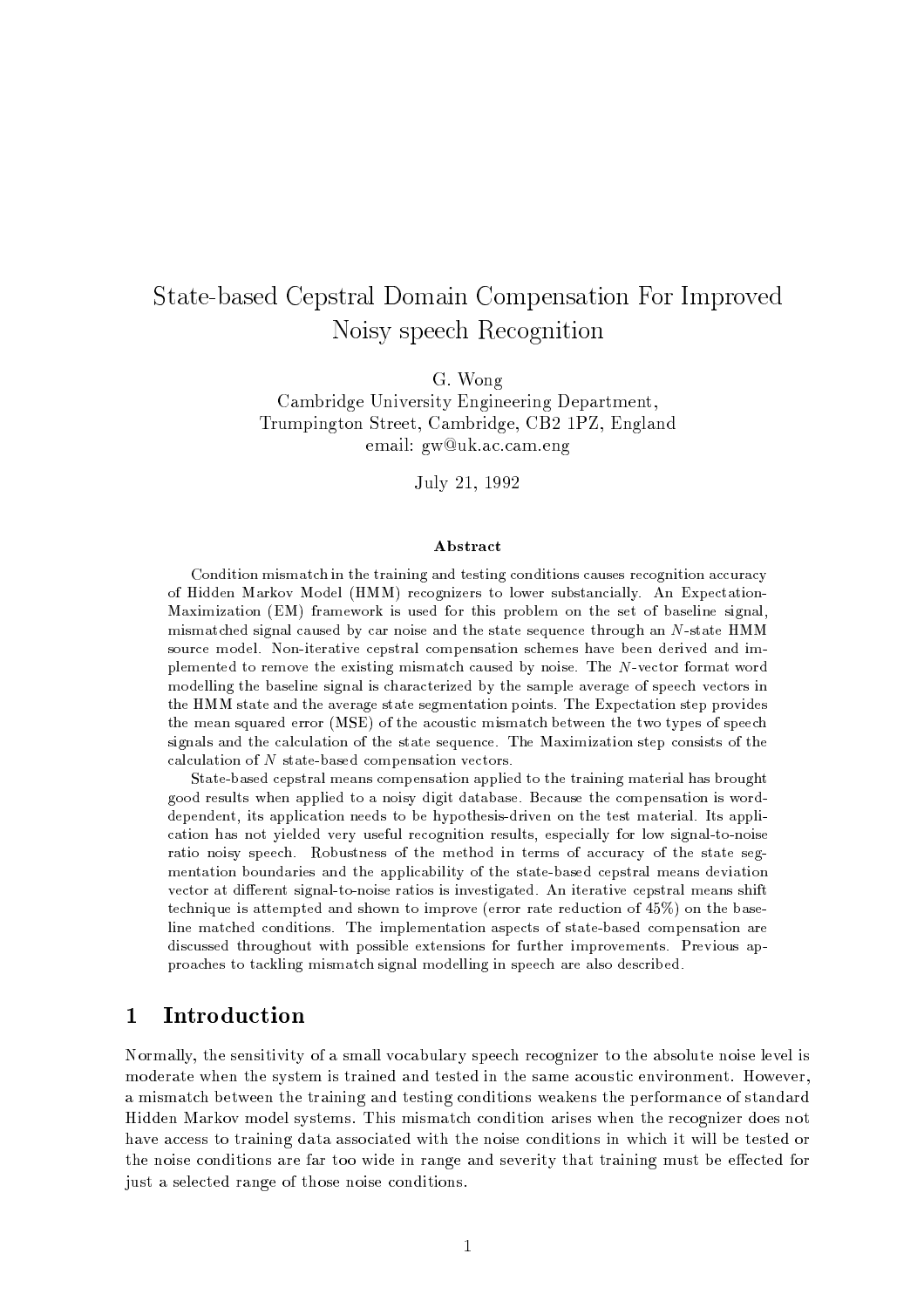The Viterbi scoring for discrete HMMs is governed by the equation below where the ' $a'$ and  $b'$  parameters have been estimated from the training environment:

$$
\phi[v][j] = \max_{i} \Big\{ \phi[v][i] + a^{v}[i][j] \Big\} + b^{v}_{j}(O_{t}). \tag{1}
$$

In an HMM, the output probability matrix connects the underlying states with the speech measurements. This represents a direct dependence on the signal-to-noise ratio (SNR) and the nature of background noise in which the recording is made. This directly affects the output probability term  $b_i^v(O_t)$  where  $O_t$  is the current observation frame.

In addition, because surrounding noise affects the way somebody articulates the words (the so-called Lombard effect  $[1, 2]$ ), this will have an adverse effect on the state transition matrix of a conventional HMM system trained in a different environment – the state transition matrix usually captures the different articulations of the vocal apparatus at a segmental level. For concreteness, consider some 5-state HMMs (left to right with no skips) for a digit database being obtained from clean speech and speech in a car at  $100 \text{ Km/h}$  (high-noise speech) and the average normalized state durations (table 3 and 5). The normalised state durations vary markedly in some regions between the two speech conditions e.g. for digit one the significant differences are over states 4 and 5, for digit two the differences lie in states 3 and 4 and for digit *nine* the differences are over states 2 and 3.

Conventional filtering in the spectral domain treats noisy speech on a frame-by-frame basis with the noise suppression applied directly to the magnitude FFT-spectrum [3]. Subtractive noise cepstral or spectral preprocessing generally improves SNR considerably [4], but that does not imply a proportional increase in the recognition system performance. The problem is that not all speech sounds are affected equally by subtractive-type noise reduction techniques: lower energy sounds like nasals and plosives tend to be enhanced less than the voiced portions of words with higher local SNRs. Therefore, every speech vector should not be treated independently by ascribing a probability distribution which is situated in the individual vectors of the training data because speech is clearly not an independent identically distributed (i.i.d.) source. Instead, the probability distribution of the entire training data for a particular class is parametrically modelled by a (discrete) Hidden Markov source model. In so doing, the Markov process present in an HMM is crucial because the speech vectors are highly correlated over several frames and that correlation can be modelled by the state statistics of the parametric Hidden Markov source model.

Finding a robust noise compensation technique so that the recognizer not only maintains high performance under matched conditions, but does not suffer extensive degradation when condition mismatch occurs, has become an important research thrust. By applying a simple compensation vector (cepstral means shift) to the mismatched speech vector over the entire utterance, an equalization of the condition of the reference and test material is being attempted. Part of the motivation for doing this comes from the informal observation that for many features, like the mfcc preprocessor, the major observable SNR-dependent effect is in fact a shift in the mean value for most of the components of the vector.

Later, it will be shown how by using a priori or iteratively determined mapping vectors over different regions of an utterance, equalization of the speech statistics of the training and testing material can be attempted. These mapping vectors are obtained by using the HMM as source model and, in particular, the property of fairly high correlation among frames attached to a particular state. The links between this approach and other proposed methods for mismatched speech recognition and, in particular, noisy speech recognition, will be delayed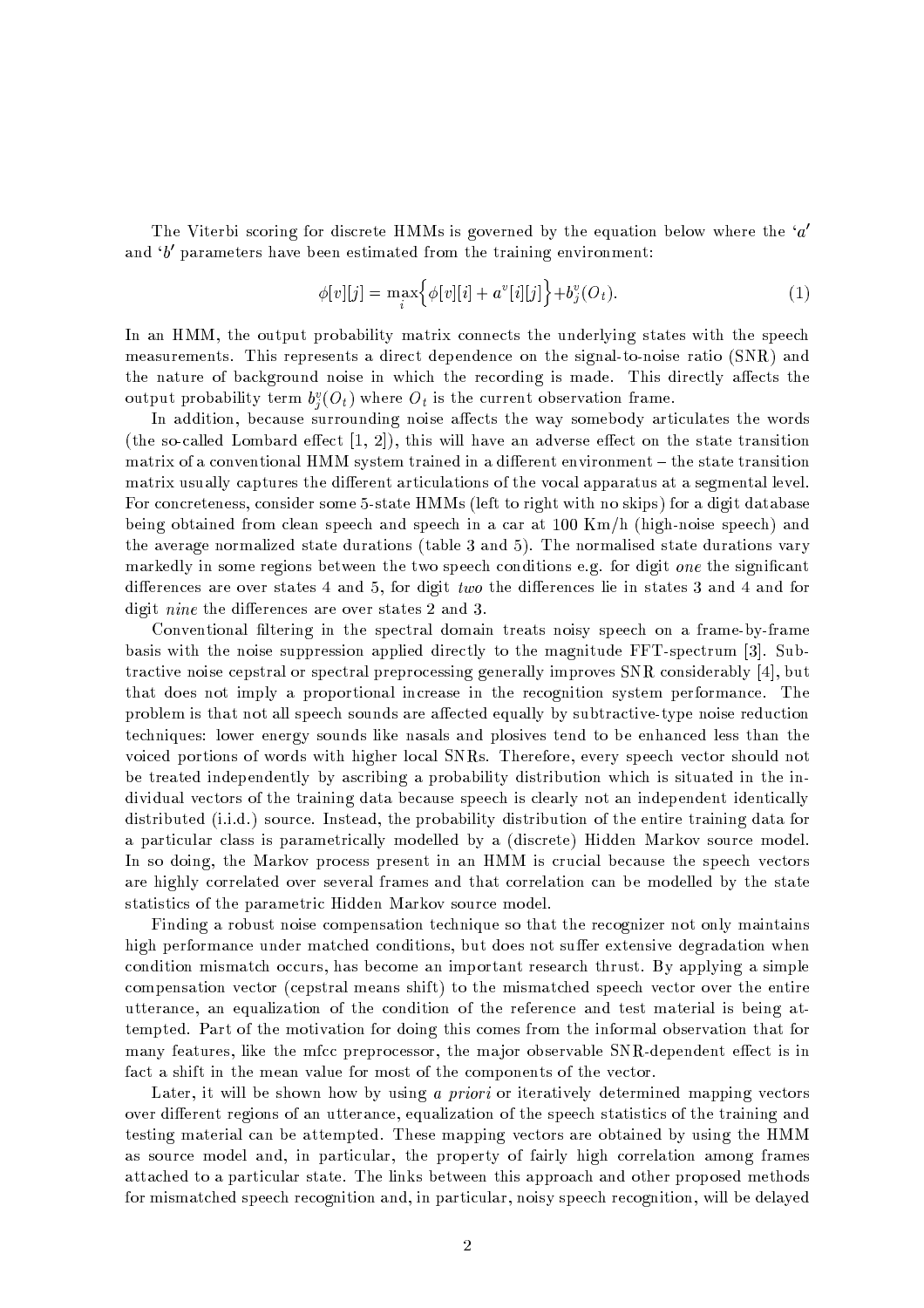until section 4 – more material from the next section will provide a better perspective.

The organization of this report is as follows. Section 2 briefly reviews the Expectation-Maximization algorithm for solving Maximum Likelihood problems. In section 3, the theory underpinning cepstral means compensation to the speech material is derived using the EM framework. Various aspects of the state-based compensation scheme will be discussed along with other possible compensation schemes. Links with other related techniques are mentioned in section 4. Section 5 describes the baseline HMM set-up and recognition results. A simple cepstral compensation experiment is introduced in section 6, followed by the more detailed state-based one on the training material, but with pre-computed time boundaries in which to apply these cepstral means shift. The state-based compensation scheme with known state boundaries applied to the test material is described in section 7. Section 8 assesses the robustness of the method for the two crucial aspects of accurate segmentation breakpoints and applicability of cepstral means vector correction at various SNRs. The application of means shift with unknown state segmentation points has been attempted in an iterative way in section 9. And finally in section 10, discussions on the overall method and possible extensions of the work are presented.

#### $\overline{2}$ **EM** theory

The principle of Expectation-Maximization (EM) theory is briefly outlined here. The main general references for this section are by Dempster and Redner  $[5, 6]$  The ones more specific to HMMs are by Baum  $[7, 8]$  and by Liporace  $[9]$ .

The EM algorithm is a general approach for maximizing a likelihood or posterior (Bayesian) function when some of the data are 'missing' in some sense, and observation of that missing data would greatly simplify the estimation of parameters. Without that missing data component introduced in the likelihood function, the likelihood function of the original data may be too difficult or impractical to maximize or simply not accurate enough for some time sequential problems. In the present HMM case which models sequences of measurement vectors, data are 'missing' not because of any censoring or misrecording, but because of the superposition of the state sequence whose behaviour is governed by a first-order Markov chain. This means that the more basic data – the state from which the observation is emitted at time  $t$ cannot be observed.

Let Y be the observed 'incomplete data' which has the pdf  $P(Y|\theta)$ , from which we wish to estimate the parameter vector  $\theta$ . The maximum likelihood (ML) estimator of  $\theta$  based on the available incomplete data, is given by

$$
\hat{\theta}_{ml,Y} = \arg\{\max_{\theta} L_Y(\theta)\} = \arg\{\max_{\theta} \log P(Y|\theta)\},\tag{2}
$$

where  $L_Y(\theta)$  is the likelihood function of the incomplete data.

At this point, it is assumed that the complete data X have been chosen in such a way that computing the ML estimator of  $\theta$  from the complete data, i.e. solving

$$
\theta_{ml,X} = \arg\{\max_{\theta} L_X(\theta)\} = \arg\{\max_{\theta} \log P(X|\theta)\}\tag{3}
$$

is significantly simpler than solving (2).  $L_X(\theta)$  is the likelihood function of the complete data.

The incomplete data is related to the complete data X through a non-invertible many-toone transformation:

$$
Y = J(X). \tag{4}
$$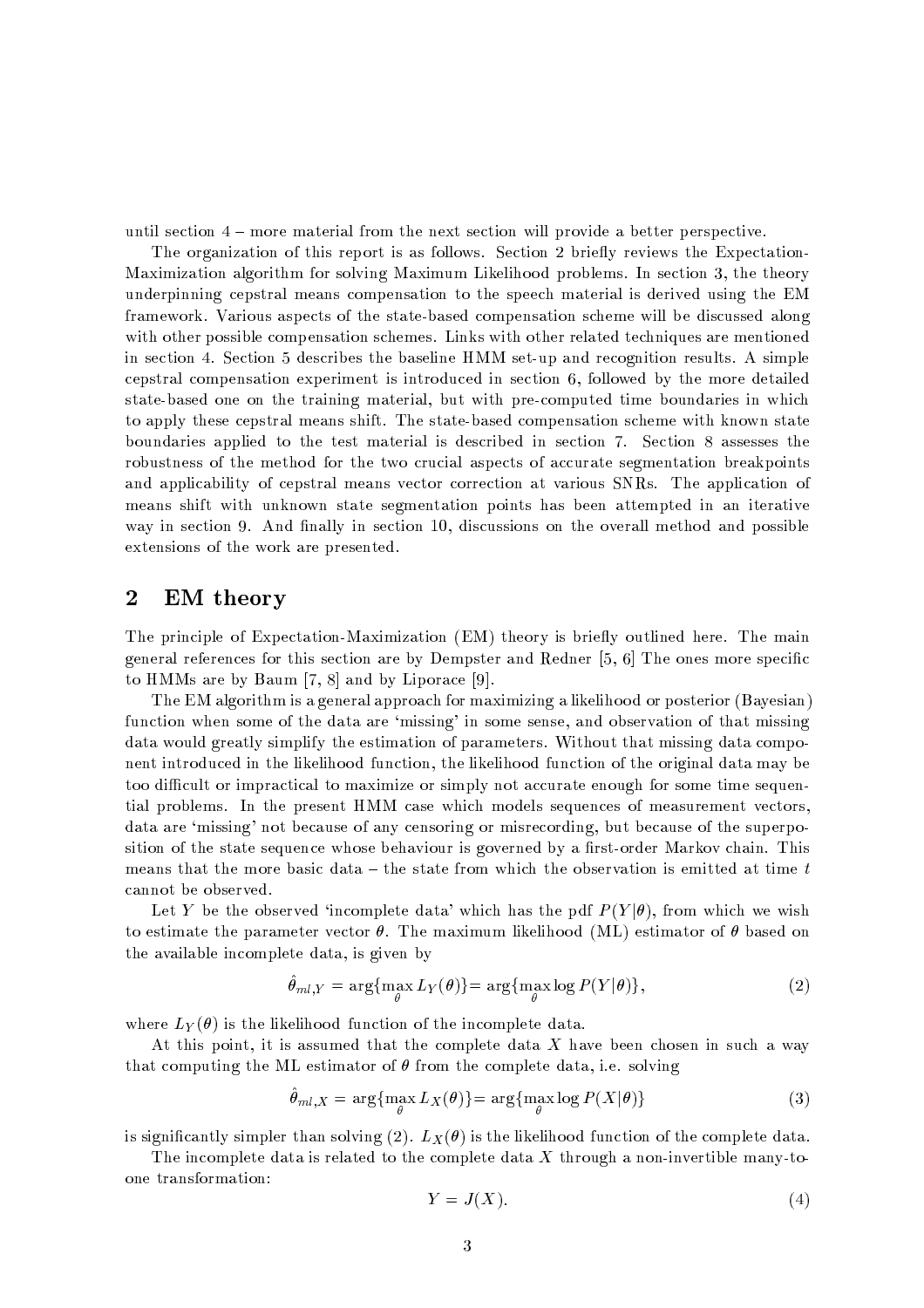The transformation  $J(.)$  relating X to Y can be any non-invertible transformation. There may be many possible complete data specifications that will generate the observed data – the EM algorithm can therefore be implemented in many possible ways. The formulation of the complete data is crucial because a good one will reduce the complexity and convergence time of the algorithm. The pdf of X, which is also indexed by  $\theta$ , is related to Y as follows:

$$
P(Y|\theta) = \int_{X(Y)} P(X|\theta) \, dX. \tag{5}
$$

The probability distribution of the parameter vector  $\theta$  conditioned on the data vector Y using Bayes rule is:

$$
P(\theta|Y) = \frac{P(Y|\theta)P(\theta)}{P(Y)}.
$$
\n(6)

For Bayesian estimation, some *a priori* information is incorporated in the estimate by specification of the prior  $P(\theta)$ . Since  $P(Y)$  is a constant for a given data vector belonging to a particular class, Maximum a posteriori (MAP) estimation yields the following statement:

$$
\max_{\theta} B(\theta|Y) = \log P(Y|\theta) + \log P(\theta). \tag{7}
$$

The term  $B(\theta|Y)$  is known as the Bayesian or log posterior function.

It then follows that due to this many-to-one  $X$  to  $Y$  mapping

$$
P(X|Y; \theta) = \frac{P(X,Y|\theta)}{P(Y|\theta)} = \frac{P(X|\theta)I_Y(X)}{P(Y|\theta)},
$$
\n(8)

where  $I_Y(X)$  is the indicator function which is equal to 1 if X results in Y and equal to 0 otherwise. For an HMM, this indicator is the state from which the observation is emitted.

Consider the denominator term of (8). For any  $\hat{\theta}^n$ , the parameter vector at the *n*-th iteration in the reestimation algorithm, the following relationship applies:

$$
E_X\left\{\log P(Y|\theta)|Y;\hat{\theta}^n\right\} = \int_{X(Y)} \log P(Y|\theta)P(X|Y;\hat{\theta}^n)dX = \log P(Y|\theta),\tag{9}
$$

where  $E_X\{.\}$  is the expectation operator with respect to X, the complete data.  $P(X|Y;\hat{\theta}^n)$ is the conditional pdf of the complete data, given the incomplete data and the estimate  $\hat{\theta}^n$ .

Combining  $(8)$  and  $(9)$  by taking log and then the expectation operator gives

$$
\log P(Y|\theta) = E_X \left\{ \log P(X|\theta) | Y; \hat{\theta}^n \right\} - E_X \left\{ \log P(X|Y,\theta) | Y; \hat{\theta}^n \right\}.
$$
 (10)

Substituting  $(10)$  into  $(7)$  results in

$$
B(\theta|Y) = Q(\theta|\hat{\theta}^n) - E_X\Big\{\log P(X|Y,\theta)|Y;\hat{\theta}^n\Big\},\tag{11}
$$

where

$$
Q(\theta|\hat{\theta}^n) = E_X \left\{ \log P(X|\theta) | Y; \hat{\theta}^n \right\} + \log P(\theta). \tag{12}
$$

The first term is the conditional expectation of the log likelihood of the complete data, given the observed incomplete data Y and  $\hat{\theta}^n$ .

So,  $(12)$  can be re-written as:

$$
Q(\theta|\hat{\theta}^n) = L(\theta|\hat{\theta}^n) + \log P(\theta),\tag{13}
$$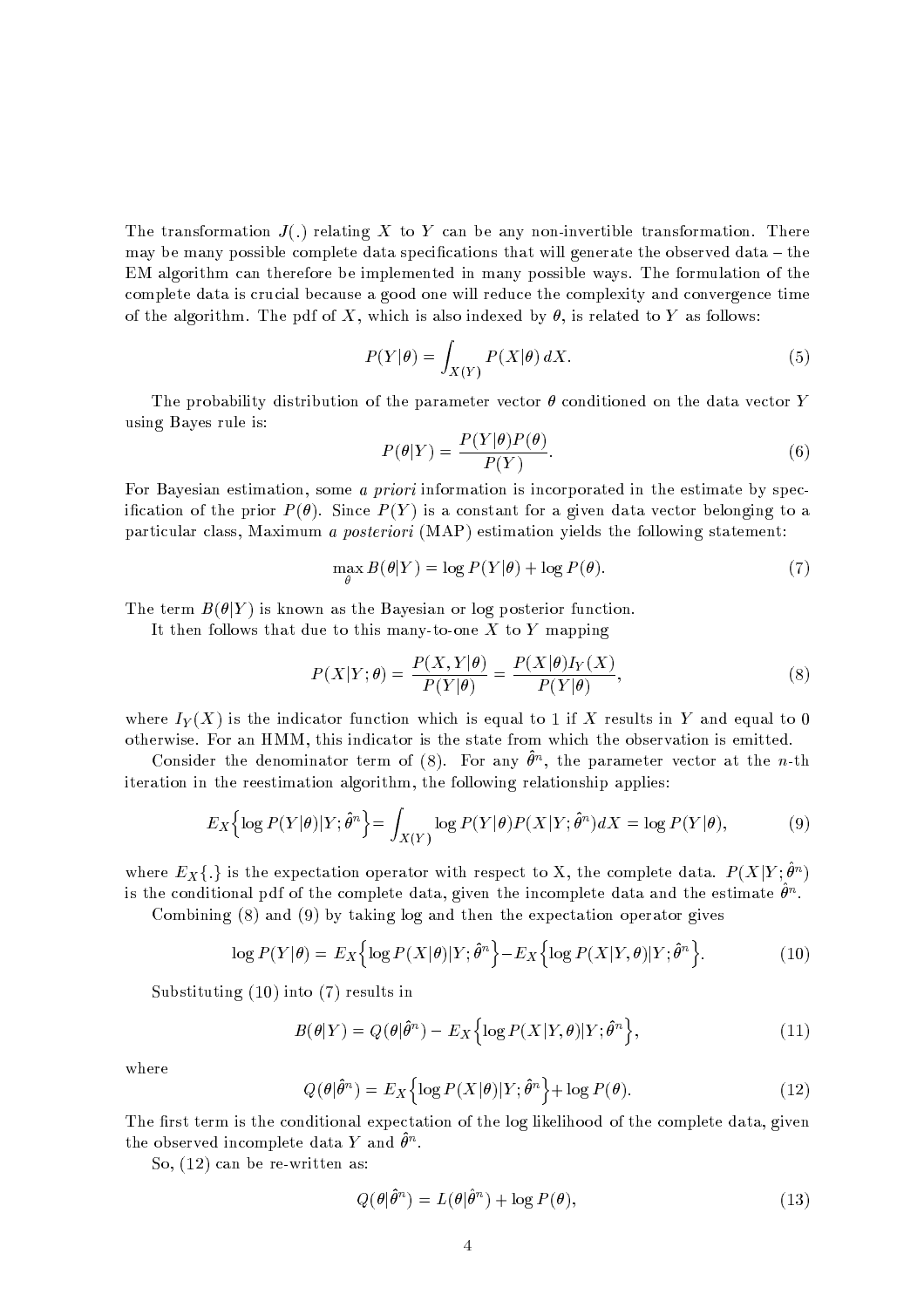where

$$
L(\theta|\hat{\theta}^n) = E_X \left\{ \log P(X|\theta) | Y; \hat{\theta}^n \right\} \tag{14}
$$

From Jensen's inequality [10] (pages 49-50) for any  $\hat{\theta}^{n+1} \neq \hat{\theta}^n$ ,

$$
E_X\Big\{\log P(X|Y,\hat{\theta}^{n+1})|Y;\hat{\theta}^n\Big\} \le E_X\Big\{\log P(X|Y,\hat{\theta}^n)|Y;\hat{\theta}^n\Big\},\tag{15}
$$

with equality if and only if

$$
\log P(X|Y; \hat{\theta}^{n+1}) = \log P(X|Y; \hat{\theta}^n). \tag{16}
$$

It follows that a sufficient condition for  $B(\hat{\theta}^{n+1}|Y) > B(\hat{\theta}^{n}|Y)$  is  $Q(\hat{\theta}^{n+1}|\hat{\theta}^n) > Q(\hat{\theta}^n|\hat{\theta}^n)$  since the second term of (11) is guaranteed not to decrease by Jensen's inequality.

In general, if  $B(\theta|Y)$  is not unimodal, the EM approach at best assures convergence of the sequence  $\{\theta^n\}$  to a stationary value. The convergence point will normally not be the global maximum of the object function for a complicated problem  $-$  several starting points in the initial parameter vector space may be needed to locate the best maxima. For the finer points of the convergence of the EM algorithm, refer to Wu's work [11].

The EM algorithm is the application of those two steps below, in an iterative way, until a pre-defined threshold is attained.

### The E-step

Starting with an estimate of the parameter vector  $\hat{\theta}^n$  for the *n*-th iteration of the reestimation algorithm, the EM algorithm for MAP estimation consists of the Expectation step  $(E\text{-step})$  whereby

$$
E_X\left\{\log P(X|Y,\theta)|Y;\hat{\theta}^n\right\}\tag{17}
$$

is formed i.e. the expected value of the logarithm of the pdf of the complete data is evaluated, where the expectation is with respect to the probability measure defined by the incomplete data and the current parameters. The E-step thus finds the conditional expectation of the sufficient statistic for the complete data log likelihood. Note that the E-step is not affected by the prior term.

### The M-step

The Maximization step (M-step) corresponds to the maximization of the log likelihood function,  $L(\theta|\hat{\theta}^n)$  with respect to  $\theta$ . This leads to a new parameter estimate  $\hat{\theta}^{(n+1)}$ :

$$
\hat{\theta}^{(n+1)} = \arg\{\max_{\theta} L(\theta|\hat{\theta}^{(n)})\}.
$$
\n(18)

For the posterior function, solve

$$
\arg\{\max_{\theta} Q(\theta|\hat{\theta}^n)\},\tag{19}
$$

where

$$
Q(\theta|\hat{\theta}^n) = E_X \Big\{ \log P(X|\theta)|Y; \hat{\theta}^n \Big\} + \log P(\theta). \tag{20}
$$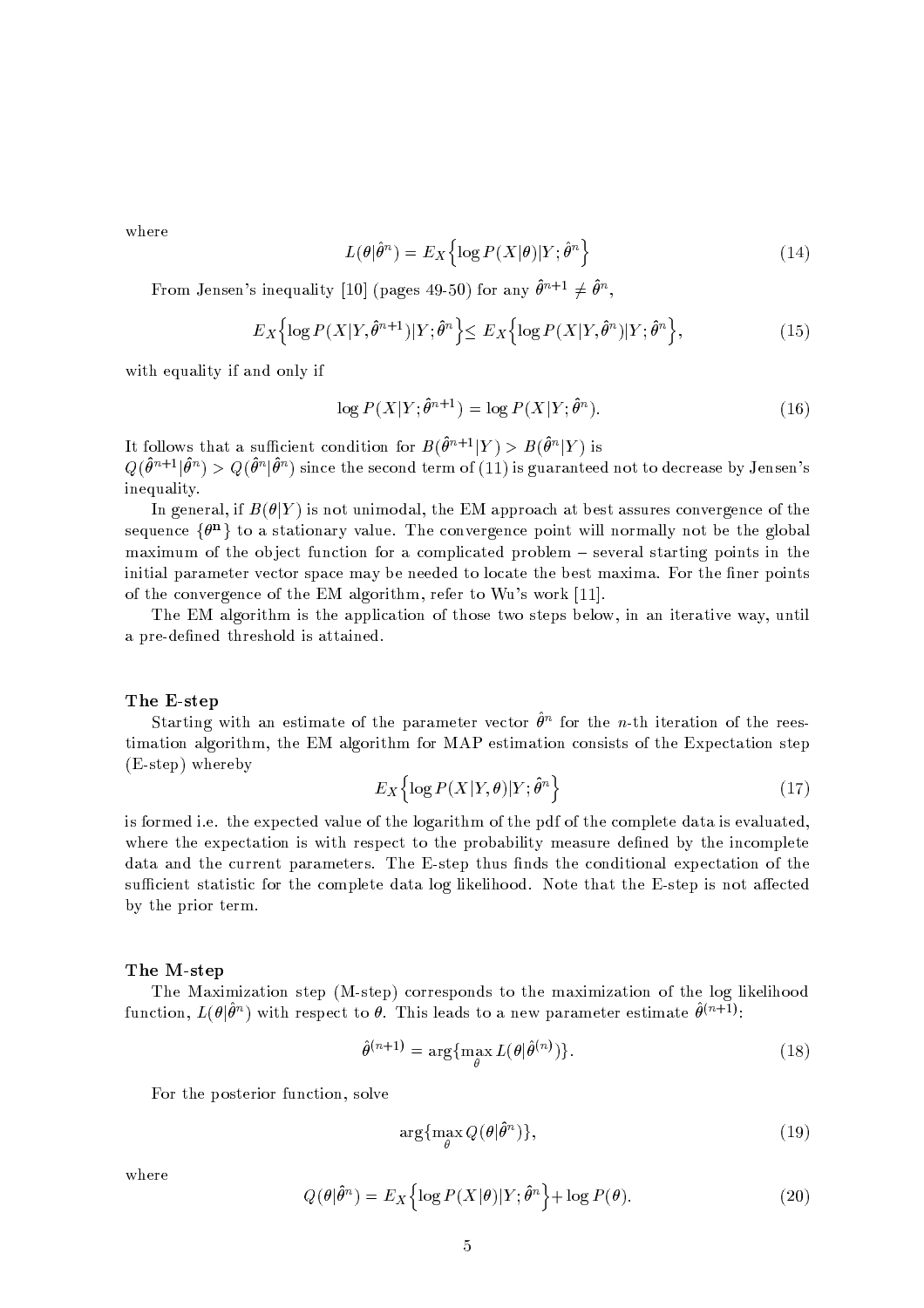The complete data log likelihood is maximized with respect to the unknown parameters, with the conditional expectation of the sufficient statistics substituted in place of their unknown values. The choice of the prior function will affect this maximization step of the EM algorithm for the posterior function.

For the log likelihood function where  $L_X(\theta)$  is defined on the true complete data,  $L(\theta|\hat{\theta}^{(n)})$ uses the conditional expectation of the complete data. The maximization of  $L(\theta|\hat{\theta}^{(n)})$  with respect to  $\theta$  is therefore of the same complexity as the maximization of  $L_X(\theta)$ . Because of this, the EM algorithm is an attractive alternative to the direct evaluation of  $(2)$  only if the solution to  $(3)$  can be computed relatively easily. Solving the more general Q function with the prior term depends on a judicious choice of this prior term. If components of the complete data  $X$  are independent, the complete data likelihood function is a linear function of the incomplete data – the M-step only requires the optimization of a set of those functions. This decoupling is fundamental to signal mismatch problems, as will be seen in the subsequent sections.

#### 3 **EM** treatment

The statement of the problem is as follows. Given some speech samples of a baseline signal and some speech samples of a mismatched signal (from the same class) where the mismatch is caused by noise, how are the statistics of the mismatched signal to be modified in such a way that the resulting statistical characteristics come as close as possible to the baseline signal (in effect the training data)? On top of that, when carrying out the transformation, how is the average timing information kept, in the sense that the sequence of low and high-SNR regions in the two different speech conditions ought to correspond? The first question is answered by using a simple cepstral means compensation vector applied to the mismatched signal. The second question is answered by using the correspondence afforded by HMMs that have been aligned to the two different speech conditions and the resulting HMM state-to-state alignment. The EM framework will be used for this mismatch and, in particular, the noisy speech recognition problem.

The techniques developed are expected to apply to cases such as different telephone sets and microphones which result in acoustic mismatches between the gathered speech data, different background noise conditions and room acoustics, and mismatches incurred in speech recordings from different voice transmission systems. The mismatch can also arise from different speakers' utterances, stressed speech or different speakers' codebooks. Although discrete HMMs are used, most of the compensation techniques developed extend to continuous density HMMs in a straighforward way, simply because the modification is applied to the speech vectors before the intervening HMM training or recognition phase.

A speaker-dependent, digit vocabulary database will be the particular focus of the compensation process. Two assumptions will be made about the nature and effect of the noise disturbance on the speech that will subsequently yield a simplified compensation scheme. Firstly, only slowly changing noise at a spectral level (car noise can be considered to fit into this category) will be considered. Secondly, a nominal SNR treatment will be followed. The SNR dependency will be global throughout all the experiments in that only the nominal SNR of the speech needs to be known, despite the widely varying instantaneous SNR of the individual speech frames.

Section 3.1 introduces the *incomplete* and *complete* data set for the mismatch problem,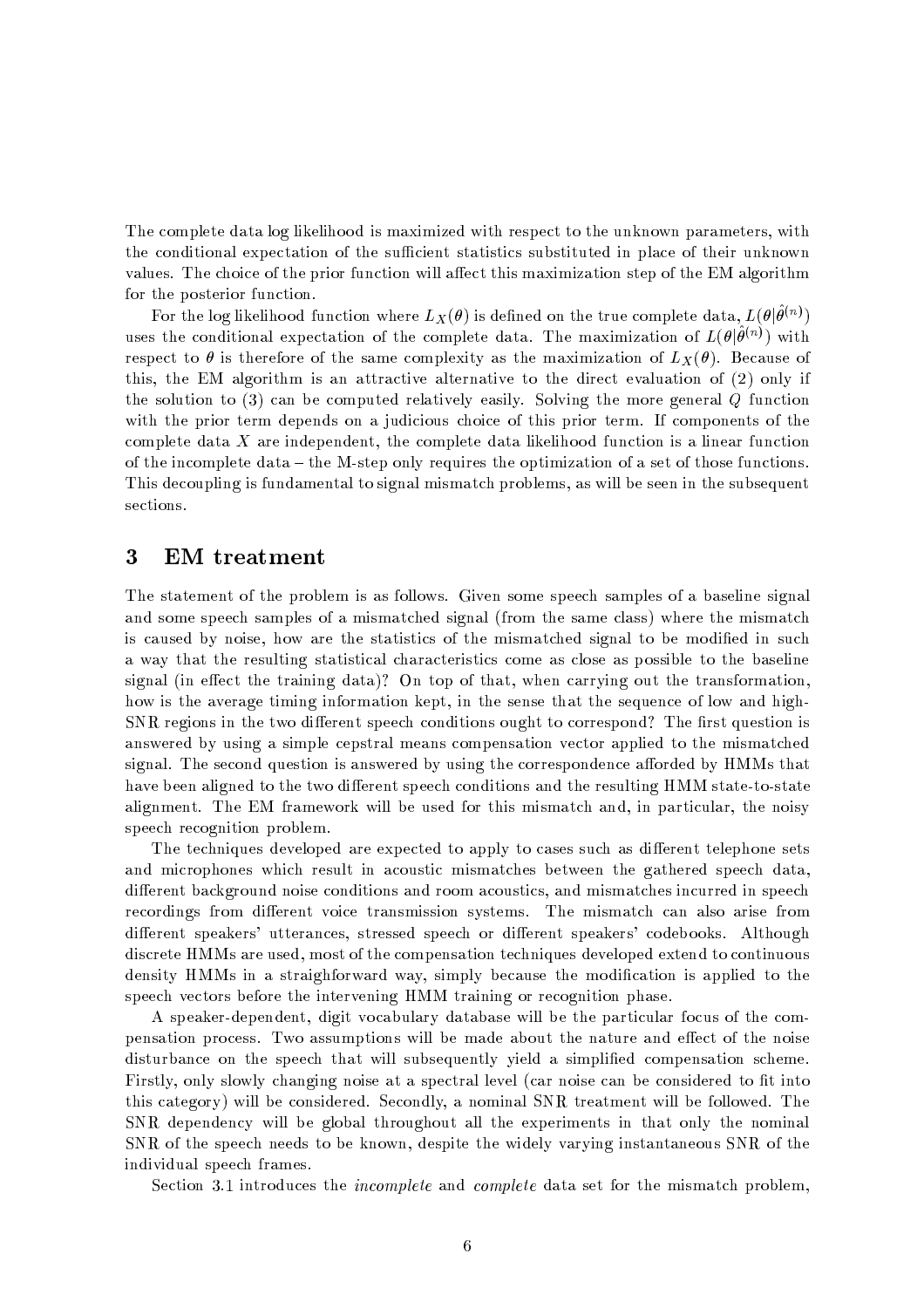the relationship between the *incomplete* and *complete* data and the parameter vector. The E-step and M-step are applied to the different signals in the cepstral domain to derive statebased compensation vectors, the state sequence and the length-normalized mean squared error (MSE) of the two speech conditions. The overall effect of the compensation is to bring about a length-normalized MSE reduction between the two types of speech conditions. Section 3.2 discusses some aspects of the state-based compensation scheme. Finally, by dropping and/or relaxing the state-based mapping between the two different speech signals, other compensation schemes are possible and this is described in section 3.3.

#### $3.1$ **EM** formulation



Figure 1: Source and noise model used in mismatched speech recognition.

 $e_1(t)$  can be regarded as the mismatch statistics between the input signal  $y_1(t)$  and the signal from the Hidden Markov source model  $s(t)$  with state sequence  $x(t)$ . The *incomplete* but *observable* data Y is  $y_1(t)$ . The *complete* data X are postulated to be the set of signals  $\{s(t), x(t), y_1(t)\}\$ . In Ephraim's work [12], in effect, a slightly different *complete* data set is used  $(s(t), x(t), y_1(t)$  and  $h(t)$ , the mixture component from a continuous density HMM). Dembo used a slightly different *complete* data set in analyzing the signal reconstruction of data from noisy transforms [13]. The interactions between the different signals are shown diagrammatically in figure 1 and the notations are listed below.

- $\overline{N}$ total number of states in a Markov chain
- $\boldsymbol{T}$ total number of frames in the utterance
- input speech mfcc vector  $y_1(t)$
- corresponding baseline speech mfcc vector  $s(t)$
- state sequence through the Markov chain of the HMM ( $\in [1, N]$ )  $x(t)$ modelling the baseline signal s
- $e_1(t)$  corresponding 'noise' mfcc vector

 $y_1(t)$  is a vector but will not be denoted in bold. Instead, the whole sequence  $\{y_1(t)\}$ from  $t = 1$  to  $t = T$  will be denoted by the bold font term  $y_1$ . The same applies to the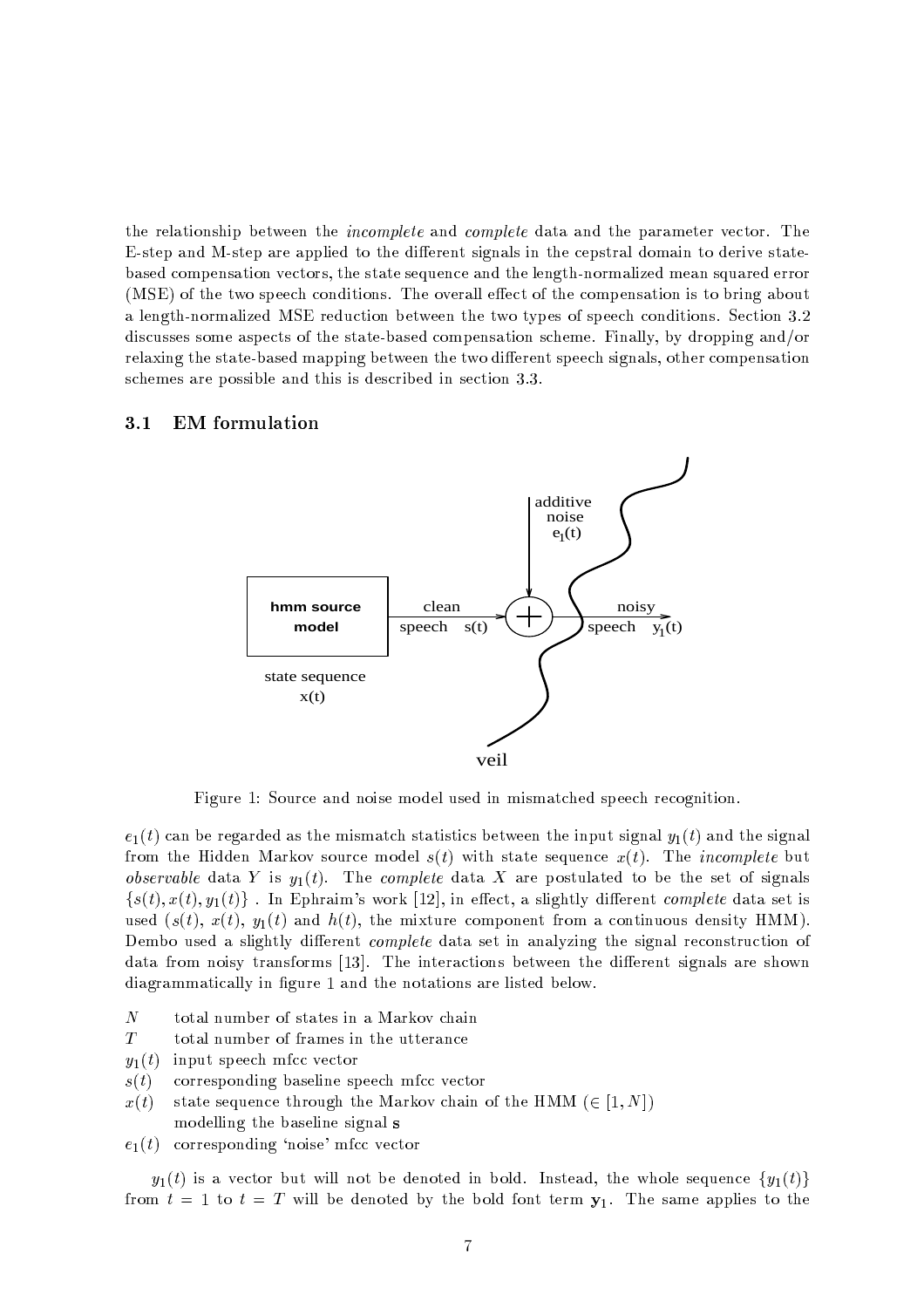sequences  $x(t)$ ,  $e_1(t)$  and  $s(t)$ . The unknown parameter vector  $\theta$  is the sequence of cepstral means deviation vectors  $\{e_1(t)\}\$ . Assume, for the moment, that  $\mathbf{y}_1$  and s belong to the same class. The following additive signal and noise model used in figure 1 has the relationship:

$$
y_1(t) = s(t) + e_1(t)
$$
\n(21)

Suppose that the complete data are available. The corresponding complete-data likelihood is:

$$
L_c(\theta) = \log f_{\mathbf{y}_1, \mathbf{x}, \mathbf{s}}(\mathbf{y}_1, \mathbf{x}, \mathbf{s}; \theta)
$$
\n(22a)

$$
= \log f_{\mathbf{y}_1|\mathbf{s},\mathbf{x}}(\mathbf{y}_1|\mathbf{s},\mathbf{x};\theta) + \log f_{\mathbf{s},\mathbf{x}}(\mathbf{s},\mathbf{x};\theta) \tag{22b}
$$

$$
= \log f_{\mathbf{s}|\mathbf{y}_1,\mathbf{x}}(\mathbf{s}|\mathbf{y}_1,\mathbf{x};\theta) + \log f_{\mathbf{s},\mathbf{x}}(\mathbf{s},\mathbf{x};\theta) + K,\tag{22c}
$$

where  $K$  is a constant term likelihood. Bayes' rule is used in the last step, i.e.

$$
f(\mathbf{y}_1|\mathbf{s}, \mathbf{x}) = \frac{f(\mathbf{y}_1)f(\mathbf{s}|\mathbf{y}_1, \mathbf{x})}{f(\mathbf{s})}.
$$
 (23)

Note the decoupling of the Hidden Markov source model term and the signal term.

### The E-step

By using the linear property of the Expectation operator,

$$
E(A + B) = E(A) + E(B)
$$
\n
$$
(24)
$$

and from  $(22)$ , the E-step involves the calculation:

$$
E_X\left\{\log P(X|\theta)|Y;\hat{\theta}^n\right\} = E_{\mathbf{s}|\mathbf{y}_1,\mathbf{x}}\left\{\log f_{\mathbf{s}|\mathbf{y}_1,\mathbf{x}}(\mathbf{s}|\mathbf{y}_1,\mathbf{x},\theta)|\mathbf{y}_1,\hat{\theta}^n\right\}
$$
(25a)

$$
+E_{\mathbf{s},\mathbf{x}}\Big{\log f_{\mathbf{s},\mathbf{x}}(\mathbf{s},\mathbf{x}|\theta)|\mathbf{s},\hat{\theta}^n\Big}.
$$
 (25b)

A Viterbi decoding is first carried out to obtain the most likely state sequence ( $\theta^n$  are the parameter estimates at the *n*-th iteration). This is one of the key aspects of the E-step in order to take advantage of the correlated property of frames attached to states in the HMM. Thus,

$$
\hat{\mathbf{x}} = \mathbf{x}^{\star} = E[\mathbf{x}|\mathbf{y}_1; \theta^n]. \tag{26}
$$

The second term in  $(25)$  can be simplified as follows:

$$
E_{\mathbf{s},\mathbf{x}^*} \left\{ \log f_{\mathbf{s},\mathbf{x}^*}(\mathbf{s},\mathbf{x}^*|\boldsymbol{\theta})|\mathbf{s},\hat{\boldsymbol{\theta}}^n \right\} = E_{\mathbf{s},\mathbf{x}^*} \left\{ \log f(\mathbf{x}^*;\hat{\boldsymbol{\theta}}^n)f(\mathbf{s}|\mathbf{x}^*;\hat{\boldsymbol{\theta}}^n) \right\}
$$
(27a)

$$
= \prod_{t=1}^{I} \log a_{x_{t-1}^* x_t^*} b_{x_t^*}(s_t)
$$
 (27b)

with the 'a' and 'b' elements being those of the HMM modelling the baseline signal s. The initial and final state transition matrix can be ignored for the current purpose.

Thus,  $(25)$  can now be re-written as:

$$
E_X\left\{\log P(X|\theta)|Y;\hat{\theta}^n\right\} = E_{\mathbf{s}|\mathbf{y}_1,\mathbf{x}^*}\left\{\log f_{\mathbf{s}|\mathbf{y}_1,\mathbf{x}^*}(\mathbf{s}|\mathbf{y}_1,\mathbf{x}^*,\theta)|\mathbf{y}_1,\hat{\theta}^n\right\} \tag{28a}
$$

$$
+\prod_{t=1}^{\cdot}\log a_{x_{t-1}^*x_t^*}b_{x_t^*}(s_t)\tag{28b}
$$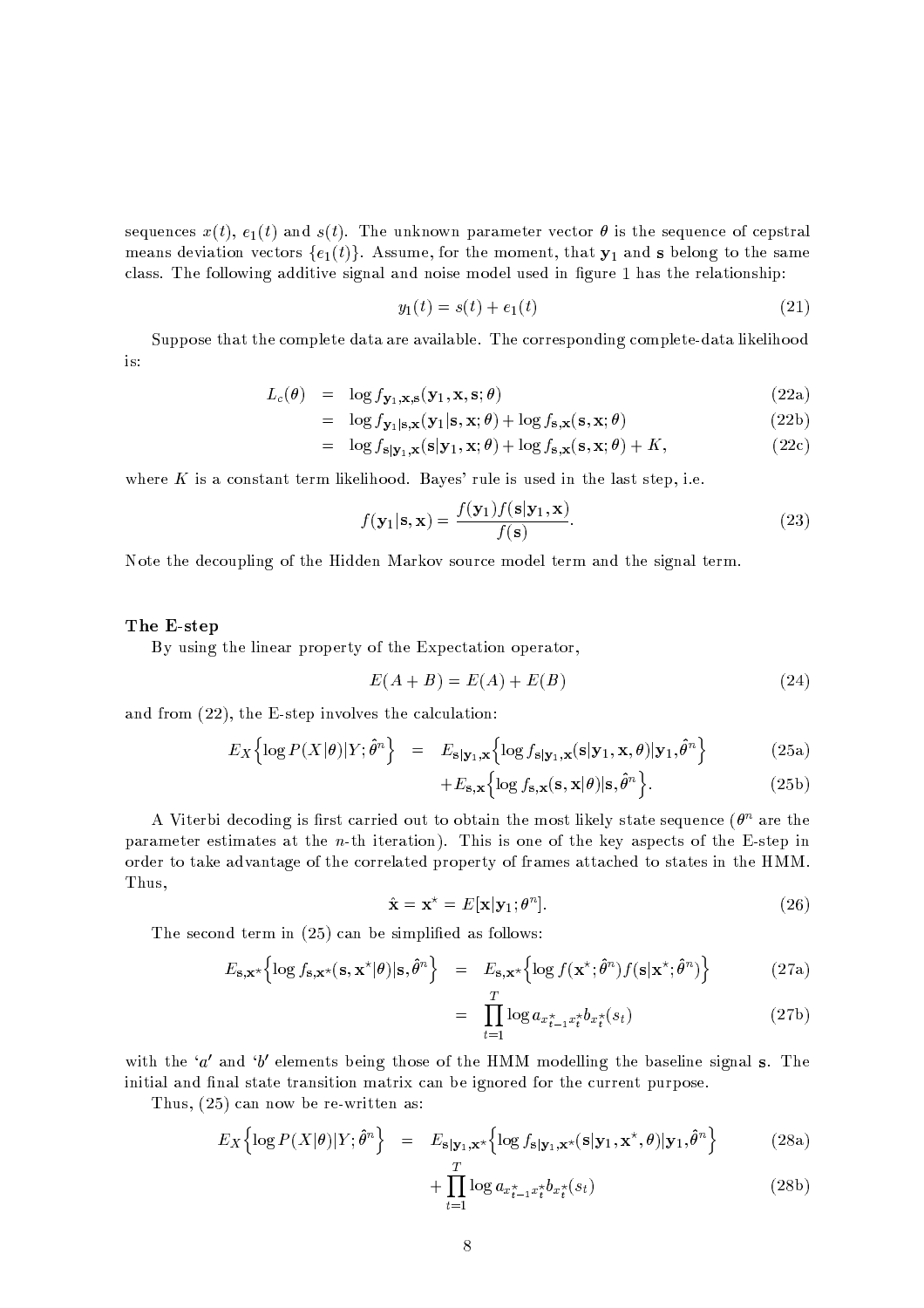The first term of (28) is the mean squared error estimate of the acoustic mismatch between the baseline speech  $s(t)$  and the observed speech  $y_1(t)$  [14]. The second term in (28) is exactly the HMM E-step but with a single dominant sequence through the Markov chain and has already been shown to simplify to the calculation of the log likelihood of the observation [15].

### The M step

The matching criterion between the two types of speech  $y_1$  and s is chosen to be the mean squared error because of its mathematical tractability. The noise vector sequence  $e_1$  is postulated to be the sequence of state-based vectors  $\{c_p, 1 \le p \le N\}$ , which is applied to the input mismatched signal.

The update of the signal  $e_1(t)$  is given (from (18)) by:

$$
\hat{\theta}_{\mathbf{e}_1}^{(n+1)} = \arg \left[ \max_{\theta} E_X \left\{ \log P(X|\theta) | Y; \hat{\theta}^n \right\} \right]
$$
\n(29a)

$$
= \arg \left[ \max_{\mathbf{e}_1} \left\{ \log f_{\mathbf{s}|\mathbf{y}_1, \mathbf{x}}(\mathbf{s}|\mathbf{y}_1, \mathbf{x}^*, \theta) | \mathbf{y}_1, \mathbf{x}^*, \hat{\theta}^n \right\} \right]
$$
(29b)

$$
+\max_{\mathbf{e}_1} \left\{ \prod_{t=1}^t \log a_{x_{t-1}^* x_t^*} b_{x_t^*} (s_t) \right\} \right] \tag{29c}
$$

$$
= \arg\left[\min_{\mathbf{e}_1}\left\{||\mathbf{y}_1 - \mathbf{s}|| \mid \mathbf{y}_1, \mathbf{x}^{\star}, \hat{\theta}^n\right\} + \max_{\mathbf{e}_1}\left\{\prod_{t=1}^T \log a_{x_{t-1}^{\star}x_t^{\star}}b_{x_t^{\star}}(s_t)\right\}\right] \tag{29d}
$$

$$
= \arg \left[ \text{mse}(\mathbf{x}^{\star}) \right], \tag{29e}
$$

where

$$
\text{mse}(\mathbf{x}^*) = \min_{\mathbf{c}_p} \left\{ \sum_{p=1}^N \frac{1}{T[p]} \sum_{t=1}^{T[p]} \parallel (y_1(t)_{\mathbf{x}^*} - \mathbf{c}_p) - s(t)_{\mathbf{x}^*} \parallel^2 \right\} + \prod_{t=1}^T \log a_{x_{t-1}^* x_t^*} b_{x_t^*}(s_t). \tag{30}
$$

 $T[p]$  is the number of frames for which p is the HMM state index among all the frames in the speech material concerned.

By differentiating with respect to  $c_p$ , the final state-based correction vectors can easily be shown to be:

$$
\mathbf{c}_{p} = \frac{1}{T[p]} \sum_{t=1}^{T[p]} y_{1}(t) \mathbf{x}^{*} - \frac{1}{T[p]} \sum_{t=1}^{T[p]} s(t) \mathbf{x}^{*} \qquad 1 \le p \le N. \tag{31}
$$

(31) applies for a single utterance but is easily generalized to multiple utterances since these are independent of each other. Compensation vectors can be applied to the baseline signal  $s(t)$  instead of the incoming signal  $y_1(t)$  and similar compensation vectors to (31) can be derived with the signs reversed. Alternative ways of providing correspondence between the mismatched and baseline signals will be explored in subsection 3.3. From (28), mse( $\mathbf{x}^*$ ) (refer to (30)) with  $\mathbf{c}_p$  plugged in represents the actual E-step and partly corresponds to the length-normalized MSE between  $y_1$  and  $s$  – this allows the iterative process to be monitored. Combining the scores of the acoustic mismatch and the log likelihood is possible but depends on a bias term to give equal weightings to the two terms. This avenue has not been investigated in this dissertation.

(31) implies that  $s(t)$  has to be aligned by  $x^*$  derived from the mismatched signal  $y_1$ . But normally many instances of the training material are present, so a more accurate segmentation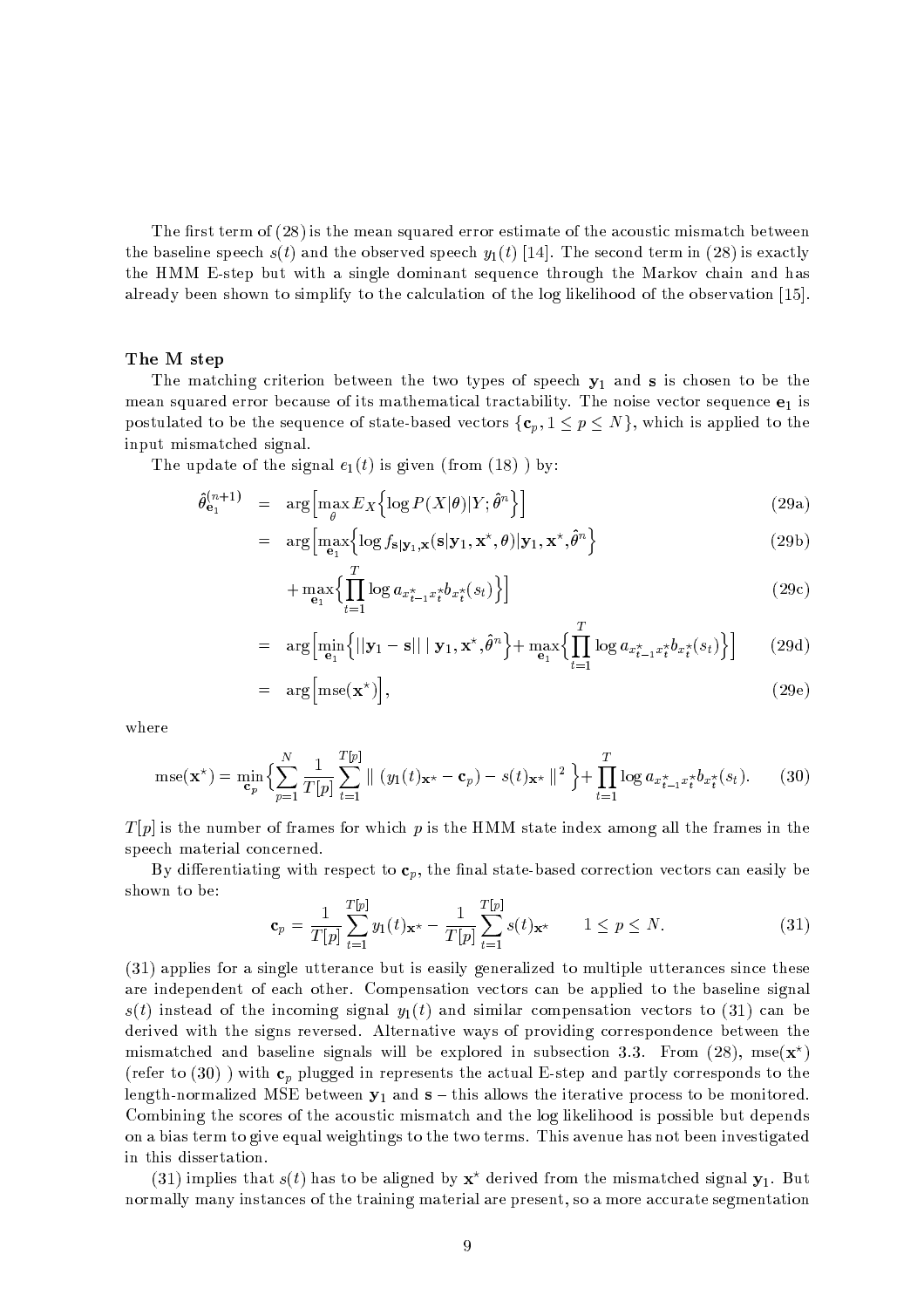can be derived, namely

$$
\mathbf{x}^{\text{train}} = E[\mathbf{x}|\mathbf{s}; \theta^n]. \tag{32}
$$

Thus,  $(31)$  is modified into:

$$
\mathbf{c}_p = \frac{1}{T[p]} \sum_{t=1}^{T[p]} y_1(t) \mathbf{x}^* - \frac{1}{T[p]} \sum_{t=1}^{T[p]} s(t) \mathbf{x}^{\text{train}} \qquad 1 \le p \le N. \tag{33}
$$

If many utterances characterising the speech signal  $y_1$  are available and the identity of the class is known,  $x^*$  can be computed from these samples. This allows the calculation of the average state sequence (or the average normalized state segmentation points) and the average state statistics for both signals  $y_1$  and  $s$  (the training data). Thus, non-iterative compensation schemes can be derived because of the *a priori* determined state-based compensation vectors from  $(33)$ .

If previous samples of signal  $y_1$  are not available, an iterative compensation scheme is required. The E-step consists of

- 1. The estimation of the MSE of the mismatch between the two speech signals i.e. (30) with vectors calculated by (33) from the previous iteration plugged in. The bias introduced by the HMM term is disregarded.
- 2. The calculation of the state sequence, or equivalently the state segmentation boundaries, given the estimated cleaner speech signal  $\hat{y}_1(t)$  from the previous iteration i.e. (26).

The M-step consists of

1. The calculation of the state-based compensation vectors i.e. (33) with the state sequence derived in the E-step.

By alternating between the E-step and the M-step, the statistics of the incoming signal are brought closer to the statistics of the baseline reference signal. Better recognition results ought to follow.

To summarize, the incomplete data are  $Y = \{y_1(t)\}\,$ , the complete data are  $X = \{y_1(t), s(t), x(t)\}\$ and the parameters to be estimated  $\theta = \{e_1(t)\}\$ ,  $1 \le t \le T$ . The relationship between  $X$  and  $Y$  is through these two elements:

- 1. The baseline signal  $s(t)$  is related to the HMM state sequence  $x(t)$ . This link has already been discussed by Wong [15].
- 2. An additive signal and noise model is used:

$$
y_1(t) = s(t) + e_1(t). \tag{34}
$$

The E-step and M-step have been derived in the discussion above.

Implementation details of the collection of state-based compensation vectors necessary for non-iterative compensations schemes will be given in subsection 6.2 after some baseline experiments (section 5) that have been carried out are described. The next section  $(3.2)$  describes some aspects and implications of using a state-based compensation scheme in tackling mismatch speech recognition caused by noise.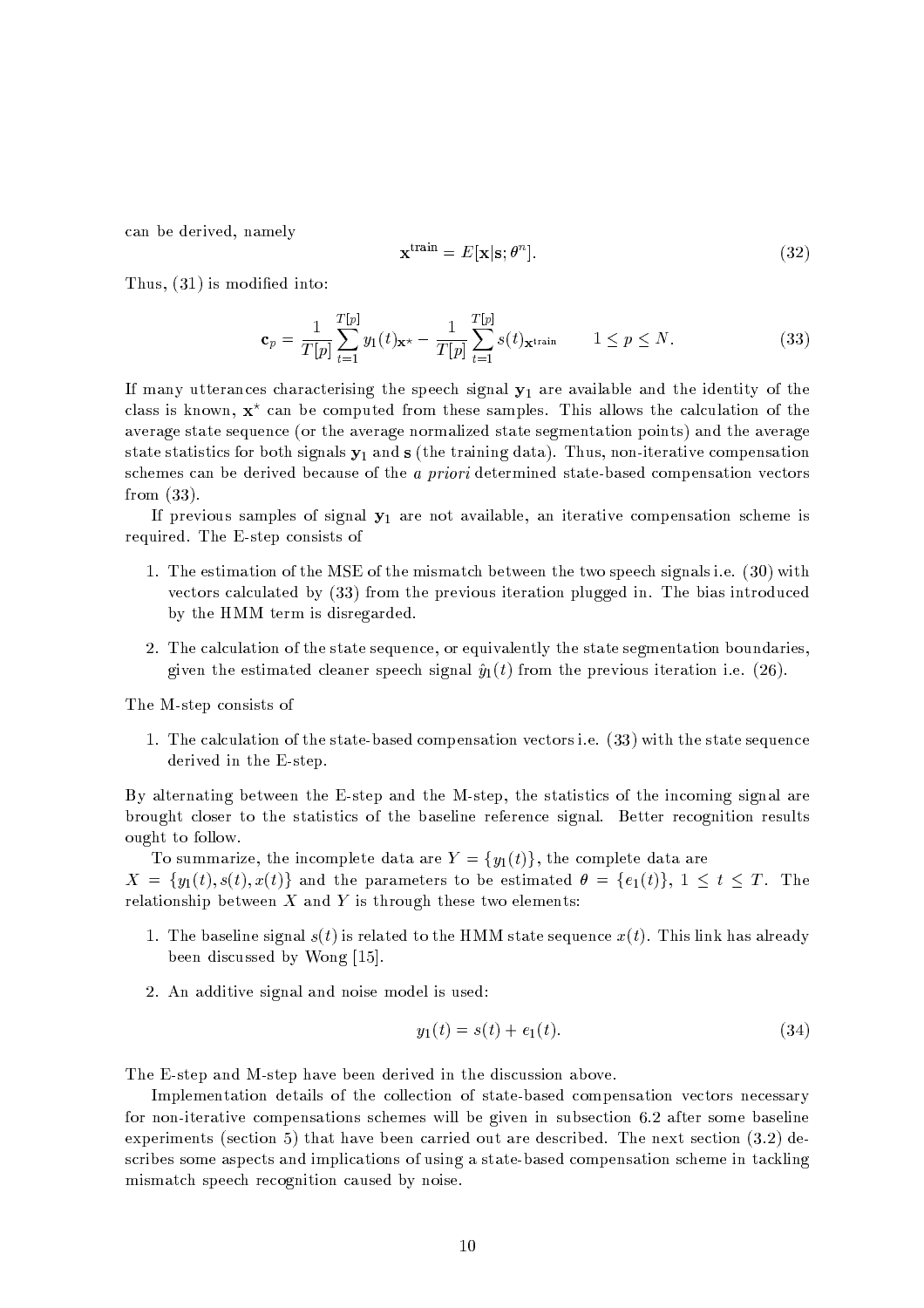#### $3.2$ State-based compensation scheme

The operation consisting of the use of a word-dependent and state-dependent cepstral means shift vector in compensating for the mismatched speech condition will henceforth be called state-based cepstral (means) domain compensation (SBCDC). At the mel-scale cepstral vector level, the following transformation is applied at a particular SNR:

$$
(\hat{y}_1)_t = s_t + \mathbf{c}_p \qquad 1 \le p \le N \tag{35}
$$

where  $(\hat{y}_1)_t$  is the compensated mfcc vector,  $s_t$  is the 'clean' mfcc vector, all at time t, and  $\mathbf{c}_p$ <sup>1</sup> is the state-based compensation vector. This implies that armed with some knowledge of the compensation vector a simple vector subtraction is enough to recover the clean speech vector at each frame. Conversely, the noise disturbance vector can be added to some 'clean' vector to eventually give a sequence of vectors whose distribution and overall statistical characteristics correspond to that of the noisy speech.

Because of the state dependency, (35) is assumed valid over a partial region of the speech associated with the frames in between the segmentation points achieved by an HMM in dividing the speech into quasi-stationary regions. This should be contrasted to the work by Chen [16] whereby the so-called additive stress component is constant throughout the whole utterance. The first-order Markov property of the HMM state transition process and the correlated frames it encompasses, even for noisy signals, makes the speech estimates in adjacent frames state-dependent. The validity of this approach is further made more realistic by consideration of these two limits: often, up to 3-4 frames across parts of the vector quantization (VQ) encoded speech for speaker-dependent digit vocabulary and fairly low-order codebook are identical and for a larger portion of speech covered by a phoneme the associated speech vectors might be affected equally by the disturbance vector.

The compensation vector  $c_n$  can be considered to depend on the speech sound concerned. It is reasonable to hypothesize that fricatives, for example, will be affected differently in noise at the spectral/cepstral level than say, vowels. Generally speaking, this implies that the different phonemes comprising the different digits are affected differently by (car) noise. Certainly, work by Stanton and Pisoni [1, 2] shows different patterns of energy migration in the frequency domain for English phonemes in clean and Lombard conditions. A similar conclusion can be postulated to hold for noisy speech as the Lombard effect is inherent in the process. Because the dependency implies some subword detection, and the different digits have sufficiently distinctive sequences of phonemes, this disturbance vector can be assumed to be word-dependent. More specificity will be present in using these statistics later on.

In the EM framework, the source model generating the clean speech signal is an HMM, and it seems natural for SBCDC to directly use HMM B probabilities and a knowledge of the codevectors to derive a compensation vector rather than the sample average of the terms present in (33). However, this is possibly ill-advised, and shown experimentally to be so later on, even when the original derivation requires the HMM as source model. The argument runs as follows: Because each HMM state represents distributions of feature vectors over several frames, the training data speech vectors belonging to state *i* of the reference model in SBCDC

<sup>&</sup>lt;sup>1</sup>Depending on the application,  $c_p$  without the state dependency has variously been known as compensation, correction, adaptation, equalization, deviation, shift, reconstruction, adjustment, restoration, restitution, normalization, mapping or 'stress component' vector in the various noisy speech, speech enhancement, spectral mapping, stress compensation, codebook adaptation and speaker adaptation literature.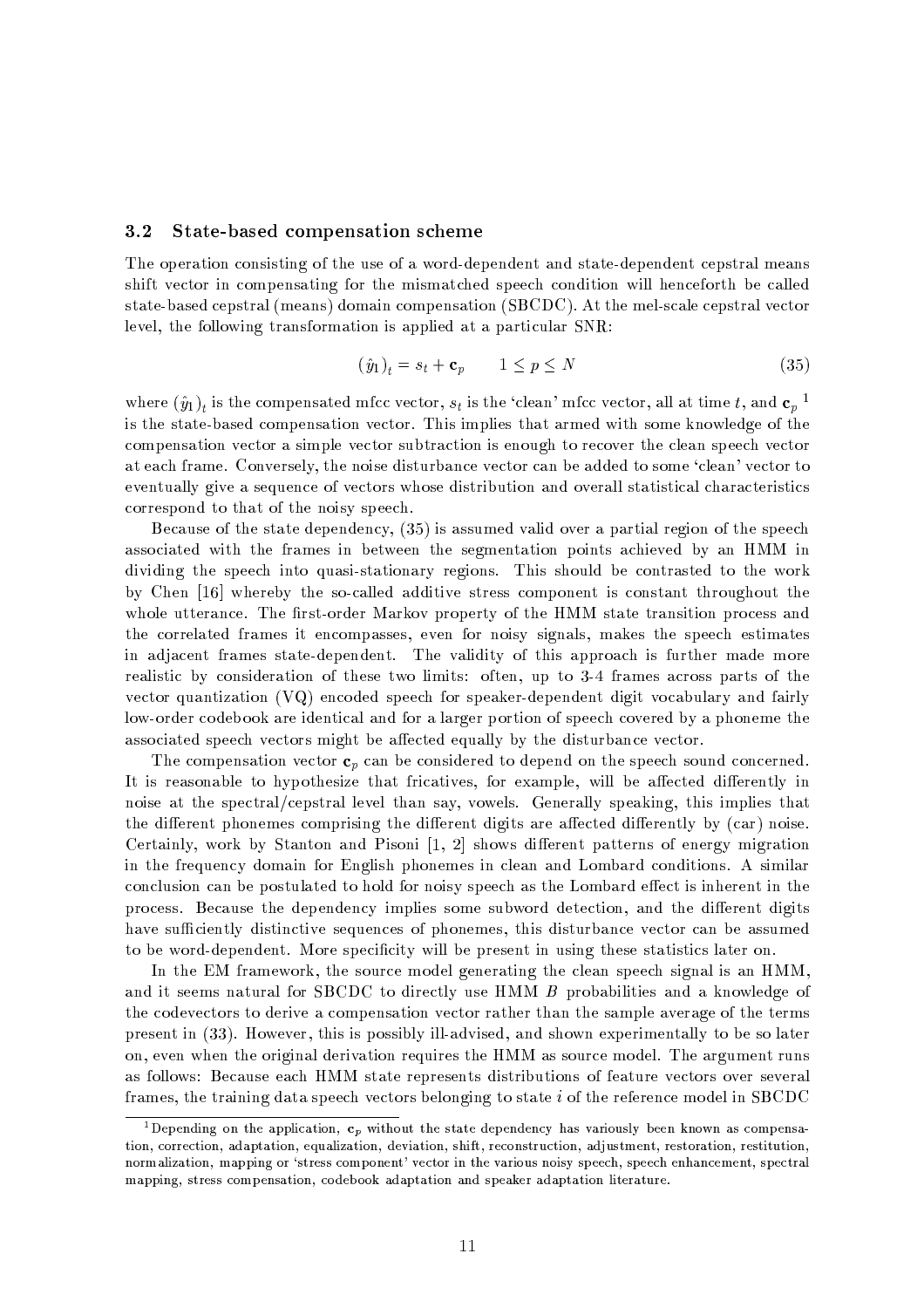could be averaged by:

$$
\text{vector}_{i} = \sum_{j=1}^{M} b_{ij} V_j,\tag{36}
$$

where  $b_{ij}$  is the probability of the j-th codeword emitted from state i,  $V_i$  is the j-th codeword and M is the number of codevectors. But that HMM is normally trained by a total likelihood criterion, which is a sum of probabilities over all possible state sequences. In contrast, the 'best' state sequence imposed in the E-step derivation of SBCDC allows for an approximate but simplified cepstral compensation scheme. The discrepancy between these two ways of traversing the Markov chain may explain why representing the average vector in a state by the above summation consistently gives marginally lower recognition results (section 7).

In addition, errors arising from VQ encoding and inadequately trained or incorrectly modelled B parameters make it preferable to pick vectors pertaining to a state from the actual training vectors and do the averaging thereafter. Besides, the parametric Hidden Markov source model is invoked in the derivation only to simplify the systematic calculation of correlated quasi-stationary regions of speech and their boundaries.

The probability distributions of the speech baseline signal and the input mismatched signal statistics will first be estimated from long training sequences from the two processes by estimating average vectors over some pre-calculated regions (section 6) or regions subsequently found in an iterative process (section 9). Then, estimation of the attempted closer matched speech signal is obtained by doing a means shift in the corresponding mapped regions of the two speech conditions. Correlation among frames belonging to an HMM state and the average timing information is preserved in this way. The investigation and specific use of the means shift directed on the training data is described in subsection 6.3, on the test data in section 7 and on both train and test data simultaneously in subsection 7.5. Robustness of these pre-calculated state segmentation points is dealt with in section 8. Applicability of the cepstral means information in the pre-calculated regions to speech with different SNRs is investigated in the same section (8).

#### 3.3 Discussions of other compensation schemes

Other possible correspondences between the baseline and mismatched signal are possible. The state dependency can be dropped, in which case the equivalent normalised MSE (30) is modified to:

$$
\text{mse} = \min_{\mathbf{c}^0} \left\{ \frac{1}{T} \sum_{t=1}^T || (y_1(t) - \mathbf{c}^0) - s(t) ||^2 \right\}.
$$
 (37)

By differentiating with respect to  $c^0$ , the final correction vectors can easily be shown to be:

$$
\mathbf{c}^0 = \frac{1}{T} \sum_{t=1}^T y_1(t) - \frac{1}{T} \sum_{t=1}^T s(t).
$$
 (38)

This word-based, whole-utterance compensation thus applies an average correction to the sequence of input vectors. Normally, the sample average of the reference or noisy vectors are obtained from many utterances. Experimental results using this simple technique are given in subsection 6.1. However, the piecewise treatment of SBCDC to reduce the mean squared error will be shown in subsection 6.3 to result in better recognition results compared to the simple treatment of a constant vector over the entire utterance.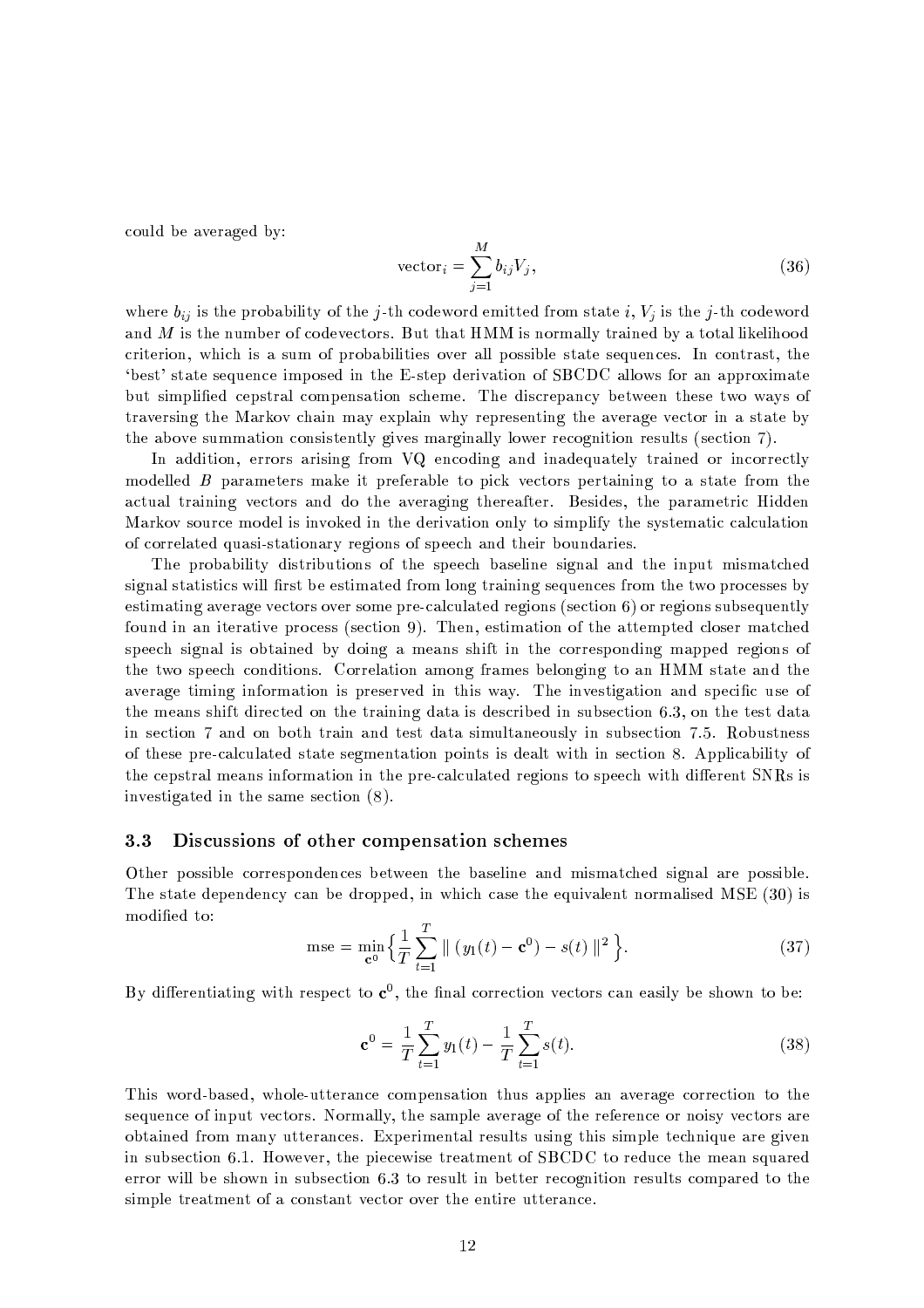This algorithm has been undertaken for mismatched training and testing microphones where a fixed additive correction vector is applied to the cepstral coefficients  $[17]$ . The compensation vectors are estimated with a minimum mean squared error criterion by computing the average difference between cepstral vectors for the test condition versus the standard acoustic training environment. This technique provides a considerable improvement when the system is trained and tested on different microphones.

The state-based mapping can also be relaxed in the following way. A VQ-based mapping has been postulated by Feng for a complex modelling of the two cepstral spaces [18]. However, a warping function  $\psi \equiv (i(t), j(t))$  needs to be defined now between the two speech signals by using a Dynamic Time Warping algorithm. In effect, the reference (or mismatched) vector sequences can be shifted by a set of VQ-dependent vectors  $\{c_1, \dots, c_v, \dots, c_Y\}$  where Y is the total number of codevectors present in the codebook. Let  $T[y]$  be the total number of frames for which y is the VQ index among all the frames in the speech material concerned. Analogous to (30), the normalised MSE term will be:

$$
\text{mse}(\psi) = \min_{\mathbf{c}^y} \left\{ \sum_{y=1}^Y \frac{1}{T[y]} \sum_{t=1}^{T[y]} \parallel (y_1(t)_{i(t)}^y - \mathbf{c}^y) - s(t)_{j(t)}^y \parallel^2 \right\}.
$$
 (39)

By differentiating with respect to  $c^y$ , the final correction vectors can easily be shown to be:

$$
\mathbf{c}^y = \frac{1}{T[y]} \sum_{t=1}^{T[y]} y_1(t)_{i(t)}^y - \frac{1}{T[y]} \sum_{t=1}^{T[y]} s(t)_{j(t)}^y \qquad 1 \le y \le Y. \tag{40}
$$

The timing of the mismatch statistics is captured by the rate of variation of the VQ indices. The correction vector will be different for every codebook vector.

#### $\overline{4}$ Links with other methods

Some of the works described briefly below attempt to find a probabilistic, empirical or deterministic method for mapping the mismatched speech vectors caused by stressed conditions, environment noise, different speakers or different microphones into the space of the baseline material. For example, if noise is the main cause of the mismatch, the mapped estimates are then used to correct back a given noisy speech sequence into a cleaner one.

No attempt is made in this work to divide the utterances into their phonemic constituents, unlike Bocchieri's work [19] in which an explicit time template of the acoustic events characterizing a particular word has to be pre-defined. The cepstral changes, as monitored by the HMM states, guide the selection of marked acoustic events rather than their relationship with the traditional, but more linguistically relevant phonemic context. On the other hand, the utterance could be divided linearly into 5 sections as in Shore's work [20], but the segmental properties associated with HMM state breakpoints will be missed.

A correspondence between the clean and the noisy signal can be established through spectral mapping [21]. Here, in effect, a  $VQ$ -dependent mapping is provided, and the mapping is a deterministic one. The inverse mapping produces the restored spectrum. The approach by Nadas [22] is to provide a piecewise mapping which is encoded by a linear model. The model parameters change in the two different speech conditions from one fairly stationary region to another. In SBCDC, the quasi-stationary region is covered or presumed to be covered by an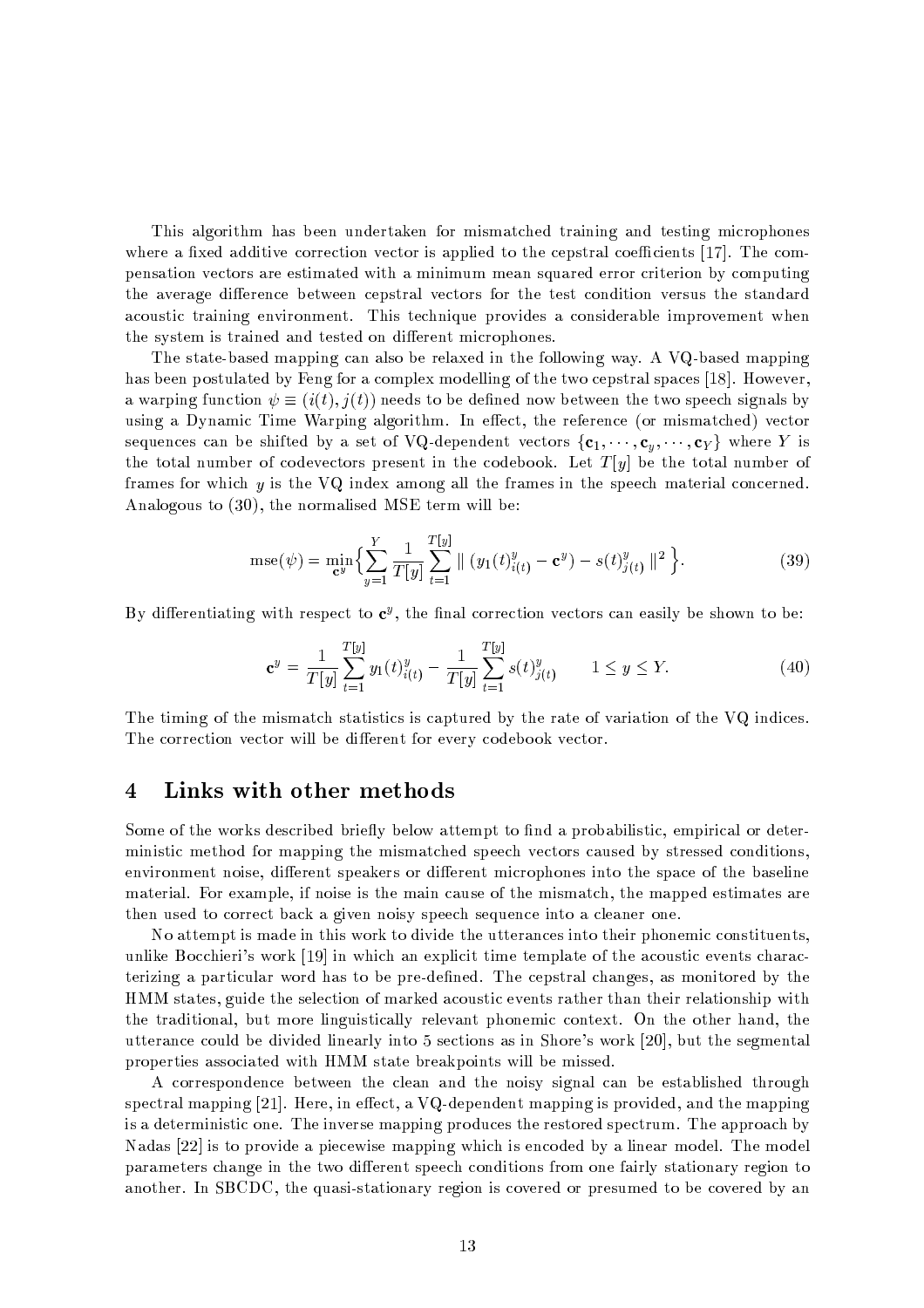HMM state and the mapping from the two different speech conditions is just a means shift in the preprocessing parameters.

The work by Gish merits special attention because the state dependency and the amount of correlation that exists among nearby frames are not put to use explicitly [23]. Instead, a VQ-dependency and SNR-dependency is presupposed with a more general mapping in the form of a linear model. The relation between the clean and noisy vectors was defined as:

$$
x_c = A(k, \gamma_j)x_n + b(k, \gamma_j) + \epsilon,\tag{41}
$$

where  $x_c$  and  $x_n$  are the clean and noisy vectors respectively,  $\epsilon$  is the zero mean Gaussian vector,  $\gamma_i$  means that the SNR is in the j-th quantization region and k refers to the VQ bin. The same transformation is used in Roucos's work [24] to improve the match between the reference and the input speakers for vocoding purposes.

Acero attempts a probabilistic mapping as well, although now the VQ-dependency is dropped in favour of all the codewords supplying an amount of information to correct the mismatched speech vectors [17]. In Porter's work [14], an empirical mapping is carried out  $-a$ clean speech database and a simulated noisy version is used to construct a function that maps a noisy spectral component at each single frequency to a noise-suppressed value. Using the ratio of sample averages to approximate the optimal estimator has the significant practical advantage that the *a priori* distribution of the uncorrupted speech vectors need not be known.

Explicit noise compensation is possible. Noisy speech vectors can be modified from a *priori* estimated noise and speech signal pdfs and their cumulative pdfs by the key assumption that at each time frame either the speech or noise is the dominant signal. The MIXMAX model [25] involves creation of noise-compensated pdfs which are then used to facilitate VQ labelling of each noisy spectral vector. Essentially, the same task is attempted by Varga [26]. The problem is to obtain the best estimate of the likelihood of an input observation conditioned on a particular HMM state which models the clean speech, and given an estimate of the amount of noise present from a noise estimator.

The objective of using compensation techniques in speaker adaptation is to establish mapping rules for each test speaker which will change the test utterance spectra to resemble the reference set spectra. In codebook adaptation, the test utterance represented by a string of VQ indices remain untouched whereas the codebook which clusters the reference speech is modified. In Roe's work [27], the spectral shape of each codevector is modified to simulate the Lombard effect and an estimate of the background noise is added to each codevector. The work by Furui attempts to hierarchically modify the codebook for a new speaker by a series of mean shifts [28]. The key aspect in his procedure was to keep the continuity of the adjacent clusters in order to preserve the phonetic information as much as possible and to keep some timing information as well.

The major effect of stress conditions (like being angry, talking loudly, etc.) is considered to be a spectral tilt relative to normal speech, and so by capturing the amount of tilt, the original normal spectrum can be restored. Multi-style training explicitly uses the stressed speech to create HMMs [29]. Chen assumes that the stress component modelling the loud or shout condition of speech remains unchanged within the word interval [16]. A slightly modified relationship to  $(35)$  is used:

$$
\mathbf{y}_t = \mathbf{x}_t + \mathbf{n}_t + \delta_t,\tag{42}
$$

where  $y_t$  is the noisy vector,  $x_t$  is the 'clean' vector,  $n_t$  is the noise vector (called the stress component) and the last term  $\delta_t$  simulates the randomness of the clean speech parameters.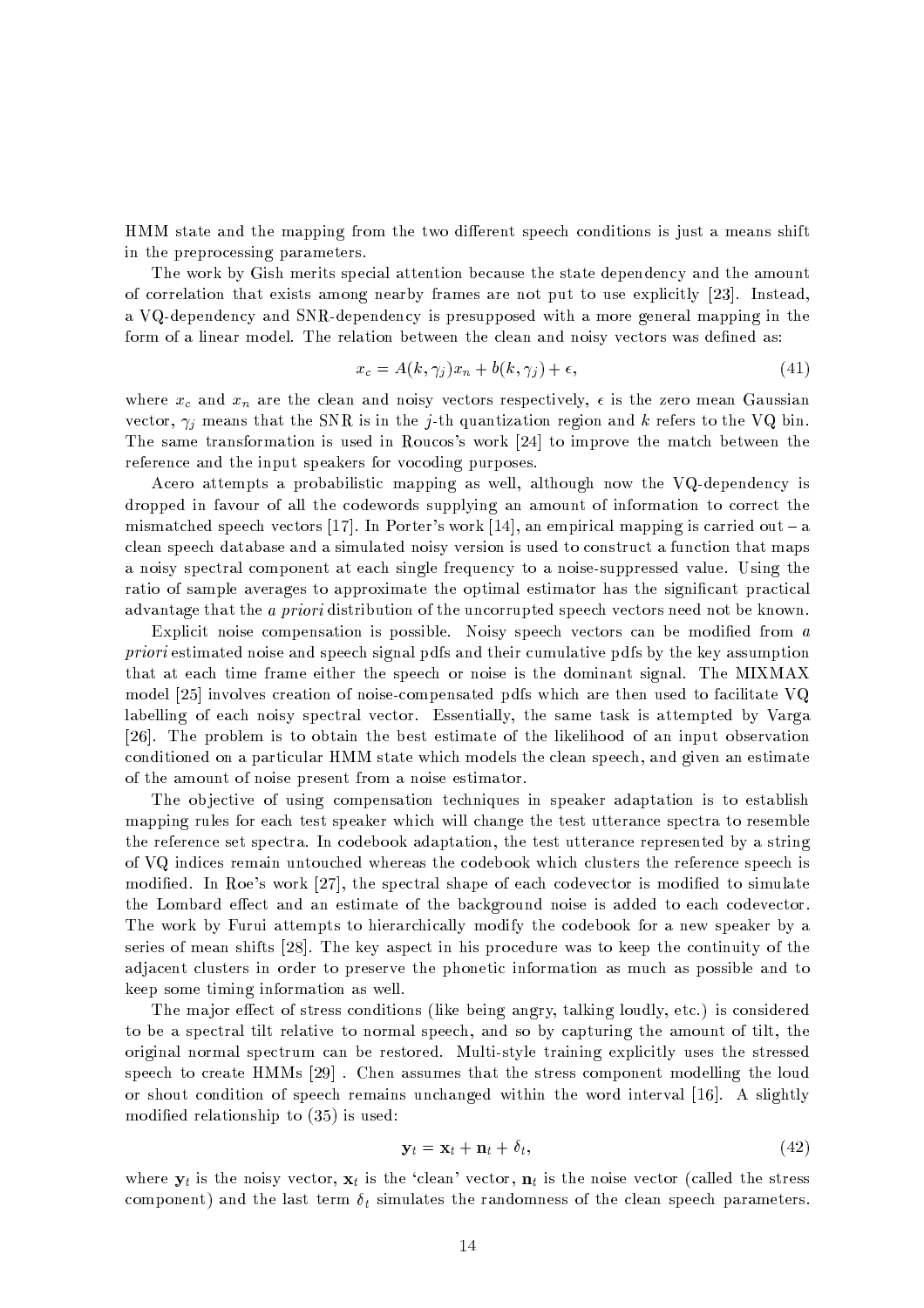The stress component is derived from the sample average of the observation sequence and from a weighted sample average governed by state occupancy over all the states of a hypothesised HMM reference word. Explicit formant compensation has been carried out by Hansen [30].

There are several points of similarity between SBCDC and the speech enhancement scheme by Ephraim [12]. The scheme centers on using the correlated property of frames associated with an HMM state to apply a set of Wiener filters to correct the corresponding noisy speech frames. The filtering of a noisy region of speech depends on the decoded state sequence of a CDHMM which models all the vocabulary set at once. The particular state (and mixture component) dictates the choice of a particular Wiener filter out of a finite set which has been trained on clean speech. The filtering depends as well on the knowledge of the noise process which has been modelled separately, whereas in SBCDC the 'noise' component is modelled empirically on a digit-dependent and region-dependent (covered by an HMM state) vector, which is an estimated sample average rather than from an assumed parametric distribution. Ephraim uses a Wiener filter to enhance the noisy sequence whereas SBCDC attempts the equalization of the two speech conditions in the cepstral domain.

The region over which to apply Wiener filtering or SBCDC can be determined a priori given some samples of the clean speech or iteratively given that the only bootstrap is the mismatched signal in the first place. However, because of the word-dependent nature of the compensation in SBCDC, application to the test material is more problematic. Moreover, speech recognition objectives are different from those of speech enhancement. As long as the pattern and level of distortion introduced by the several stages from preprocessing, VQ and Hidden Markov modelling inaccuracies are the same during training and testing of the recognizer, discrimination can be left largely unaffected.

#### $\overline{5}$ Baseline set-up

This section describes briefly the whole set-up for conventional digit HMM recognition. This includes preprocessing, vector quantization, HMM training and recognition, and the baseline results obtained.

#### $5.1$ Speech database and Hidden Markov Model details

In the absence of widely available noisy databases, a locally recorded one was used. The database contains ten digits, recorded by one speaker in three different noise environments: 36 examples of each digit in a noise-free environment (referred to as clean speech), 18 examples in a stationary car with the engine running (referred to as low-noise speech) and 18 examples in a car being driven at nominally 100  $\text{Km}/\text{h}$  (referred to as high-noise speech) and at an estimated SNR of -7 dB. The sampling rate is 16 KHz and the speech material has been hand-segmented.

A single mel-frequency scale cpestral coefficient (mfcc) codebook was used [31]. Unlike in phoneme and word recognition tasks, inclusion of the unmodified intensity value in each vector or as an independent preprocessor may reduce noisy speech recognition performance as, for instance, demonstrated by Noll [32]. The inclusion of differential mfcc coefficients through another codebook or affixed to the current vector will generally reinforce recognition rate. However, for simplicity, this inclusion has not been put into effect.

The variations in speech mel-frequency scale cepstral coefficients of clean and noisy speech have first been studied. When examining the distribution of mfcc for the three types of speech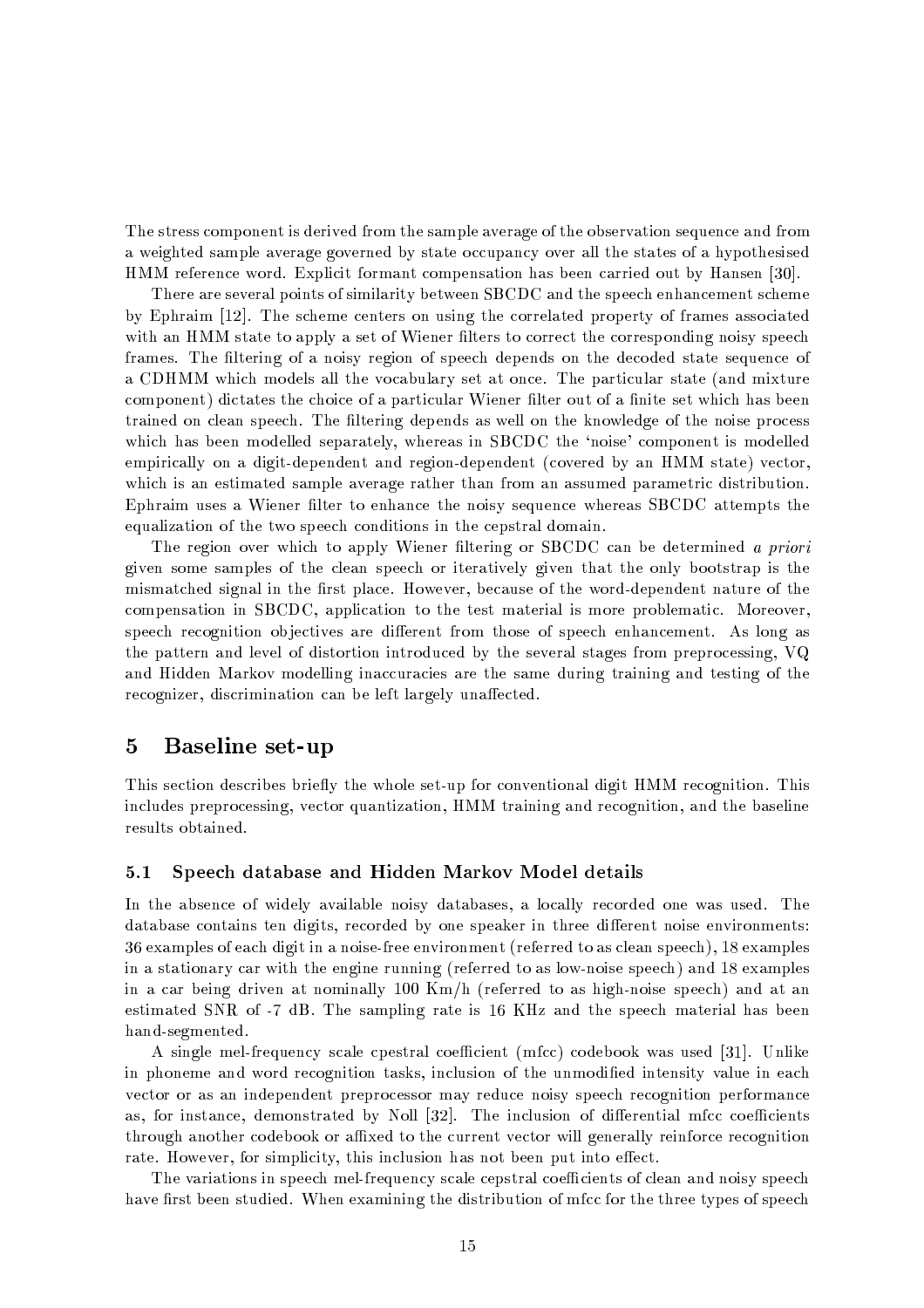considered, a higher variance is noted that is associated with the clean speech mfcc relative to the low-noise and high-noise cases. In addition, Gaussian type behaviour is noted for all the coefficients, except for the first one where a bimodal distribution is apparent.



Figure 2: 5-state HMM with no skip transitions and non-emitting states at both ends.

A 5-state, discrete probability density HMM (figure 2) is used with an exit to a degenerate state. About 4500 10-th order mfcc training vectors are used to train the codebook by a clustering algorithm [33] into 64 prototype vectors. Mansour's beta distortion measure is used [34]. The baseline experiments described below using this distortion metric show its slight superiority over the Euclidean measure for real noisy speech. Each HMM is trained from 9 instances of a particular digit by the Forward-Backward algorithm [35]. Only 3 iterations are deemed sufficient for convergence. Recognition is done using the Viterbi algorithm [35], modified to take into account the exit to the non-emitting final state. The test set consists of 90 utterances, nine from each digit.

Because every experiment uses the same training and testing data sets, all the results are directly comparable. The experiments are carried out to see how various mismatch conditions affect the recognition results. Later, when different compensation schemes are applied to the different situations, the improvement in performance relative to those baseline results and the effectiveness of SBCDC in correcting that mismatch condition can be assessed. It can be argued that the mismatch situation high-noise train data/clean test case, to take an example, is an unrealistic task. However, the objective here is to apply SBCDC in such cases to find the performance limit of the transformation. In other related fields, an analogous situation would be a system trained on speech recorded by a low-quality microphone but then tested on a higher-quality microphone or in speaker adaptation a recognition system trained on 'difficult' speakers but then tested on a 'standard' one.

#### **Baseline experimental results**  $5.2$

The results (table 1) fall in line with other published results on this database [36, 37]. Best results are obtained when the train and test conditions match. The higher the SNR, the better the recognition results are. The terms in brackets show some of the results achieved for a Euclidean distortion measure in the VQ process with the other results barely affected, save for a 1% variation. Thus, the beta distortion metric will be used throughout whenever VQ is carried out.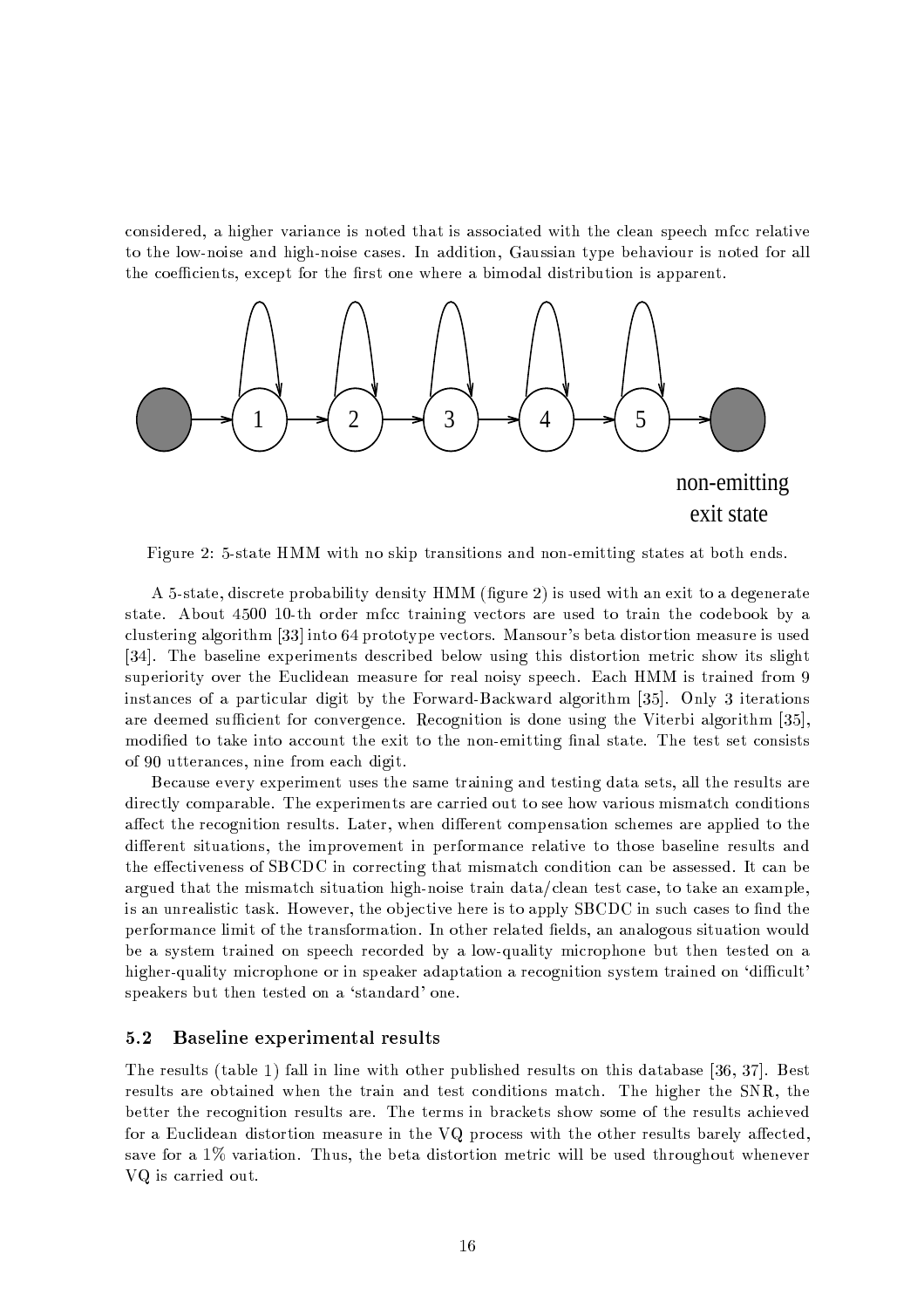|                                   | clean test  | $\frac{1}{2}$ low-noise test | high-noise test |
|-----------------------------------|-------------|------------------------------|-----------------|
|                                   | $(010-019)$ | $(046-055)$                  | $(064-072)$     |
| clean train data $(001-009)$      | 100.0       | 64.5                         | 20.0(16.7)      |
| low-noise train data $(037-045)$  | 80.0        | 90.0                         | 18.9 $(15.6)$   |
| high-noise train data $(055-063)$ | 43.3(32.3)  | 35.6(33.4)                   | 74.5(67.8)      |

Table 1: Baseline results using mfcc as preprocessor and VQ beta distortion measure. The values in italics give the results using a VQ Euclidean distortion measure. The numbers in brackets identify the specific training and testing examples used throughout the experiments.

One of the recurring features of these preliminary recognition experiments seems to be that the digit *six* is never recognized for the low-noise case as training data. The most probable cause is segmentation errors during the hand labelling  $^2$  and besides the digit six is notoriously difficult to segment in low SNR conditions. A look at the VQ distortion given by a representative set of vectors on a clean codebook indicates that the digit six suffers more than others in terms of average VQ distortion, especially for the low-noise data.

### 6 State-based cepstral domain compensation  $-$  a priori segmentation

This section starts by describing a simple digit-based compensation scheme, later extended to a more detailed state-based one. The details of the collection of state-based speech statistics and general points about the compensation scheme and its practical implementation are given. Empirical cepstral means shifts are derived from aligned HMMs of the corresponding clean and noisy speech. The potential benefits in carrying out SBCDC are enumerated. It should be emphasized that all the developments in this section are carried out under the implicit assumption that the segmentation points at which different sets of cepstral means shift operate are known a priori, and then used a posteriori in the handling of the mismatched speech vectors.

#### $6.1$ Simple whole-utterance cepstral means adjustment scheme

The combined Lombard and surrounding noise effects can be compensated, to some extent, by applying a simple cepstral compensation to the corresponding speech. For instance, average speech statistics for clean and noisy speech can be collected in a word-dependent fashion and used to disturb the clean training material to make it resemble noisy training material by applying a cepstral means shift on a vector-by-vector basis.

By using the whole utterance scheme described in section 3.3, the results in table 2 are obtained. A set of 10 adjusted HMMs are derived and are then aligned by the Viterbi algorithm to the test material. For the low-noise training material, we subtract low-noise means shift to obtain clean 'look-alike' speech. The same principle is applied to other train/test

<sup>&</sup>lt;sup>2</sup>Recognition has been attempted using a one-state silence HMM at the beginning and end of the 5-state word model. There is hardly any improvement over the baseline [38]. Even after the silence models are removed and in the expectation that the speech material has been under-segmented, the utterances are segmented from a previous run of the Viterbi algorithm to get rid of the presumable begin and end silences (usually found to be no more than 3 frames) but the results are not improved.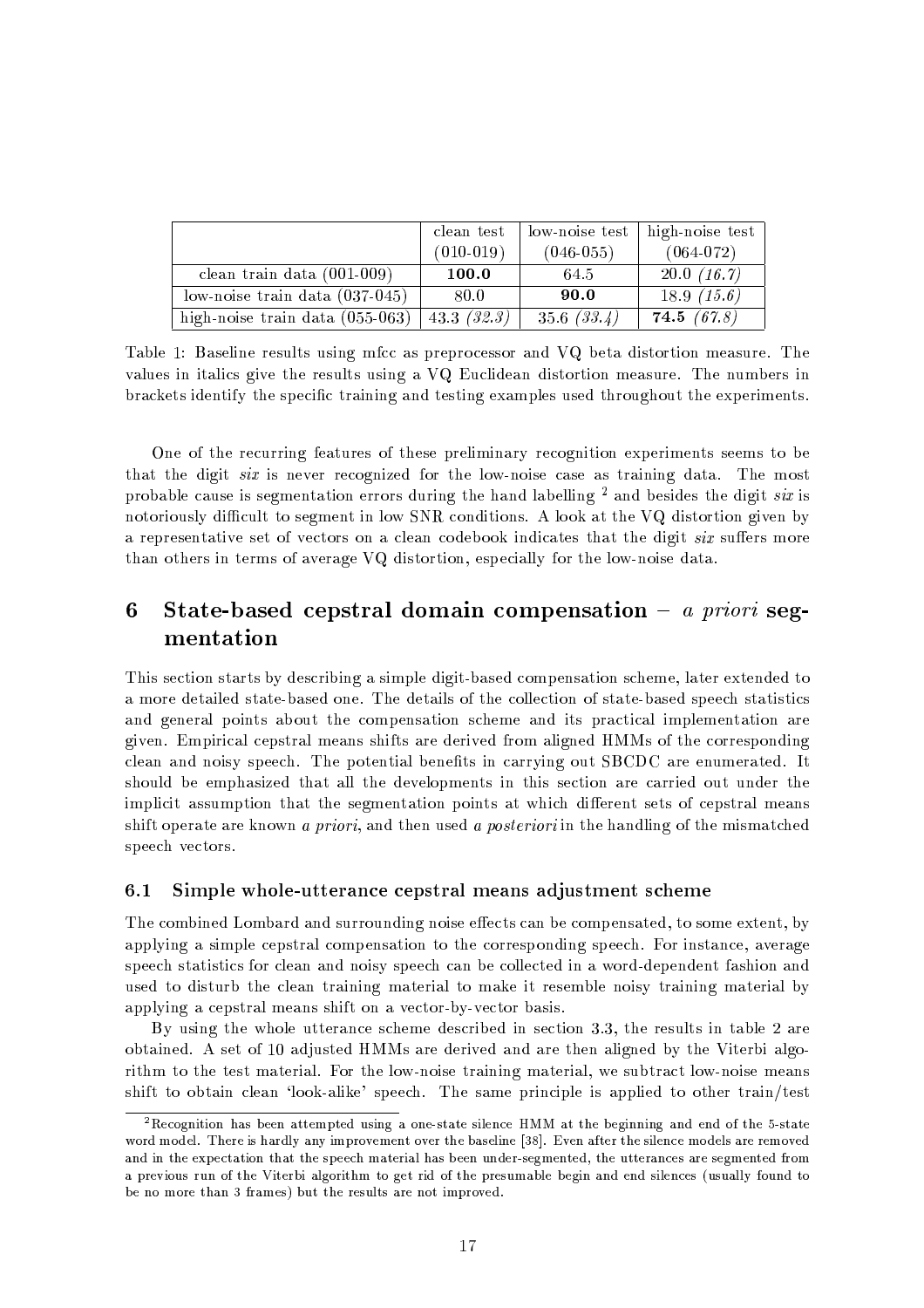conditions. The nominal SNR is assumed known for the test material. Calculation of Percent Recovery or error rate reduction  $(e.r.r)$  is given from the error rate  $(E.R)$  by:

$$
Percent Recovery = 100\% \frac{E.R_{\text{Baseline}} - E.R_{\text{Compen stated}}}{E.R_{\text{Baseline}} - E.R_{\text{Match}}}.\tag{43}
$$

Compared to the baseline performance, table 1, there is a measurable improvement in performance with better results for the high SNR test material than with the low SNR test material.

|                       |       | clean test   low-noise test | high-noise test |
|-----------------------|-------|-----------------------------|-----------------|
| clean train data      | 100.0 | 71.1                        | 31.1            |
| low-noise train data  | 87.8  | 90.0                        | 33.3            |
| high-noise train data | 68.9  | 51.1                        | 74.5            |
| clean train data      |       | 26                          | 20              |
| low-noise train data  | 39    |                             | 26              |
| high-noise train data | 45    | 28                          |                 |

Table 2: Recognition results in the upper half using digit-dependent whole-utterance cepstral means adjustment of training material. The lower half indicates the error reduction rate relative to the baseline matched training and testing conditions.

#### $6.2$ Collection of state-based cepstral means shift

The word-dependent, state-dependent statistics are collected as follows: Word HMMs are trained on the clean and noisy speech material separately. The corresponding observation sequences are then time-aligned with the corresponding word HMM using the Viterbi algorithm. Speech vectors associated with each state of the HMM are collected. The relatively low variances associated with the average normalized state duration suggest that the speech material, whether clean or noisy, divides itself well into stable regions of each state of the HMM. Averaging of the mfcc vectors in each state and subtraction of the clean from the noisy average yields a digit-dependent and state-dependent cepstral means shift vector. Whenever cepstral means adjustment is applied to the speech material, the average normalized duration of a particular state multiplied by the total number of frames in the observation sequence for that particular word yields the number of frames that a particular set of cepstral means is applied. Some speaking rate normalization is achieved in the same step. The whole process is summarized in figure 3.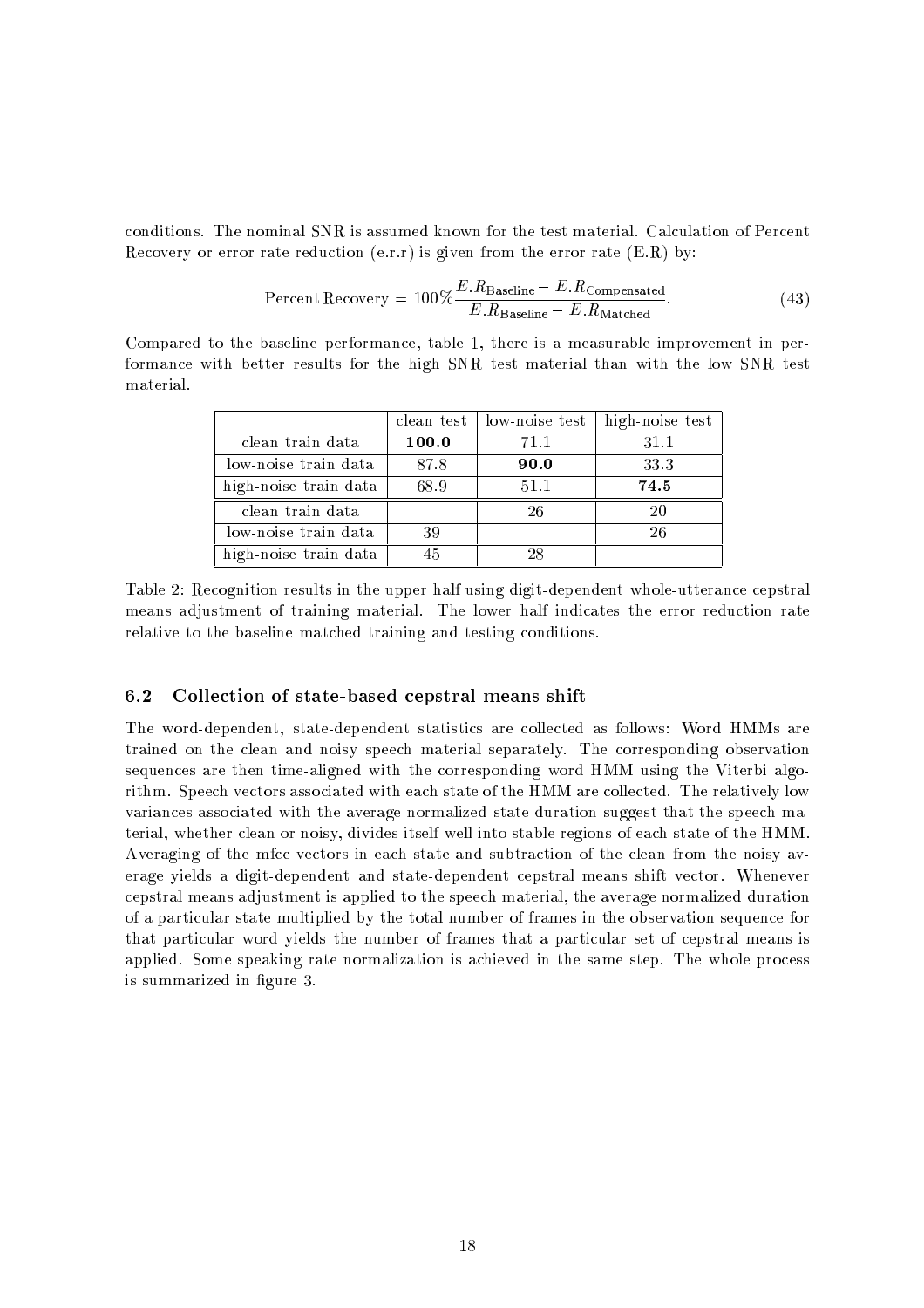

 $\blacksquare$ state durations.

 $\blacksquare$  and the swochung state of the swochung and the swochung state of the swochung state of the swochung state of the swochung state of the swochung state of the swochung state of the swochung state of the swochung stat for each of the three types of speech.

| digit     | dur.                         | var.                              |
|-----------|------------------------------|-----------------------------------|
| zero      | 0.26, 0.18, 0.22, 0.20, 0.15 | 0.012, 0.006, 0.005, 0.010, 0.002 |
| one       | 0.28, 0.18, 0.16, 0.33, 0.05 | 0.006, 0.001, 0.000, 0.005, 0.001 |
| two       | 0.26, 0.13, 0.30, 0.19, 0.12 | 0.002, 0.002, 0.002, 0.002, 0.006 |
| $\ddotsc$ | $\cdots$                     | $\ddot{\phantom{a}}$              |
| nine      | 0.23, 0.12, 0.19, 0.16, 0.14 | 0.012, 0.002, 0.011, 0.003, 0.008 |

 $\blacksquare$  the state of the state of the contract of the contract of the contract of the contract of the contract of the contract of the contract of the contract of the contract of the contract of the contract of the contract HMM.

| digit                | dur.                         | var.                              |
|----------------------|------------------------------|-----------------------------------|
| zero                 | 0.26, 0.16, 0.03, 0.40, 0.14 | 0.010, 0.001, 0.000, 0.025, 0.012 |
| one                  | 0.28, 0.15, 0.14, 0.27, 0.16 | 0.014, 0.002, 0.003, 0.011, 0.010 |
| two                  | 0.28, 0.10, 0.24, 0.15, 0.23 | 0.003, 0.007, 0.003, 0.005, 0.008 |
| $\ddot{\phantom{a}}$ | $\cdots$                     | $\cdot$ .                         |
| nine                 | 0.24, 0.08, 0.13, 0.10, 0.24 | 0.010, 0.000, 0.003, 0.003, 0.008 |

¤-69 Cb)b\*w%a UT%\*#wTLLkbRLTQ<OQmy+j%GQ -/+)% HMM.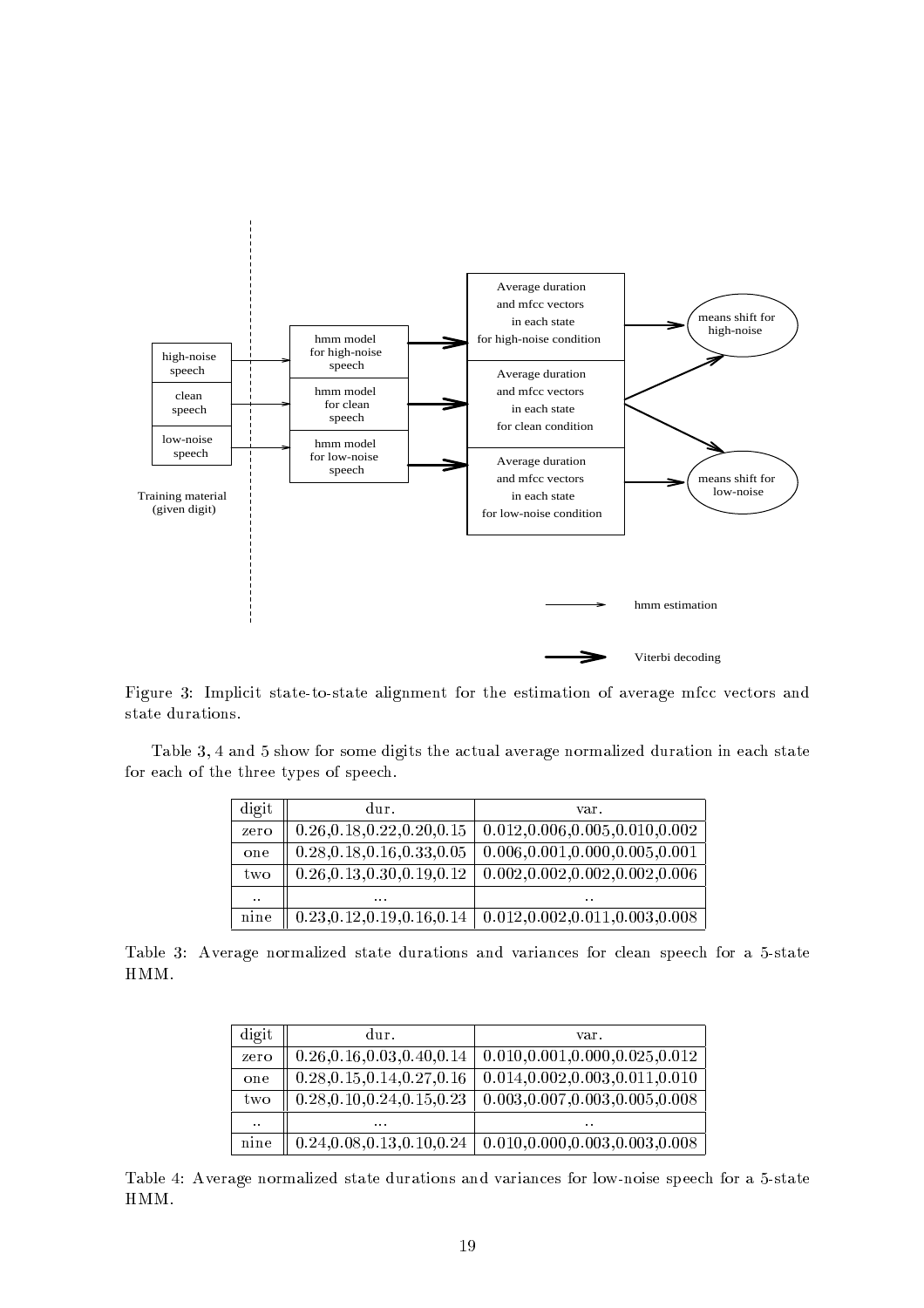| digit                | dur.                         | var.                              |
|----------------------|------------------------------|-----------------------------------|
| zero                 | 0.24, 0.15, 0.19, 0.29, 0.12 | 0.008, 0.013, 0.015, 0.016, 0.004 |
| one                  | 0.22, 0.24, 0.18, 0.10, 0.27 | 0.009, 0.012, 0.020, 0.008, 0.043 |
| two                  | 0.29, 0.14, 0.12, 0.32, 0.13 | 0.014, 0.002, 0.006, 0.015, 0.007 |
| $\ddot{\phantom{a}}$ | $\sim$ $\sim$ $\sim$         | $\ddot{\phantom{a}}$              |
| nine                 | 0.21, 0.30, 0.11, 0.18, 0.22 | 0.006, 0.004, 0.001, 0.008, 0.032 |

Table 5: Average normalized state durations and variances for high-noise speech for a 5-state HMM.

Viterbi decoding applying N-state HMMs to an observation sequence allows the identity of particular frames that are attached to each of the N states to be known. Each of these N states will presumably represent statistical regions of speech that will be different from the adjacent states. The objective of state-based cepstral (means) domain compensation (SBCDC) is to change each mfcc vector attached to a particular state, or hypothesized to be attached to a particular state, to that value that might have been observed if the underlying speech event had occurred in different ambient conditions and noise levels. On the other hand, the generalization to other SNRs may at first seem restricted and those cepstral means may be too data-dependent and speaker-dependent. These concerns will be addressed in the coming sections except the speaker-dependency of the cepstral means.

This state-to-state alignment has been implemented in an identical way in Shinoda's work [39]. Standard speaker's HMMs are used in Viterbi algorithm to segment training data for a new speaker. The feature vector for each frame period is time-aligned with an HMM state, and the mean vector for each HMM state is replaced with the average of those feature vectors which have been time-aligned to the state.

| training material       | recognition results  |  |
|-------------------------|----------------------|--|
|                         | on training material |  |
| $clean:(001-009)$       | 100.0                |  |
| $low-noise:(037-045)$   | 100.0                |  |
| high-noise: $(055-063)$ | 100 0                |  |

Table 6: Recognition tests on training material.

The recognition results when doing the state-to-state alignment on the training material are shown in table 6. Because the results are perfect, high confidence can be placed in the Viterbi decoded state sequence. This method of state-to-state alignment has been made possible because of the relative low confusability of the digit vocabulary – had there been a wrongly decoded model (i.e. an incorrect recognition), the state-to-state alignment for that particular observation sequence would have to have been modified by either forgetting that sequence or else going to its correct model but incorrectly Viterbi decoded and then collecting the state information. Three different types of cepstral means deviations, acting as a measure of the noise in the mel-scale are derived, namely clean-high means shift, clean-low means shift and low-high means shift.

An informal visual observation of the digit-dependent, state-dependent means shift has revealed some interesting points: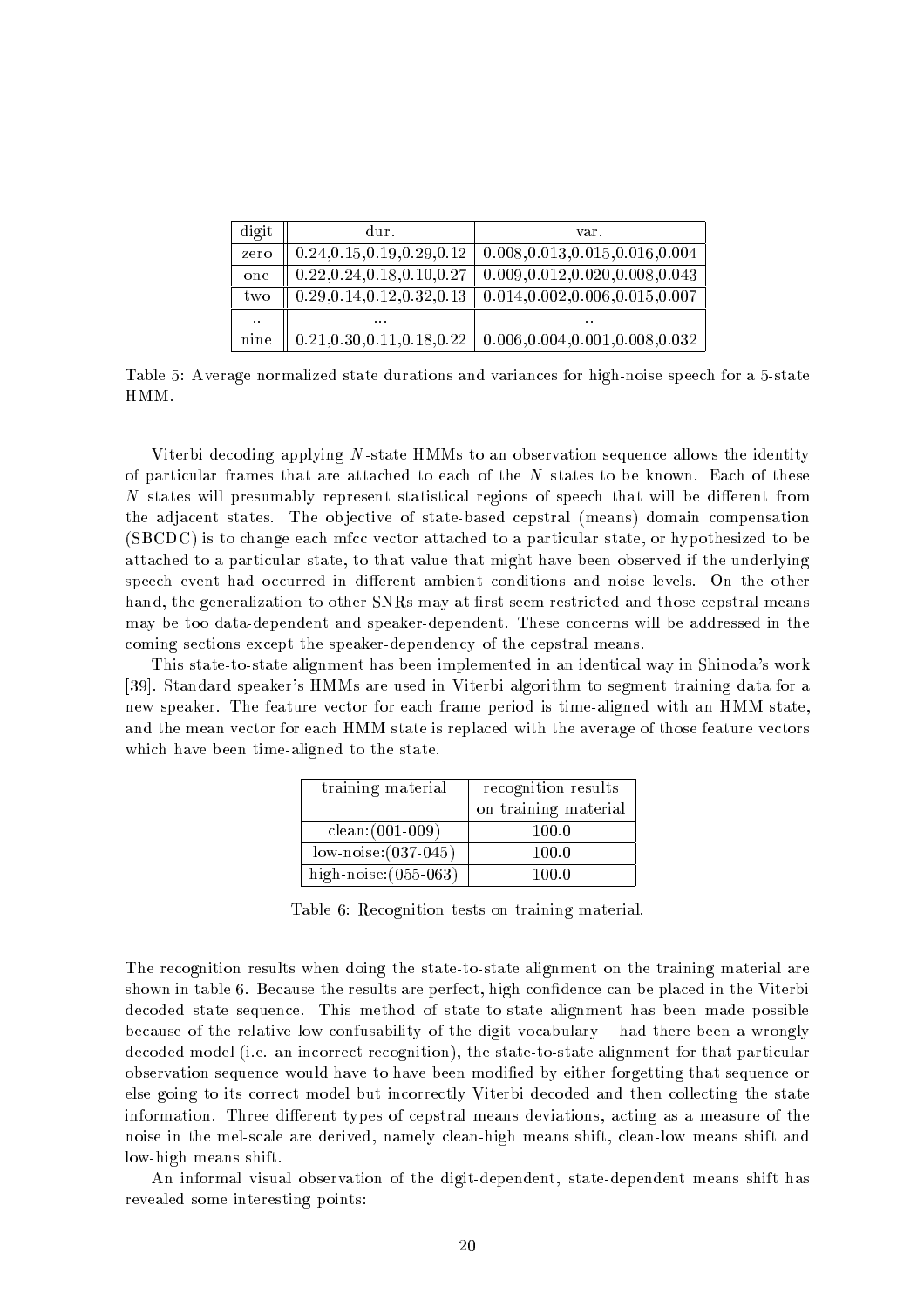- More detailed variation of means shift for each state, as compared to only digit-dependent case. It is precisely the detailed nature of these means shift that will allow a more accurate compensation to a particular condition of speech.
- The same pattern of increase and decrease is observed along the mfcc index number for both high-noise speech and low-noise speech relative to the clean speech, although the absolute changes of these means shift tend to vary. This suggests a simple scheme to attack noisy speech recorded in a car between 0 and 100 Km/h by interpolating the cepstral means shift values obtained. A later experiment confirms the plausibility of this approach.

To summarize, the potential benefits of SBCDC will be:

- 1. Speaking rate normalization. Lombard effect is implicitly accounted for.
- 2. No localized frame by frame SNR calculation only the nominal SNR of incoming signal needed.
- 3. Means shift is a simple vector subtraction (addition).
- 4. Averaging of vector statistics and state duration to calculate HMM segmentation points smooths out 'outlier' vectors in a particular utterance.
- 5. Correlation among frames connected to a particular HMM state is approximately preserved. The average timing information is kept in the compensation process.

If training data is present, further benefits may apply like:

- 1. No need to know subword boundaries explicitly. Suitably emphasized acoustic events are systematically captured by Viterbi alignment.
- 2. Collection of speech vectors is carried out in such a way that is effective for recognition on the training data.
- 3. Compression of information is very significant. Each word is characterized by  $N$  (5 used) sample averaged cepstral vectors and  $N$  average normalized state segmentation points. If 9 utteranes from a particular digit is used, this represents an average reduction factor of about 90 from the frame vectors to this format.
- 4. Averaging statistics over several utterances smooths out some 'outlier' utterances over the whole data set.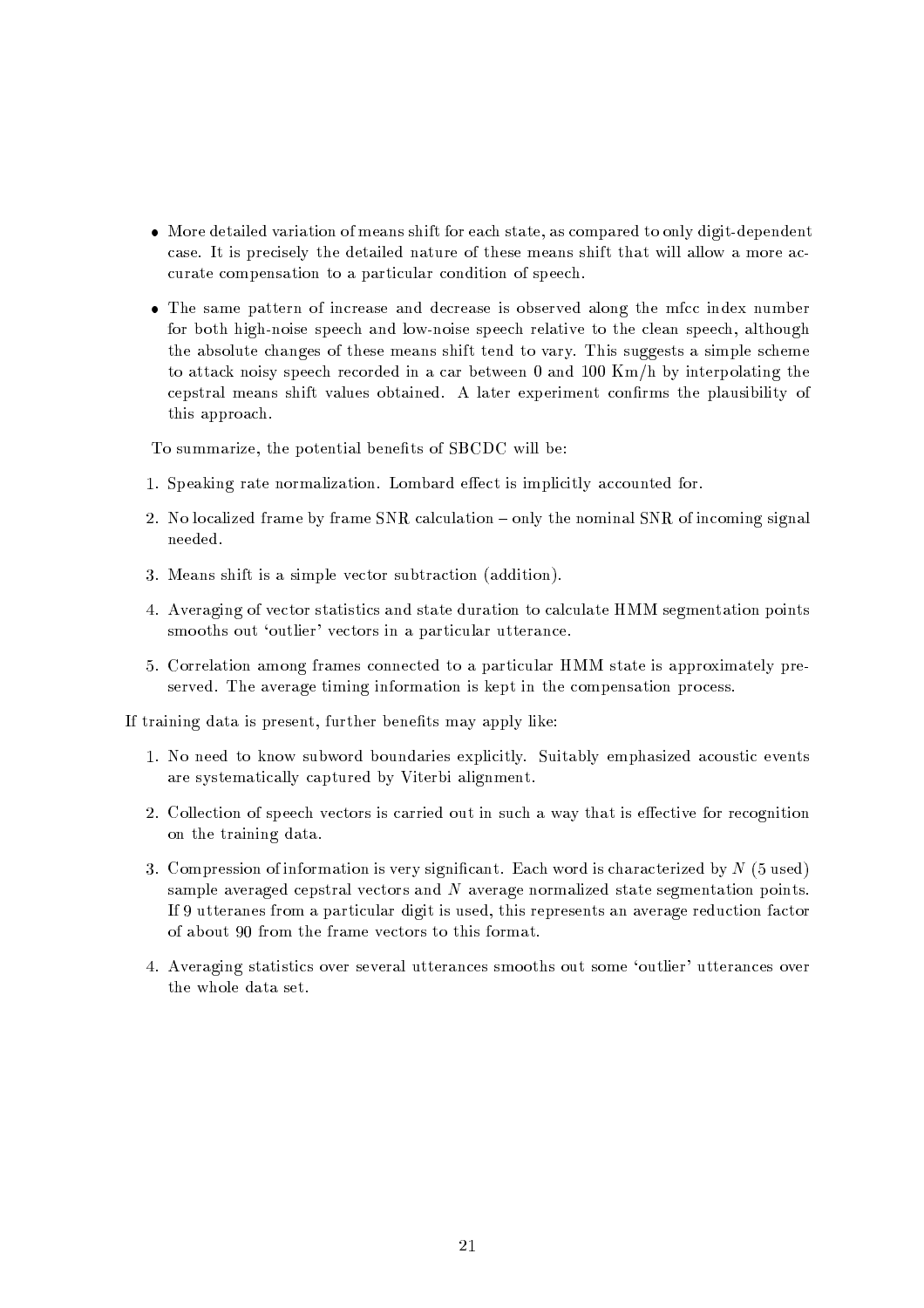#### 6.3 Cepstral means adjustment on train data



Figure 4: SBCDC on training material (clean train/high-noise test case).



Figure 5: Detailed operations involved for SBCDC on training material (clean train/highnoise test case).

A schematic overview is given in figure 4 and the detailed operations in figure 5. Table 7 is obtained when the method described is directed to the training data. To review the techniques once more, consider the high-noise training data from which is subtracted the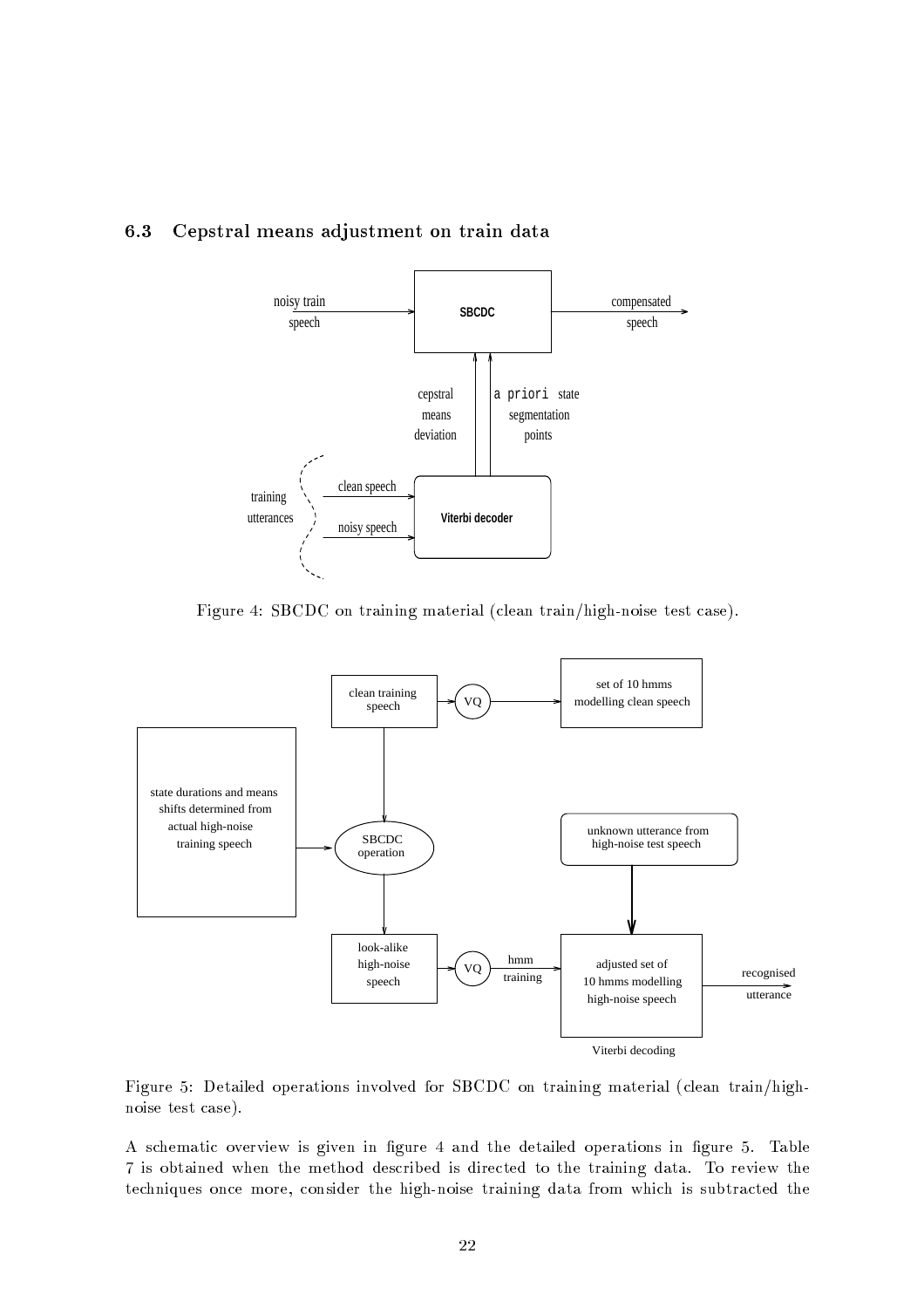high-noise means shift to obtain training material that 'resembles' clean speech (third row, first column of results in table 7). Also, from the high-noise train data is subtracted the highlow means shift to obtain a low-noise speech prototype (third row, second column in table 7). The recognition improvement is highly significant now, especially the low-noise train/clean test and high-noise train/clean test cases. The recognition improvement is not as great for the clean train/high-noise test case.

|                       | clean test | low-noise test | high-noise test |
|-----------------------|------------|----------------|-----------------|
| clean train data      | 100.0      | 80.0           | 51.1            |
| low-noise train data  | 98.9       | 90.0           | 60.0            |
| high-noise train data | 100.0      | 74.5           | 74.5            |
| clean train data      |            |                | 57              |
| low-noise train data  | 95         |                | 74              |
| high-noise train data | 100        | 72             |                 |

Table 7: Digit-dependent state-based cepstral means adjustment of training material in an attempt to match the speech condition of the test material; testing material unchanged. The lower half indicates the error reduction rate relative to the baseline matched training and testing conditions.

The low-noise train/clean test and high-noise train/clean test (remember that means shift vectors are subtracted from the training material and VQ re-applied to the compensated training material) are highly remarkable results. Firstly, the SNR has been considered nominal even though the actual frame-by-frame localized SNR can be highly varying. Secondly, the non-negligible variances associated with the HMM segmentation points imply that even after cepstral compensation is incorrectly applied to a particular region of the utterance concerned for a few frames, it does not affect the modified statistics of the compensated material and its modelling by an HMM when time-aligned with the test material. This suggests a certain robustness of SBCDC provided the right set of digit-dependent cepstral means shifts is applied.

The e.r.r for clean train/low-noise test, clean train/high-noise test and low-noise train/highnoise test are fairly respectable but this time the noise vectors are added to the training material and VQ re-applied to the compensated material. When noise in the form of cepstral means shift vectors are added to the clean or low-noise speech, an attempt is made to mask some of the low-amplitude speech events. Significant probabilities are then assigned to all VQ labels corresponding to the silence-type acoustic space. This will hopefully include those labels that are not observed during the training session. Overall, the results are very satisfying because the more detailed state-based scheme gives a higher normalised MSE reduction (figure 6) than the whole-utterance compensation of the last subsection  $6.1$ .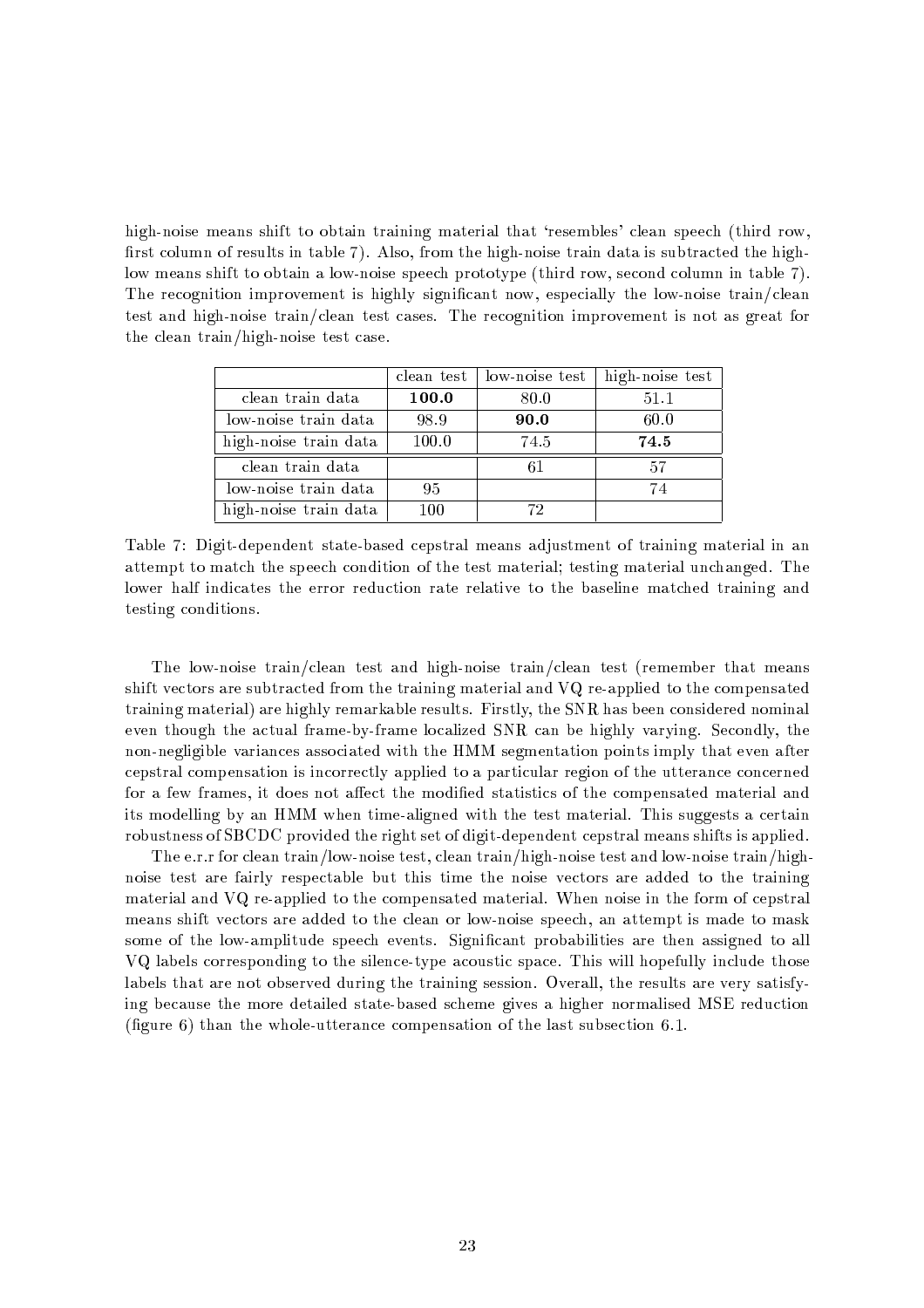

Figure 6: Normalised MSE reduction for whole-word compensation and state-based compensation for the different digits in the application of cepstral means shift on the training material. The high-noise train/clean test case is considered here.

Lack of training data usually entails too much sharpness in the estimates. This is always the inevitable fact in speech recognition that the statistical properties of the training data cannot be guaranteed to be that of the test data. This is made worse at low SNR. One important point to verify is to compare the recognition rate when the HMM is used on both training and independent test data. The difference in recognition accuracy obtained is large  $-100\%$  recognition for the training set and 74.5% for test set in the case of clean train/highnoise test baseline case. It implies that there is not enough data in the training phase. This should be contrasted with  $100\%$  recognition from the training set and  $100\%$  on the testing set for the matched clean train/clean test case. This point is further belaboured by the fact that reversing the role of the training and testing set the same imbalance in the recognition results is achieved  $(100\%$  from the training set formerly the test set, and 73.3% from the test set formerly the training set). This small sub-experiment preempts the claim that consistent 'bad' data can be said to exist in the current high-noise test set.

### $\overline{7}$ Cepstral means adjustment on test data  $-a$  priori segmentation

Application of cepstral means shift to the testing material is more problematic. Because the test speech is by definition unknown, which digit-based means shift to apply is unknown, whereas for the training material the identity of a given utterance is known. A hypothesis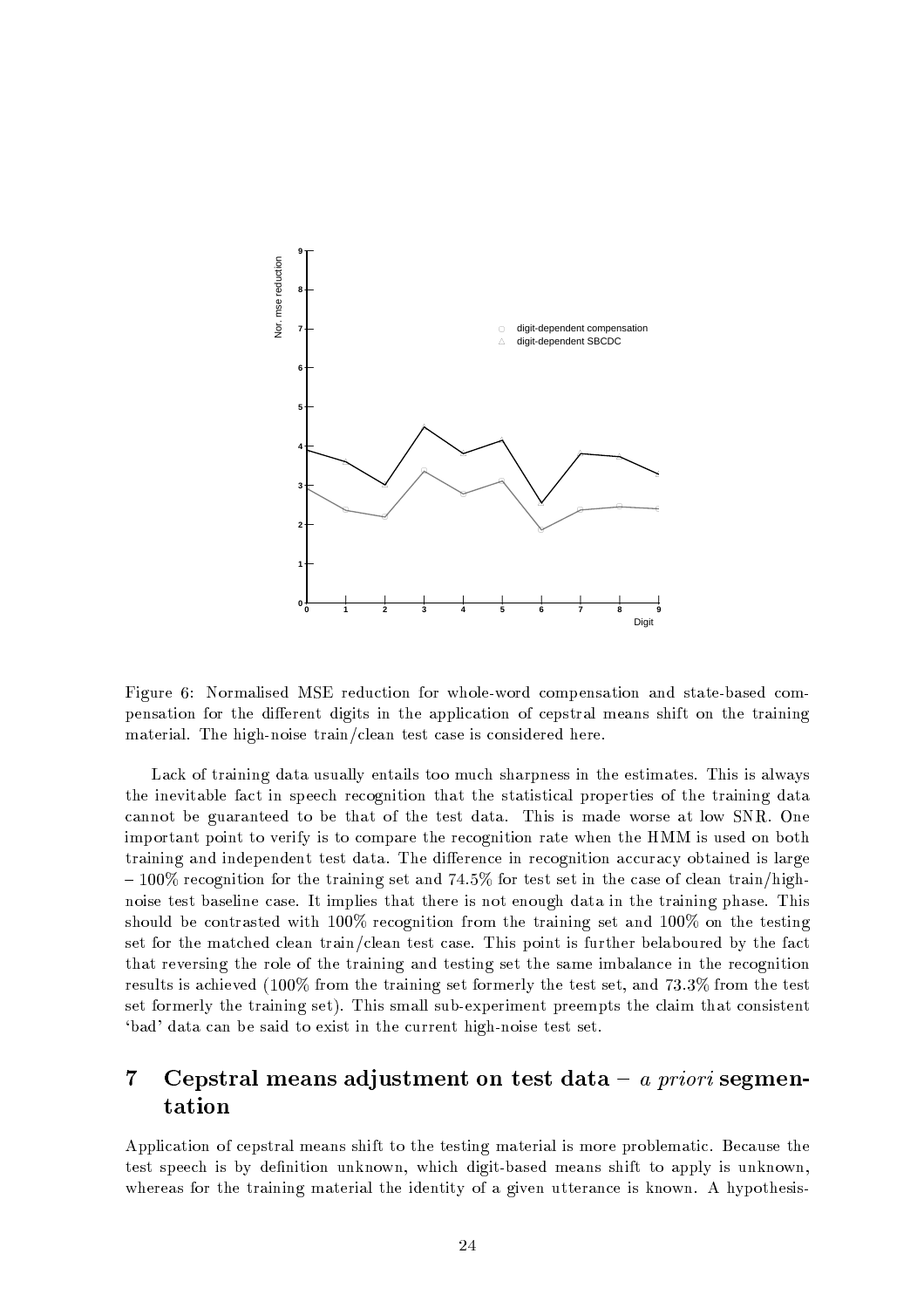driven method is needed: To an unknown test utterance, all the word-dependent means shifts are applied giving rise to  $V$  hypothesised but acoustically compensated utterances (where  $V$ is the number of words in the vocabulary). A Viterbi alignment is carried out against the reference model of the hypothesis. The overall maximum likelihood result is selected. Because the identity of the applied word means shift is known, the unknown utterance identity is inferred. A schematic overview is given in figure 7 and the detailed operations are given in figure 8.



Figure 7: SBCDC on test material.



Figure 8: Detailed operations of SBCDC on test material.

Although the hypothesised utterance might deviate from the desired cepstral means compensated utterance, as long as the separation between this hypothesised utterance and the remaining ones is large in the cepstral domain, it will be possible for it to be better time-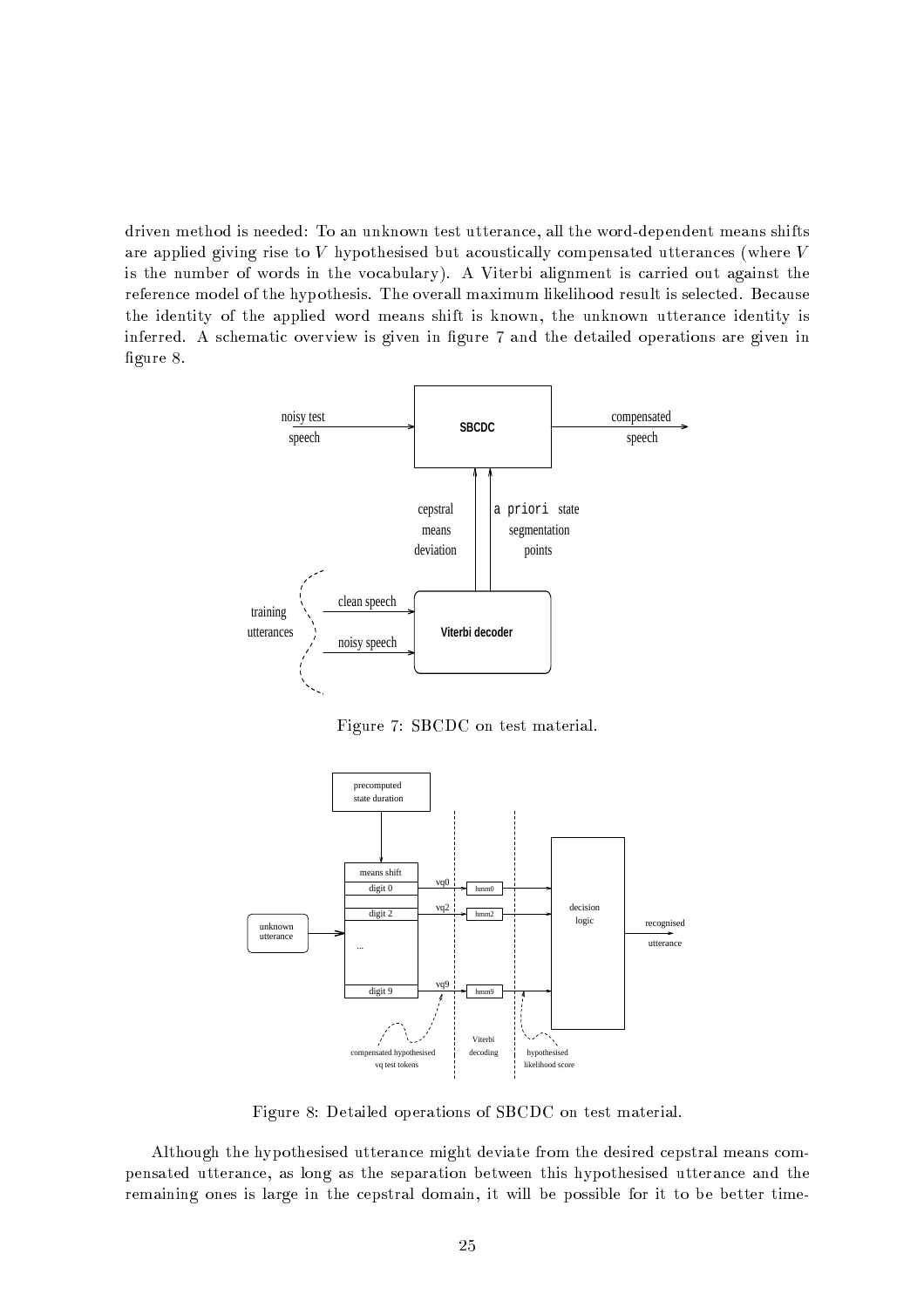aligned and better matched against the hypothetical reference HMM than the remaining hypotheses and thus provides the highest likelihood score. The crux of the matter lies in the fact that the identity of the given speech is unknown and the best conjecture is that a given transformation will drive the correctly matched noisy cepstral vector (argument for clean train/high-noise test case) to a cepstral space that is highly different from the transformed incorrectly matched noisy cepstral vectors and closer to the cepstral space of the correctly matched digit. Nadas argued similarly for his adaptive labeling algorithm [22].

|                       |       | clean test   low-noise test | high-noise test |
|-----------------------|-------|-----------------------------|-----------------|
| clean train data      | 100.0 | 84.5                        | 40.0            |
| low-noise train data  | 92.2  | 90.0                        | 56.7            |
| high-noise train data | 56.7  | 80.0                        | 74.5            |
| clean train data      |       | 56                          | -25             |
| low-noise train data  | 122   |                             | 53              |
| high-noise train data | 43    | 114                         |                 |

#### $7.1$ **Experimental results**

Table 8: Training material unchanged; digit-dependent state-based cepstral means adjustment of testing material in an attempt to match the speech condition of the training material. The lower half indicates the error reduction rate relative to the baseline matched training and testing material.

An artificial situation is assumed whereby the *a priori* SNR is known i.e. whether the test material comes from clean, low-noise or high-noise speech is known.

The improvement brought about by SBCDC on the training data cannot be directly compared to SBCDC on the test material. Consider the high-noise train/clean test case. SBCDC on the training data yields the compensated clean train/clean test situation. This result is contrasted with the matched clean train/clean test case. On the other hand, SBCDC on the test data will yield high-noise train/compensated high-noise test case. This result is contrasted to the matched high-noise train/high-noise test case.

Remember how SBCDC on test material is carried out  $-$  a hypothesis is made about which digit-dependent shift is applied and the compensated speech is aligned with the HMM of the hypothesis. The clean train/low-noise test and low-noise train/high-noise test case performance holds remarkably well. There is a complete dip in performance for the clean train/high-noise test case, and this is disappointing because it corresponds closer to real-life application. SBCDC using state points and means shift derived from the training material works less well when directed on the high-noise test set. The lower performance of the clean train/high-noise test case relative to low-noise train/high-noise test is partly explained by the fact that the low-noise train material contains some information about the engine noise whereas the clean train material contains no such knowledge in either the VQ codewords and in the HMM  $B$  probabilities modelling the training material.

As mentioned in the discussion part of section 3, the reference HMM B matrix can provide the average mfcc vector needed in each state by using  $(36)$  in subsection 3.2. 37.7% has been obtained for clean train/high-noise test case. This is marginally lower than the  $40\%$  obtained for the same set of data when SBCDC is carried out in the usual way.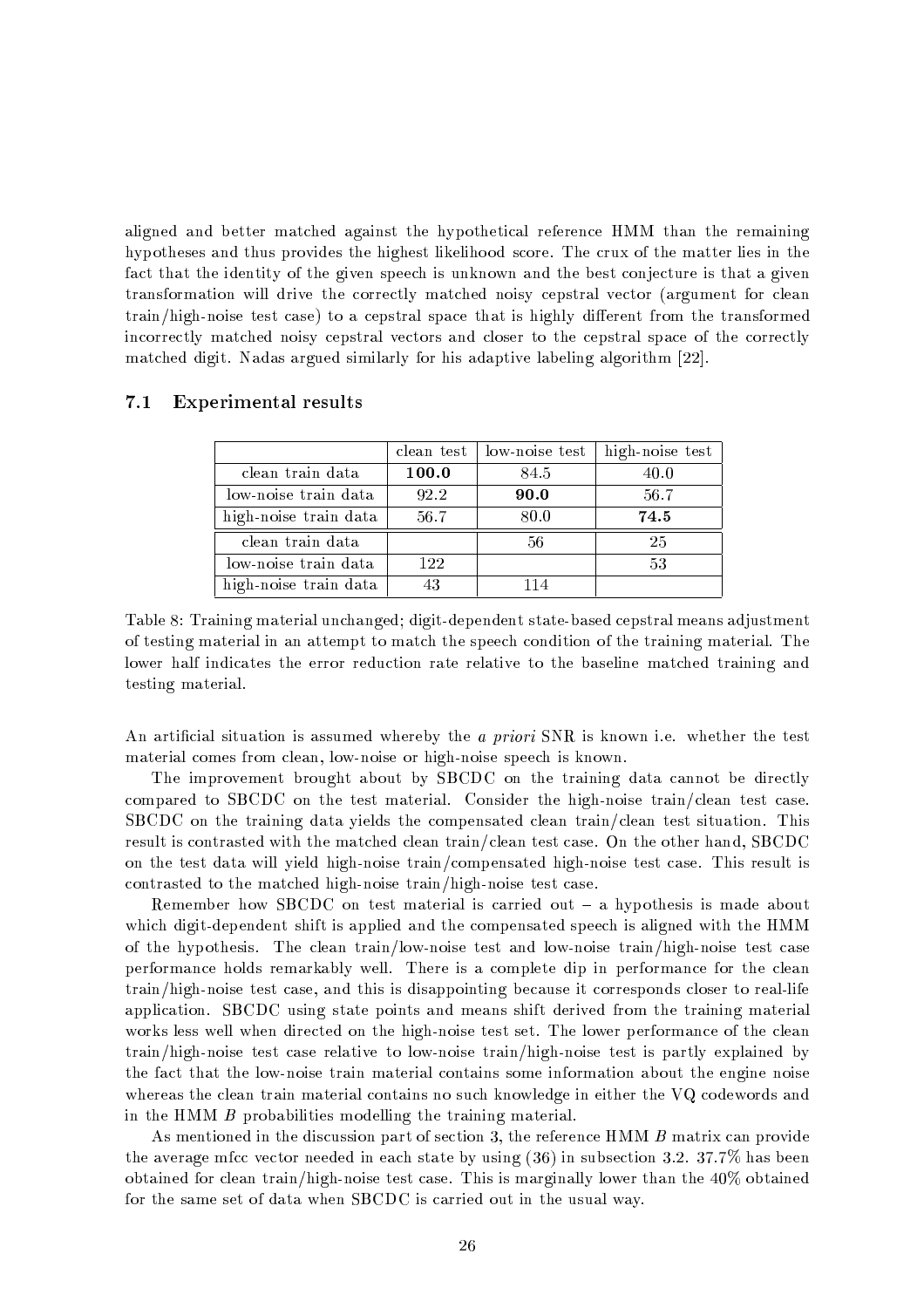#### Bevond simple means shifting  $7.2$

In doing the means shift operation, the transformation is attempting to maximize the similarity between the noisy and clean speech. Second-order statistics in the form of variance information can also be used. A more general transformation where some form of variance equalization is performed before means shift can be applied to a speech vector  $y$  is represented  $by:$ 

$$
T(y) = \mathbf{A}y + \mathbf{b}.\tag{44}
$$

Observe that the above equation reduces to simple means shifting with A being the identity matrix. Roucos showed how to estimate A and b from the covariance matrices of the two different types of speech  $[24]$ .

A preliminary experiment whereby a simple variance ratio equalization (a naive statebased simplification of (44) with non-unity diagonal elements) followed by the means shift for the clean train/high-noise test case of SBCDC on the test material leaves the recognition score  $(40\%$  from table 8) unchanged. Although the above transformation is more sophisticated, there are several reasons which might make it inappropriate for use. For example, densities are not really Gaussian and increasing the overlap in cepstral space may not necessarily yield more similar VQ segments. But above all, proper calculation of the covariance matrix necessitates a fair amount of data and the matrix probably has to be pooled across all the digits thus losing the specificity of the simple digit-dependent means shift transformation.

#### 7.3 Use of more states

Perhaps finer cepstral means adjustment by using more states can lead to higher recognition accuracy for SBCDC on the testing material. Finer segmentation into more states may augment the better-tracking and detailed characteristics of the noise process. On the other hand, influence of inaccurately estimated state segmentation boundaries will increase. Indeed, over-segmentation of some unvoiced sounds such as phoneme /s/ for digit six will lead to a large segment length variance and outlier speech vectors will be more common affecting adversely the averaging of the associated speech vectors. This is verified by the experimental evidence for clean train/high-noise test in which state-based compensation is applied to the test material resulting in:

| No. of states | Recognition accuracy $(\%)$ |
|---------------|-----------------------------|
|               | 38.9                        |
| $5$ (table 8) | 40.0                        |
|               | 37.7                        |
|               | 34.4                        |

Table 9: Recognition accuracy with increasing number of HMM states (clean train/high test case).

A priori cepstral means vector collection has to be carried out again for the other cases. When doing the collection of data, the average variance of state occupancy is, as predicted, larger per number of states.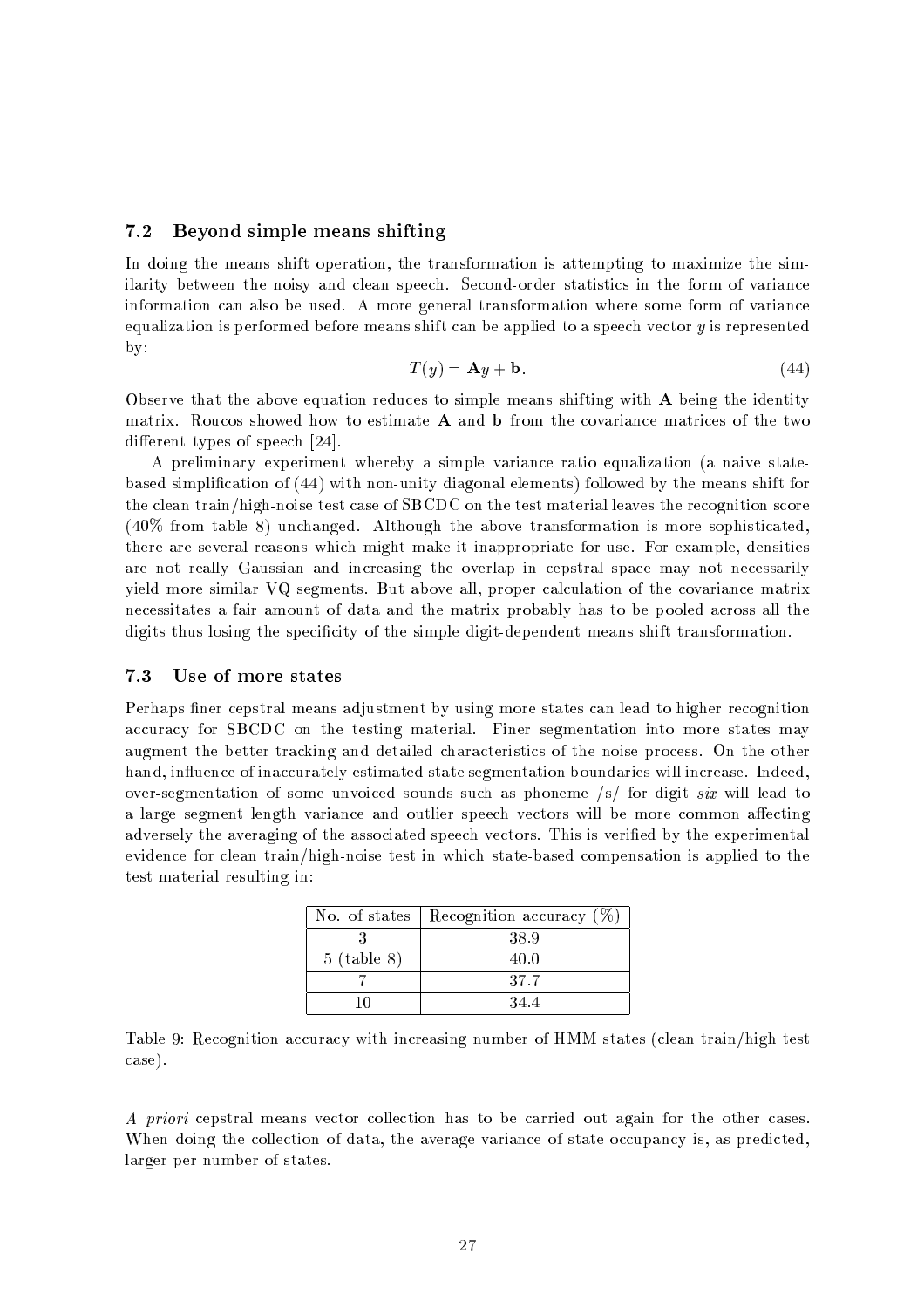#### $7.4$ Correct hypothesization

To obtain a performance limit to this type of adjustment on the test material, the following additional experiments were carried out (refer to figure 9). Experiments on the matched training and testing conditions were not pursued. The objective is to assess what difference a correct hypothesis makes to SBCDC on the test material, and ultimately to find the upper limit of SBCDC on the test material.



Figure 9: SBCDC on test material (ideal case) and correct hypothesization scoring. The set of 10 HMMs are from the reference training material.

|                       |      | clean test   low-noise test | high-noise test |
|-----------------------|------|-----------------------------|-----------------|
| clean train data      |      | 90.0                        | 100.0           |
| low-noise train data  | 92.2 |                             | 95.6            |
| high-noise train data | 63.4 | 81.1                        |                 |
| clean train data      |      | 72                          | 100             |
| low-noise train data  | 122  |                             | 108             |
| high-noise train data | 64   | 117                         |                 |

Table 10: Training material unchanged; digit-dependent SBCDC on test material (ideal case) in an attempt to match the speech condition of the training material. The lower half indicates the error reduction rate relative to the baseline.

The results are shown in table 10. The recognition results are obviously better than in table 8. Consider the clean train/low-noise test case whereby the low-noise test digit is correctly compensated, but this time the e.r.r is  $72\%$  compared to  $56\%$  for SBCDC on test material. To some extent, cepstral compensation is not adequate and some correctly compensated digits align themselves better against incorrect reference models. A similar conclusion holds for the high-noise train/clean test case. This result is reversed for the lownoise train/high-noise test case where the correctly compensated high-noise test digit, when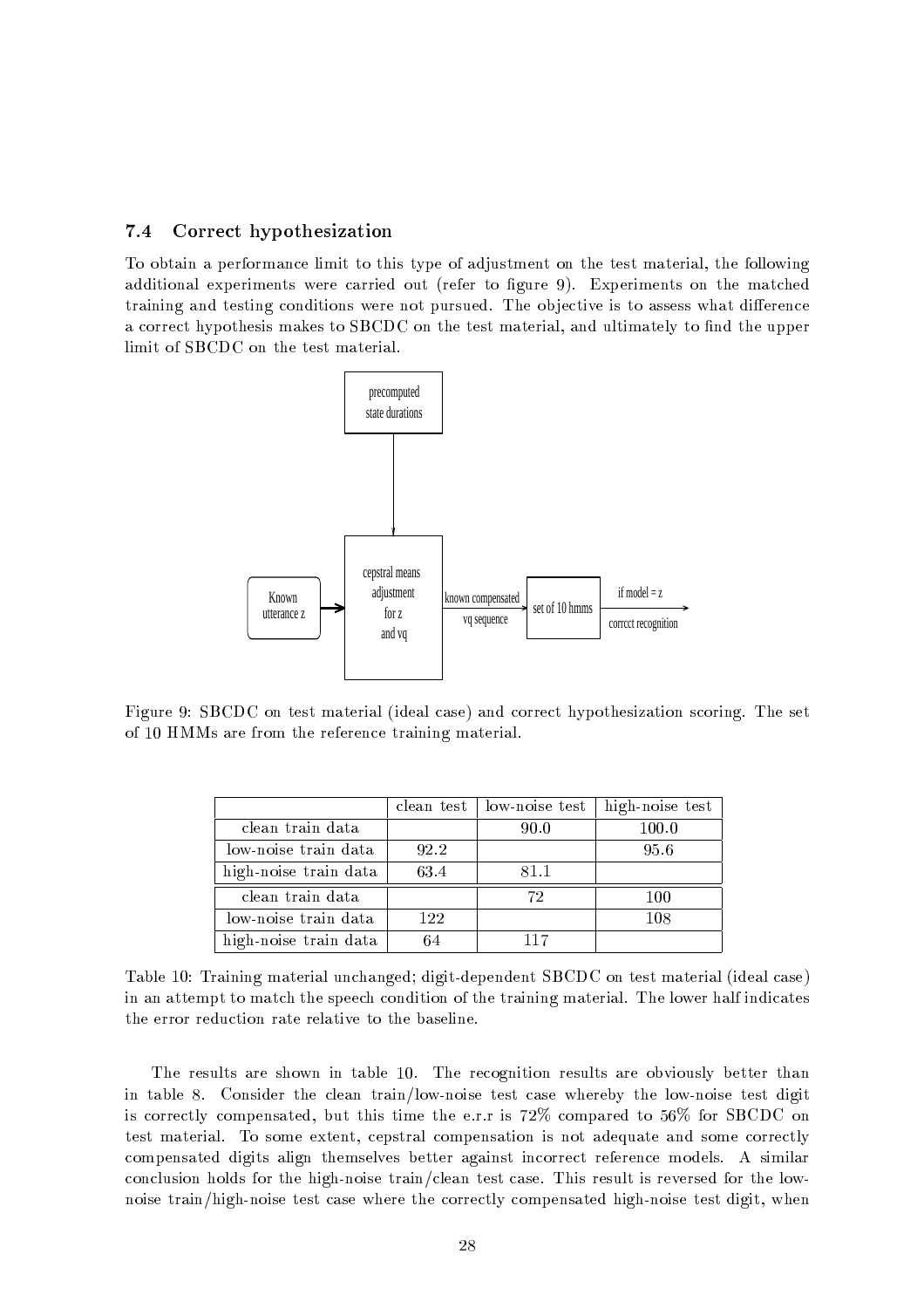matched against the reference HMMs, perform better than the matched low-noise train/lownoise test condition (108% e.r.r). Some pre-empting of the test conditions has been achieved by SBCDC on the high-noise test material.

The perfect score obtained for the clean train/high-noise test case indicates that whenever state-based means shift is done on a particular digit, it is well recognized but that, in reality, other digit-based transformations may yield higher likelihood ratios. A known high-noise test digit is mapped by SBCDC into an absolutely certain (identity-wise) compensated clean digit. The latter always aligns to the correct reference HMM, but table 8 indicates that an incorrectly matched, hypothesized compensated speech sequence, aligned with its incorrectly matched reference HMM may yield a higher likelihood. The compensation, as currently implemented, even with correct hypothesization is simply not accurate enough.

#### $7.5$ Cepstral means adjustment simultaneously on both training and testing material – *a priori* segmentation

Some channels in a filterbank speech spectrum that are of low amplitude levels will be more affected by noise than other channels. Klatt proposed substituting the channel outputs below a certain threshold by a mask noise level in both the reference and test speech frames [40]. This will attenuate the acoustic distortion accumulation. Moreover, the addition of noise masks out most of the silence-like speech frames which are dependent on the ambient noise level and also may mask out low-level events present in a clean environment but absent in a noisier one  $[41]$ .

All the previous experiments are concerned with bringing the statistics of either training material to its matched testing material and vice versa. Bringing the statistics of both the training material and testing material to a nominally common SNR level represents a way to ensure robustness because the commonness of the statistical transformations on the two sets of speech material can bring some regions of the utterance to identical cepstral shapes. Furthermore, for the test material some VQ regions not observed during training are mapped to those common cepstral shapes. Because of the average values associated with the segmentation points and means shift in SBCDC, the common mapping will be from a varying distribution statistics to a more compact one. Whereas Klatt [40] and Compernolle [42] added 'noise' to both test and training material, one work where both speech train and test data sets are brought iteratively by autoregressive filtering to a higher SNR level is Ephraim's earlier work [43]. The following results are shown in table 11.

|                       | clean test | low-noise test | high-noise test |
|-----------------------|------------|----------------|-----------------|
| clean train data      | 100.0      | 84.5           | 40.0            |
| low-noise train data  | 98.9       | 100.0          | 45.6            |
| high-noise train data | 100.0      | 84.4           | 51.1            |
| clean train data      | 0.0        | 56             | 25              |
| low-noise train data  | 95         | $+10.0$        | 33              |
| high-noise train data | 100        | 76             | $-23.4$         |

Table 11: Digit-dependent SBCDC simultaneously on both train and test material to clean condition. The lower half indicates the error reduction rate relative to the baseline score of matched clean train/clean test condition. Bold term in lower half indicates absolute level of recognition relative to its proper matched condition.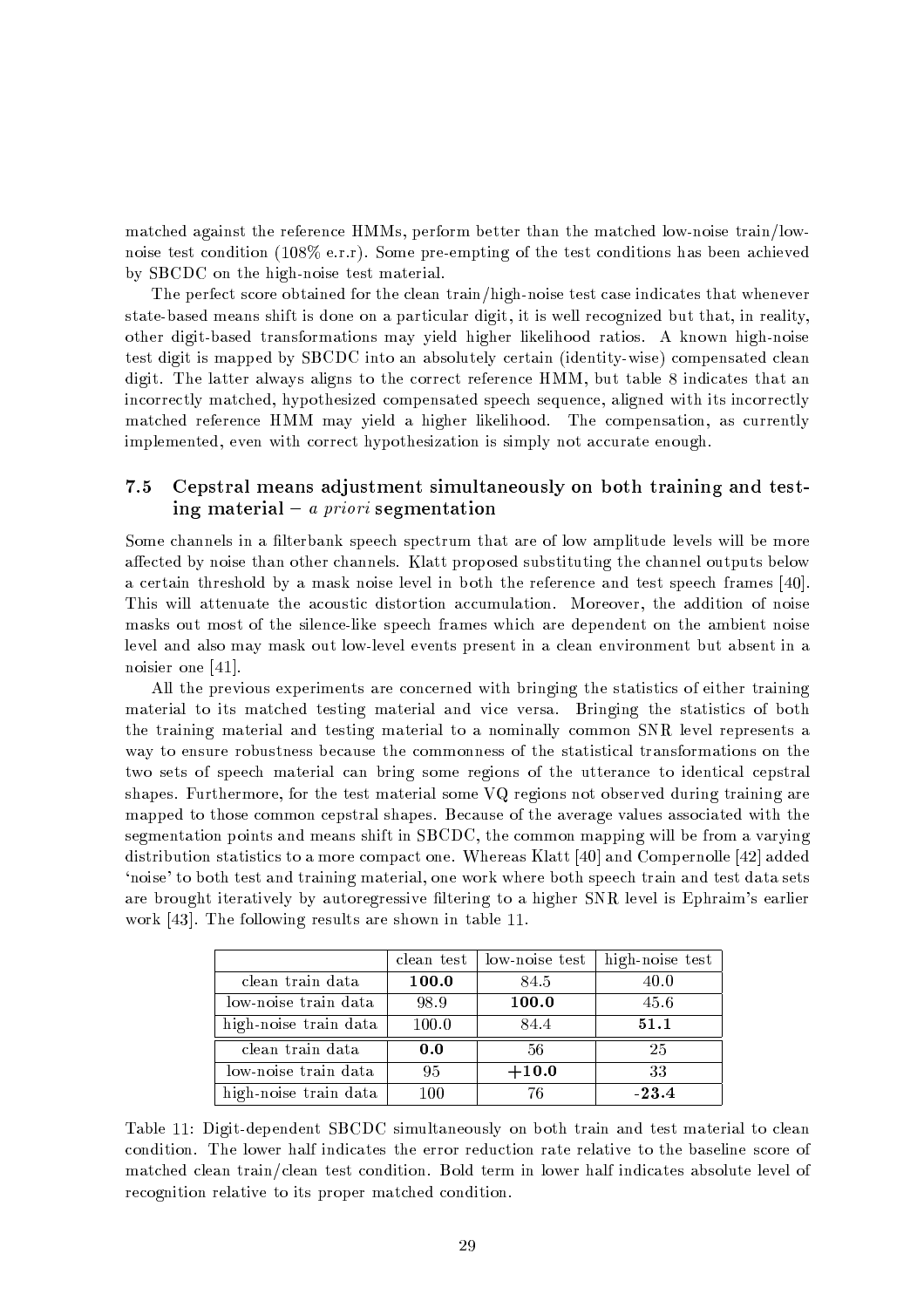The low-noise train/clean test and the high-noise train/clean test are left untouched because that represents the objective and results are simply quoted from table 7. Similarly, the clean  $train/low-noise$  test and clean train/high-noise test have been carried out (results in table 8) as there is no further need to apply SBCDC to the clean training material.

When the low-noise train/low-noise test case is mapped to

compensated clean train/compensated clean test, the longstanding misrecognition of digit six disappears – the recognition results are even better than the matched low-noise train/lownoise test conditions. Thus, for low-noise speech material (medium SNR), SBCDC on both material gives better results by mapping them to some common compensated higher SNR level statistics. However, the mapping from low-noise train/high-noise test to compensated clean train/(hypothesised) compensated clean test is now low  $(33\% \text{ e.r. r})$  compared to the baseline matched clean train/clean test condition. This result is amplified with compensation on the matched high-noise train/high-noise test where a reduction of 23.4% absolute recognition accuracy is observed.

Many factors may account for this poor behaviour at such low SNRs: it is already apparent from the previous sections that SBCDC on the test material does not provide substantial correction. What happens for the low-noise test (second column) is that maybe at a medium SNR, a mapping of the speech material to a higher SNR would be advantageous: more data at mild conditions ought to be analyzed before a definitive conclusion can be raised. A quirkiness of the implementation of SBCDC to give  $100\%$  for low-noise train/low-noise test may not be discounted; compensation applied to digit *six* that has been erroneously segmented might have corrected some boundary effects and perhaps no significant breakthrough can be expected in this direction.

#### 8 Robustness of the cepstral means shift technique

This section will investigate the applicability of the cepstral means shift to other SNRs. Because noisy speech at arbitrary SNRs is not available, the basic set of noisy data compensation vectors at  $0 \text{ Km/h}$  is used to predict the compensation at 100 Km/h and recognition results assessed to check the validity of the approach. Similarly, the state segmentation points along the utterance are SNR-dependent and have been calculated by averaging over the entire training set. The fact that cepstral means adjustment to the training material works remarkably well especially for the non-matching noisy train/clean test conditions, even if those segmentation points are average quantities with non-zero variances confirms the robustness of those pre-calculated segmentation points. Indeed, fairly good results even with uniform segmentation points, as demonstrated later, is further evidence to support this. The experiments will be restricted to applying the compensation to the test material as high recognition accuracy has been achieved through the compensation scheme directed to the training material. The clean train/high-noise test case will be the particular focus as it represents a more realistic scenario.

#### 8.1 Fitting regression lines to cepstral means shift

An attempt is made to check whether the cepstral means adjustment is applicable at various SNRs (to some extent speed-dependent) by having a basic set of values and adjusting those values by a factor proportional to the SNRs – because the variations of cepstral means devia-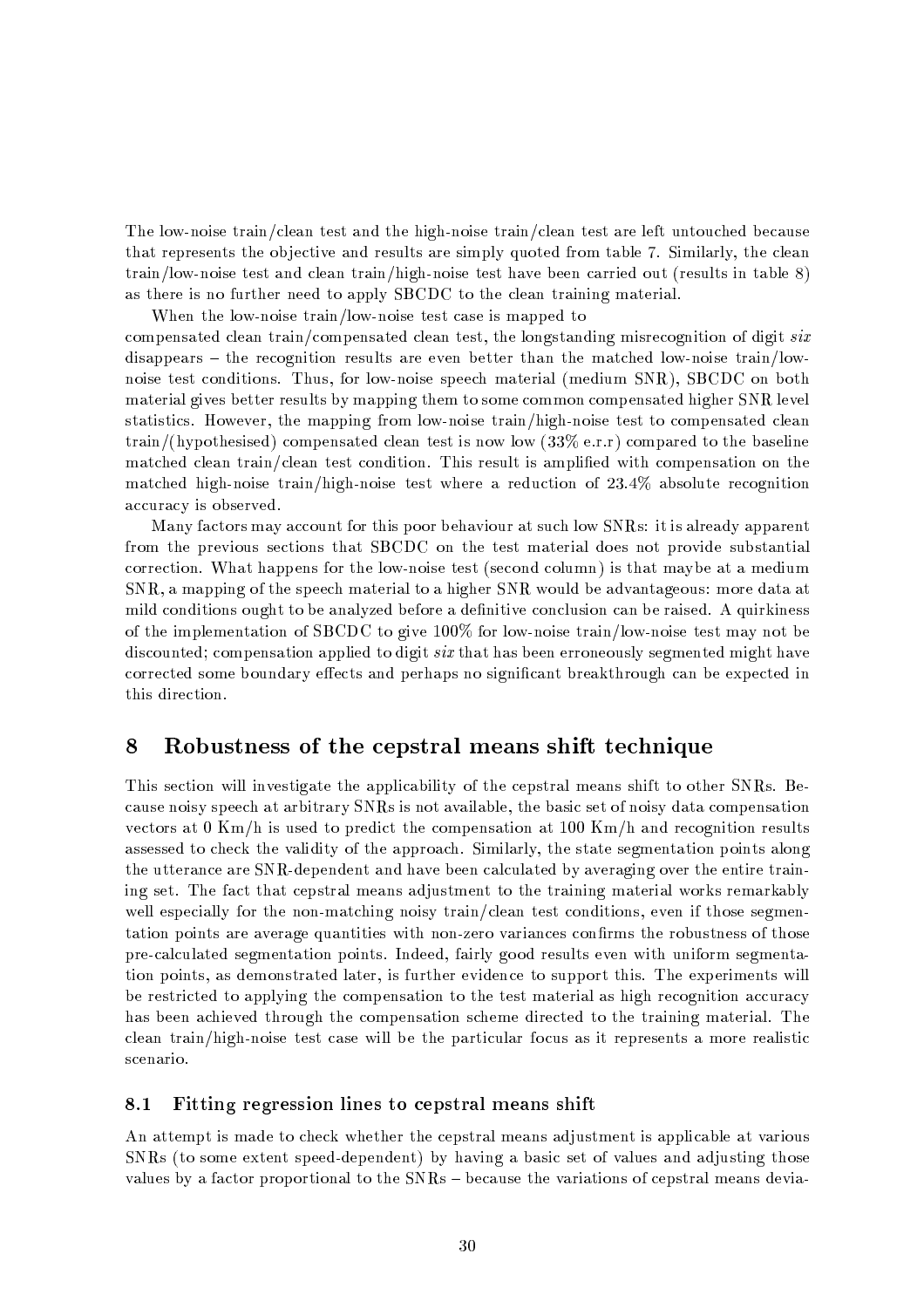tion relative to the clean speech, either for the whole digit or state-based, follow roughly the same pattern along the mfcc coefficient index.

It will be very convenient if to the cepstral means shift at  $0 \text{ Km/h}$  can be added some SNR-dependent but constant value for coincidence with the one at 100 Km/h. However, in practice, this does not apply and the next best attempt for best fit after addition of some SNR-dependent value is straight line regression analysis. From the cepstral means shift at 0  $\rm{Km}/h$  on the x-axis and the ones at 100 Km/h on the y-axis, the regression lines (gradient  $\hat{m}_{s_i}$  and intercept  $\hat{c}_{s_i}$  for state i) for each of the five states are estimated:

$$
\mathbf{y} = \hat{m}_{s_i} \mathbf{x} + \hat{c}_{s_i}
$$

Averaging all the gradients and intercepts from each state gives the average gradient and intercept denoted by  $\hat{m}_{s_{av}}$  and  $\hat{c}_{s_{av}}$  respectively. The final digit-dependent transformation applied to a cepstral means shift at  $0 \text{ Km/h}$  to yield the predicted cepstral means shift at 100  $Km/h$  is given by:

$$
\mathbf{y} = \hat{m}_{s_{av}} \mathbf{x} + \hat{c}_{s_{av}}.
$$

The averaging is done to make the prediction of cepstral means shifts more general and the resulting values are applied to the cepstral means shift of the test material to check how well those values perform. The results for the low-noise train/high-noise test case are obtained using the low-noise train material as the base (table 12):

| Training/testing conditions       | Recognition accuracy $(\%)$ | Recognition accuracy $(\%)$ |
|-----------------------------------|-----------------------------|-----------------------------|
|                                   | using predicted shifts      | using empirical shifts      |
| clean train/high-noise test       | 35.6                        |                             |
| $low-noise train/high-noise test$ | 53.3                        | 56.7                        |

Table 12: Recognition accuracy using digit-dependent predicted cepstral means shift on the test material (first column) compared to the empirically determined cepstral means shift (second column).

The recognition results are marginally lower relative to the ones with empirical means shift but are encouraging. This subsection as well can easily be evolved into a simple method for indicating approximately the overall energy shifts in each of the states if SBCDC for log energy shifts is monitored.

#### 8.2 Robustness of the segmentation boundaries

In general, the pre-determined state segmentation points vary over quite a wide range at the different SNRs. In addition, some of the normalized state durations have non-negligible variances associated with them. But some small subset experiments suggest that even with uniform linear segmentation i.e. into five equal durations, the recognition results are not affected that adversely. A similar conclusion is obtained using segmentation boundaries from the clean training set and applied on the noisy test material. This implies a robustness of the segmentation points that could be used over different SNRs and crudely implies that the duration of the region covered by a state of the HMM is, in the main, independent of the SNR condition, at least as far as the particular speaker-dependent digit experiments show.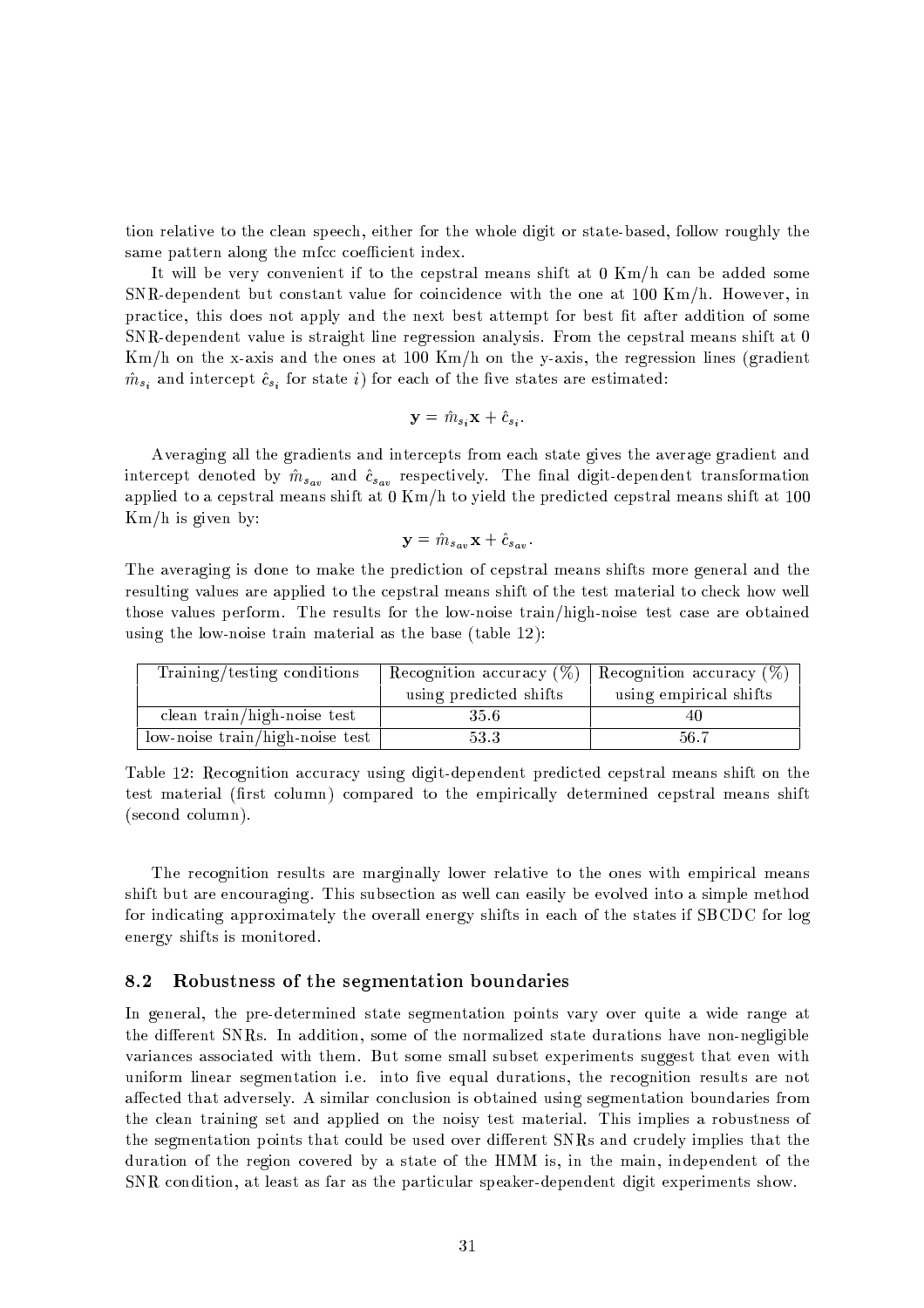| Clean train/high-noise test conditions | Recognition accuracy $(\%)$ |
|----------------------------------------|-----------------------------|
| <b>Baseline</b>                        | 20.0                        |
| SBCDC on high-noise test (table 8)     | 40.0                        |
| Linear segmentation                    | 32.2                        |
| Segmentation from clean train set      | 36.7                        |

Table 13: Recognition accuracy using differing segmentation boundaries (clean train/highnoise test case).

Similar conclusions are reached for the low-noise train/high-noise test case, as attested by the following results in table 14.

| Clean train/high-noise test conditions | Recognition accuracy $(\%)$ |
|----------------------------------------|-----------------------------|
| <b>Baseline</b>                        | 18.9                        |
| SBCDC on high-noise test (table 8)     | 56.7                        |
| Linear segmentation                    | 47.8                        |
| Segmentation from low-noise train set  | 52.2                        |

Recognition accuracy using differing segmentation boundaries (low-noise Table 14: train/high-noise test case).

The results imply that Lombard effects associated with low SNR speech are not that significant when carrying out the Viterbi decoding equations although the differences in average state durations in clean and high-noise speech varies markedly. More data are required for the generalization of this finding.

#### 9 Cepstral means compensation - unknown segmentation

Application of means compensation technique to test data has, so far, required a hypothesisdriven approach, known a priori segmentation points and speech samples characterizing the test signal. This section presents an algorithm whereby the state segmentation points and compensation vectors are determined from a single test sequence. The method is iterative but still requires a hypothesis-driven treatment of the data. It corresponds to the full implementation of the E-step and the M-step described in subsection 3.1.

#### $9.1$ Iterative cepstral means shift algorithm

For the testing utterances, a copy of both the mfcc vectors and the VQ counterparts are required. For a schematic overview, refer to figure 10. The detailed operations are shown in figure 11.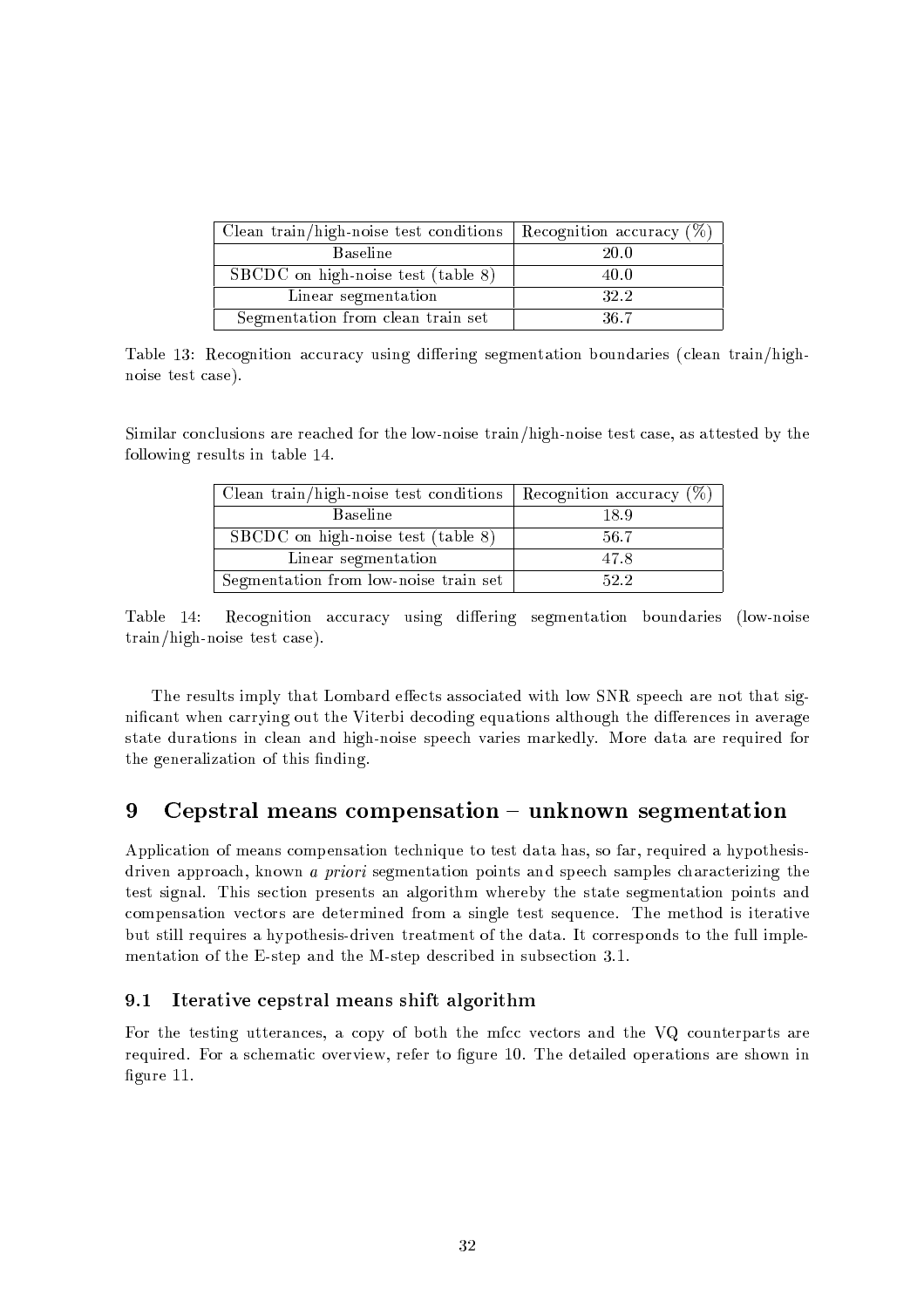

Figure 10: Iterative SBCDC on test material.



Figure 11: Detailed operations involved in iterative SBCDC on test material.

The iterative SBCDC algorithm involves the following operations:

- VQ encode the unknown test token using the codebook provided by the training data.
- For each of the reference HMM digits, a Viterbi alignment is done against the unknown VQ token. By using a particular reference HMM, a hypothesis is made that the unknown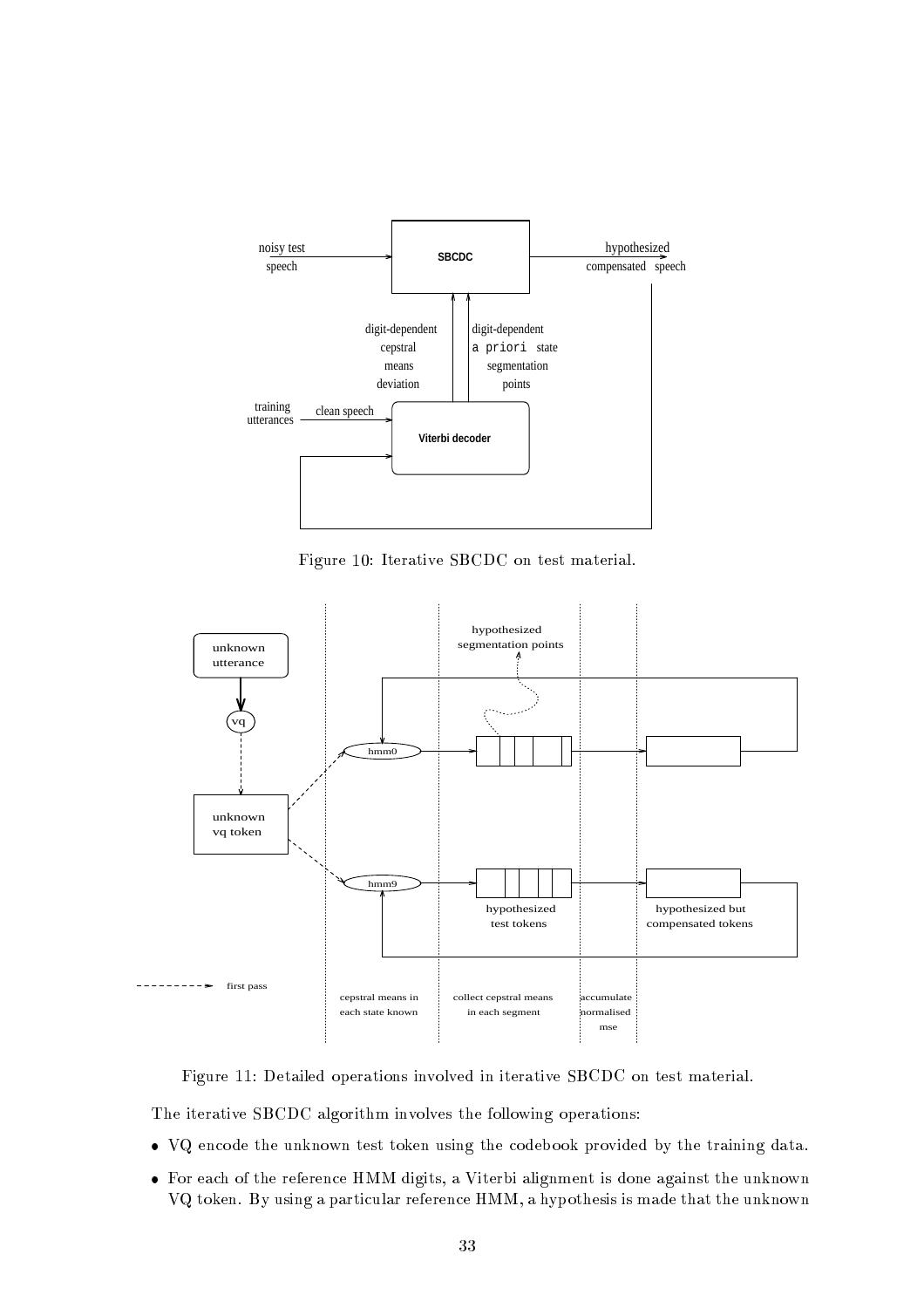VQ token has the identity of that reference HMM. For each of the hypothesised reference HMM, calculate the state segmentation points for that token to stay in the different HMM states. Keep track of the log likelihood in the Viterbi alignment. If the threshold for collected MSE is attained, stop iteration and infer identity of unknown token by maximum likelihood criterion.

• Otherwise, collect the cepstral means from each state (obtained from the cepstral vectors from the utterance and the specific region covered by that state). Calculate the cepstral means for each state in the hypothesised HMM. Calculate the cepstral means disturbance vector and from the specific region covered by that state, subtract the disturbance at the vector level. Repeat for all the ten hypotheses. Keep track of the length-normalized MSE.

In summary, the iterative SBCDC algorithm can be interpreted as a removal of the existing mismatch caused by car noise between the input signal and a N-vector format word model representing the (clean) baseline speech signal by state-based cepstral subtraction. Because the conditions of the unknown VQ token from low or high noise case are so different from the clean reference HMMs, there will be gross segmentation errors in the splitting of the state track in the first pass. If the identity of the input VQ token is known, the above iterative procedure can easily be shown to converge locally and the problem crops up in many speaker normalization techniques.



Figure 12: Recognition accuracy and average MSE with iteration number for iterative SBCDC on test material: low-noise train/high-noise test case. Overall recognition accuracy is 51.1%.

Figure 12 is concerned with the monitoring of MSE with the number of passes for a correctly recognised digit zero. One pass is sufficient in practice as the overall recognition accuracy hardly changes afterwards. Even when an input token is aligned against an incorrectly matched reference model, the decrease in MSE occurs, although not sharply. There is an improvement of  $(51.1 - 18.9)/(90.0 - 18.9) = 45\%$  in error reduction rate for the low train/high-noise test case. But still a slightly higher error rate reduction has been achieved with SBCDC on test data with a priori state segmentation points  $(53\%)$ .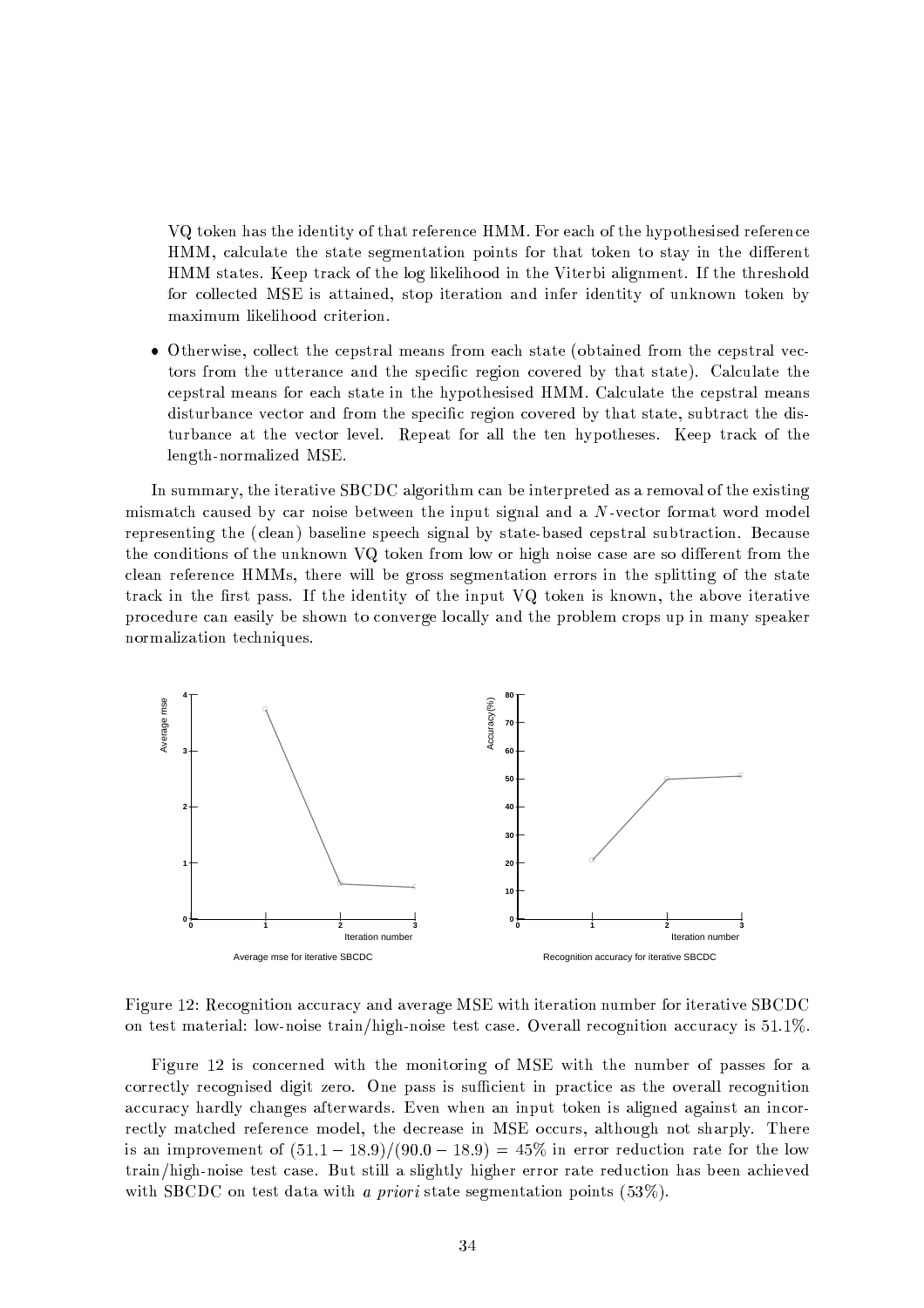The results obtained with the recognizer trained and tested in similar environments provide an approximate upper bound on the potential of the noisy speech recognition task. It is possible to envisage a situation whereby noisy speech recognition operating in a dynamic mode could exceed the matched noisy speech recognition results simply by being able to gather more data. However, for all the reported experiments, the amount of data available for the noisy speech recognition in iterative SBCDC (1 utterance) is never more than that available for non-iterative SBCDC (9 utterances), therefore the upper bound mentioned is absolute in this case.

In Furui's work [28], effectiveness of adaptation has been mainly evaluated using spectral distortion. He found that the spectral distortion and recognition error rate are highly correlated. A comparable observation is obtained here. The lower recognition results with only one utterance to determine the state segmentation points and cepstral means shifts represent a finding which is not surprising. The statistical distribution of the corrected speech (hypothesized) cannot be guaranteed to be close to that of the training set and hence that of the reference HMMs. In Acero's work [17], the equalization and noise factor estimates required for the correction of mismatched speech vectors are found to exhibit a large variance for short utterances. Similarly, in Ephraim's speech enhancement scheme [12], good quality of the enhanced speech is obtained when decoding is done using the clean speech to obtain the state sequence and sometimes bad quality of the enhanced speech is obtained when decoding is performed using only low SNR speech as bootstrap.

#### **10**  $\mathbf{Disc}$  ussions

Because of the limited data for both training and testing, the low confusability of a clean digit vocabulary set and the speaker-dependent restriction, only broad generalizations can be offered. One thing must be emphasized at the outset: the speech database that has been used is a particularly difficult one. The high-noise speech is estimated at a nominal -7 dB level whereas if the study in the ARS report [36] is referred to for baseline recognition performances on other similar databases, higher levels of performance have been obtained. Possible extensions of the work are also mentioned.

An EM framework is used on the complete data consisting of the set of baseline signal, mismatched signal and the state sequence through an N-state Hidden Markov source model. The incomplete data consists of the observed mismatched signal. The parameters to be estimated are the set of state-based compensation vectors. The relationship between the complete and incomplete data is through an additive signal and noise model and an HMM state sequence  $x(t)$  through a Markov chain that generates the baseline signal  $s(t)$ . Noniterative and iterative cepstral compensation schemes have been derived in an attempt to equalize the source characteristics of the mismatched signal and what is effectively an  $N$ vector word modelling the baseline signal (assuming signal representation by an N-state HMM). The latter is characterized by sample average of speech vectors in the HMM state and the average state segmentation points. Effectively, the E-step consists of the calculation of the length-normalized mean squared error between the two types of speech condition and the estimation of the state sequence. The M-step involves the calculation of the set of  $N$ state-based compensation vectors.

The problem of adapting the cepstral means to nominally arbitrary SNRs speech has not been dealt with comprehensively - the two levels of noise (low-noise and high-noise) have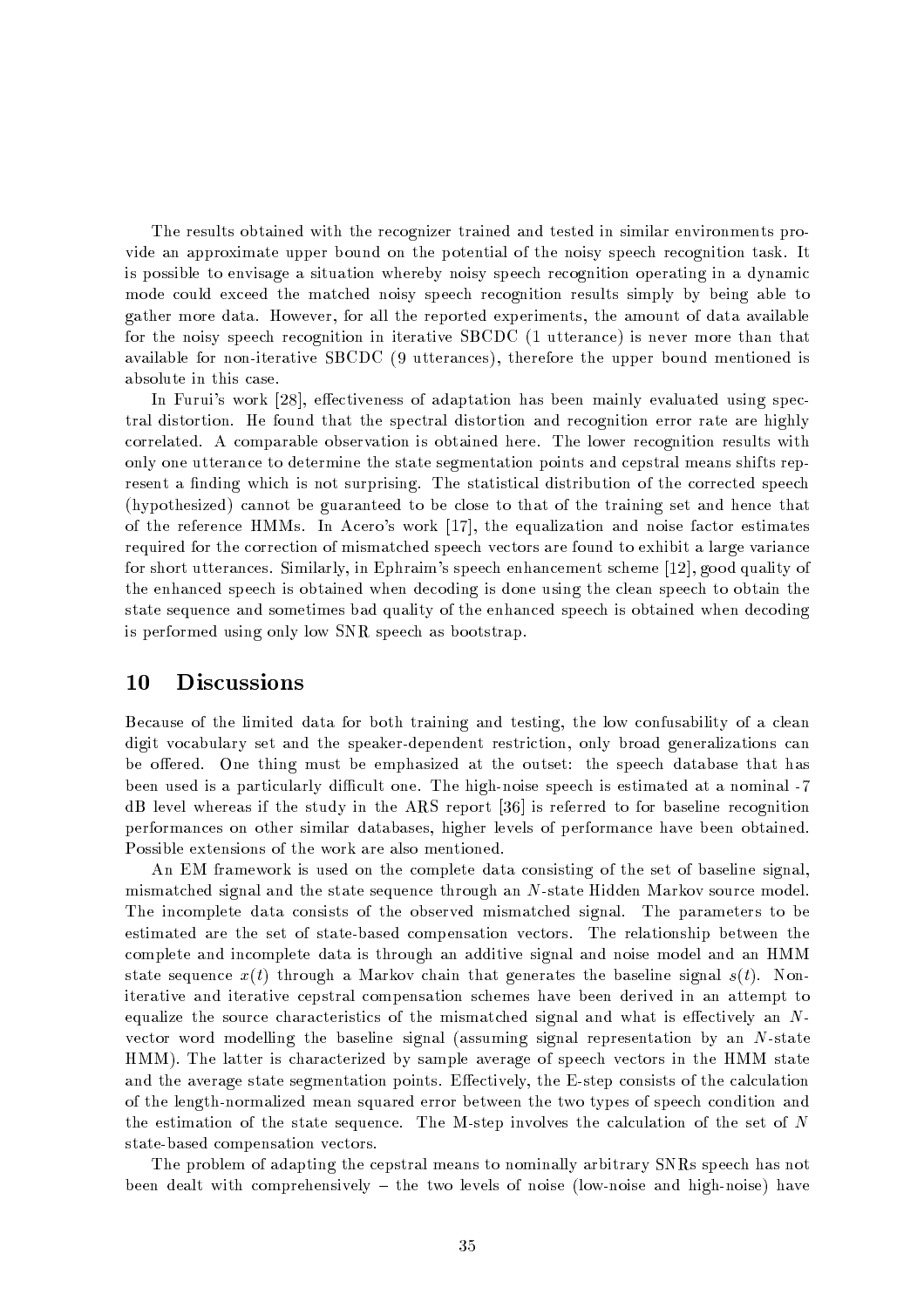been the only preoccupation. Nevertheless, these two levels of noise are at the extreme of what would be expected in a real-life noisy car database and so constitute a good test. No prior knowledge of the noise cepstrum shape is explicitly used but is inferred from statistics of the different types of speech to reconstruct similar statistical distributions in the training and testing material.

Whole utterance averaging achieved by digit-dependent cepstral means collection is not sufficiently detailed and accurate compared to that achieved by digit-dependent, state-based cepstral means collection. The cepstral means adjustment on the training material gives better results than the cepstral means adjustment on the testing material. Noise immunity to low-noise speech (e.g. stationary noisy car environment) can be increased by cepstral means adjustment of the training material to resemble 'clean' speech together with cepstral means adjustment of the testing material given the a priori SNR. This breaks down for high-noise data. Application of SBCDC on the speech material has done better on the lownoise data (i.e. the higher SNR material) than on the high-noise data (i.e. the lower SNR material). The low-noise training data/high-noise testing case always gives better results than the clean training/high-noise testing case because the VQ codebook and subsequently the HMM contains some information about the engine noise.

Application of cepstral means compensation techniques when the identity of the speech token is the same as the reference model, whether iterative or non-iterative, can easily be shown to reduce the normalized MSE. Indeed, this procedure is commonplace in some speaker normalization algorithms or speech enhancement techniques. Difficulties arise for non-matching input token and reference model, and we have to rely on the modification of the non-matching token by SBCDC to yield a likelihood score worse than if the token and reference model match. The hypothesis-driven approach to applying SBCDC on the test material is not guaranteed to bring the acoustically compensated material to its correctly matched reference HMM all of the time.

The robustness of cepstral means adjustment to the imprecision associated with the state breakpoints is quite solid, as evidenced by the results obtained when a priori normalized duration points for a particular SNR is used for a different SNR. Detailed variation of the state-based cepstral means shift is necessary for proper reduction in the accumulated MSE but even gross variations achieved by extrapolation from data at another SNR do not affect the recognition accuracy too adversely.

Most of the experiments carried out could have been stopped at either just after the preprocessing or after the VQ encoding process, assuming that some means shift operation has been applied to the speech vectors. Indeed, the monitored MSE and the corresponding greatest reduction can provide a basis for recognition, as could be the minimum distortion recorded by the VQ process. However, the recognition process is carried one step further because of the benefits associated with implicit duration modelling in the Viterbi alignement which is different for each of the digits concerned. Nevertheless, from the present experiments, it has been found that the VQ distortion with beta distortion measure (and/or length-normalized MSE) and recognition error rate are in fact highly related.

Although SBCDC copes with some variations of the speaking rate and articulation by the time normalization, the method could be sensitive to unusually high or low speaking rate because of the greater variances associated with the state segmentation points and the collection of speech vectors in each state from the Viterbi alignement. Statistics of cepstral distributions retain the property of being invariant under linear distortions. However, there are many nonlinear distortions to the uncorrupted speech cepstral vector and, in extreme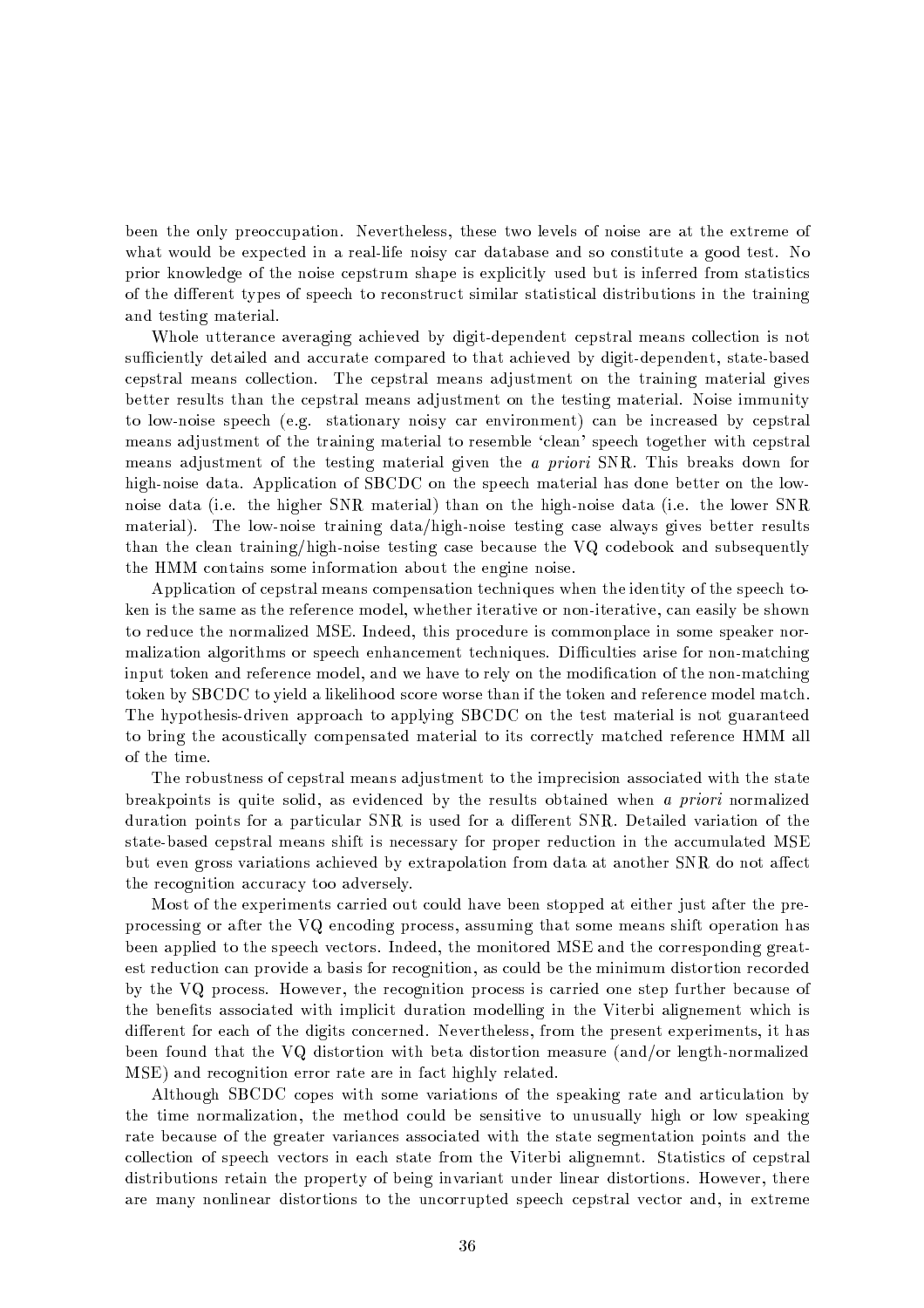circumstances like the high-noise speech, SBCDC as currently carried out is not flexible enough.

It is hoped that this study contributes to the implementation of robust recognition systems that will continuously update the statistics of signal, noise, VQ codebook and HMM parameters for successful mismatched speech recognition caused by additive noise. The ultimate objective is for developing an algorithm that dynamically adapts to changes in acoustic environments, noise characteristics and level, introduction of new speakers and different microphones. It is also desirable to avoid the need, if possible, for collecting a priori statistics about these new conditions.

#### 10.1 Future work

SBCDC can be adapted for other problems where there is a need to model mismatch statistics such as in speaker adaptation, codebook adaptation, stress compensation and speech enhancement. Conceptual problems remain to be studied before a full generalization of the method is possible. It is unclear whether state-based means shift is highly speaker-dependent, and if means shift is equally effective for delta-mfcc vectors and whether the beta distortion metric is applicable to delta-mfcc information. Second-order statistics have not been systematically collected and analysed because accurate estimation of the covariance matrices requires a larger database, and the process of estimating covariance matrices at various SNR would substancially increase the computational complexity required for the compensation process. SBCDC can also be modified in such a way that depends more on a localized SNR level. Real-time implementation problems need to be looked at more closely because of the additional memory storage and computation involved.

SBCDC needs modification for unlabelled continuous speech or unsegmented speech because of pauses which will result in the incorrect alignment of silence-type speech to the reference speech. To achieve correct alignments for input noisy connected or continuous speech, a silence HMM has to be inserted between each word HMM. In the stochastic segment model [44], a segment is transformed into a shorter resampled segment for known phoneme boundaries. For an unknown segmentation of phonemes, a Dynamic Programming algorithm is used with tentative re-sampling every other two frames to maximize the total likelihood score of the observation sequence. For a known digit identity, the utterance is effectively transformed by SBCDC into a 5-frame segment when using a 5-state HMM. The application of a future enhanced SBCDC to strings of noisy digits can follow a similar Dynamic Programming algorithm.

Multiple models per class are common to model in-class variability more accurately. Its usage is commonplace in statistical models, not least in hidden Markov modelling. This can be translated into a similar idea for SBCDC applied to words. The criteria for the calculation of multiple sets of state-based cepstral means shift per state for a particular word can be based upon the normalized state duration or the normalized Viterbi state likelihood score. In this way, multiple statistical means vectors in each state will characterize a particular word and provide more accurate in-class modelling.

#### $11$  ${\bf Acknowledgements}$

The author is indebted to Trinity Hall for a scholarship. Part of the research has been carried out during an over-short stay at Ecole Nationale Supérieur de Telécommunications (ENST),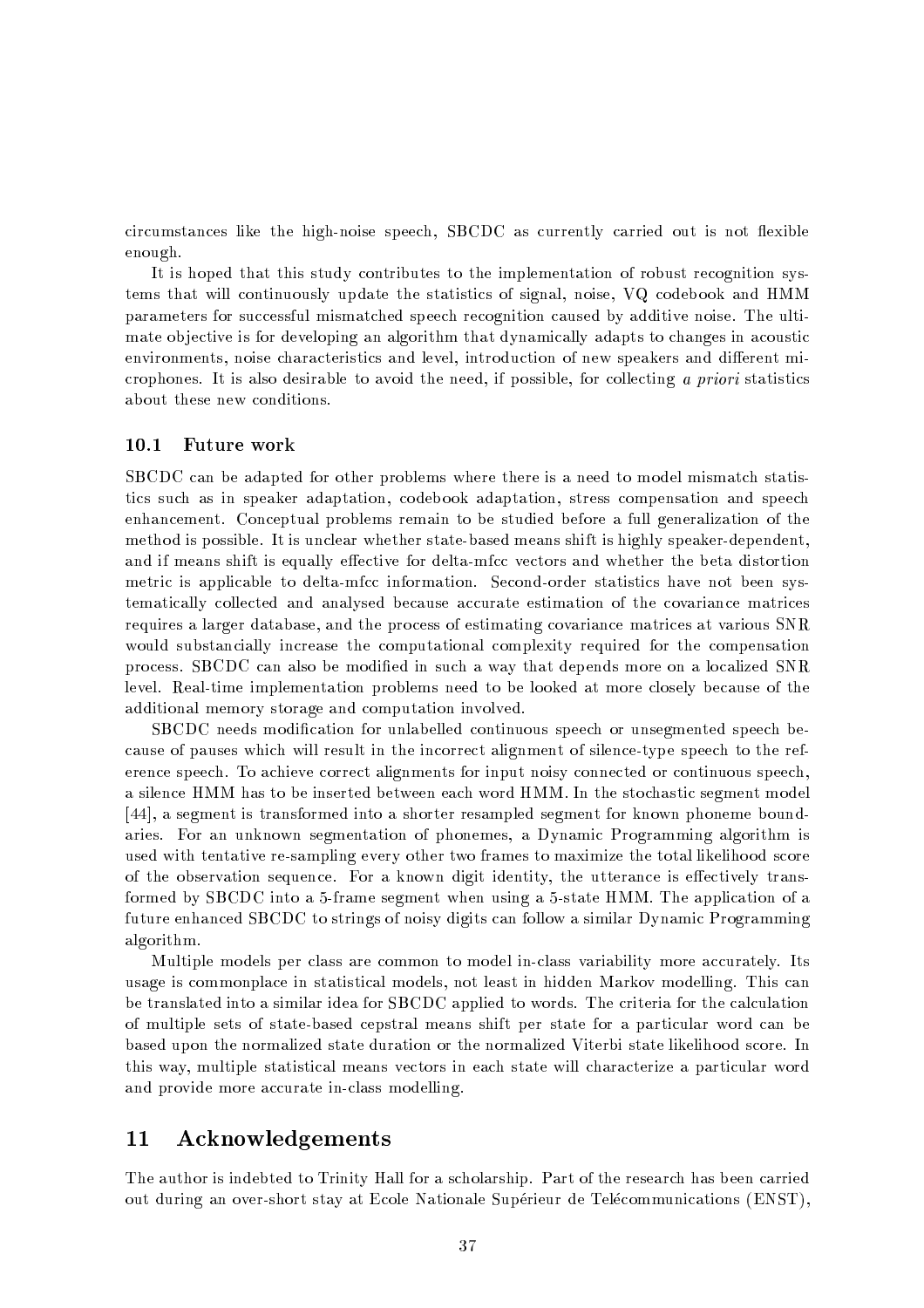made possible by Gerard Chollet and help provided by Chafik Mokbel, Francois Capman, Henri Barral, Francois Desbouvries and Philippe Dax.

## References

- [1] B. J. Stanton, L. H. Jamieson, and G. D. Allen. Acoustic-phonetic analysis of loud and lombard speech in simulated cockpit conditions. In Proc. ICASSP, pages 331-335, 1988.
- [2] D. B. Pisoni et al. Some acoustic-phonetic correlates of speech produced in noise. In Proc. ICASSP, pages 1581-1585, 19.
- [3] M. Berouti et al. Enhancement of speech corrupted by noise. In *Proc. ICASSP*, pages 208-211, 1979.
- [4] W. M. Kushner et al. The effects of subtractive-type speech enhancement/noise reduction algorithms on paremeter estimation for improved recognition and coding in high-noise environments. In Proc. ICASSP, pages 211-215, 1989.
- [5] A. P. Dempster, N. M. Laird, and D. B. Rubin. Maximum likelihood from incomplete data via the EM algorithm. Journal Royal Statistics Soc. Ser. B (methodological), 39:1-38, 1977.
- [6] R. A. Redner and H. F. Walker. Mixture densities, maximum likelihood and the EM algorithm. Society For Industrial and Applied Mathematics Review, 26(2):195-239, April 1984.
- [7] L. Baum, T. Petrie, G. Soules, and N. Weiss. A maximization technique occuring in the statistical analysis of probabilistic functions of Markov chains. Annals of Mathematical  $Statistics, 41:164-171, 1970.$
- [8] L. E. Baum. An inequality and associated maximization technique in statistical estimation for probabilistic functions of Markov processes. Inequalities, 3:1-8, 1972.
- [9] L. A. Liporace. Maximum likelihood estimation for multivariate observations of Markov sources. IEEE Transactions on Information Theory, IT-28:729-734, September 1982.
- [10] E. L. Lehmann. Theory of Point Estimation. Wadsworth & Brookes/Cole. Statistics/Probability series, 1991.
- [11] C. F. J. Wu. On the convergence properties of the EM algorithm. The Annals of Statistics, 11:95-103, 1983.
- [12] Y. Ephraim et al. Speech enhancement based upon hidden Markov modelling. In Proc. ICASSP, pages 353-357, 1989.
- [13] A. Dembo. Signal reconstruction from noisy partial information of its transform. IEEE Transactions on Acoustics, Speech, and Signal Processing, 37(1):65-72, January 1989.
- [14] J. E. Porter and S. F. Boll. Optimal estimators for spectral restoration of noisy speech. In *Proc. ICASSP*, pages 18A.2.1-18A.2.4., 1984.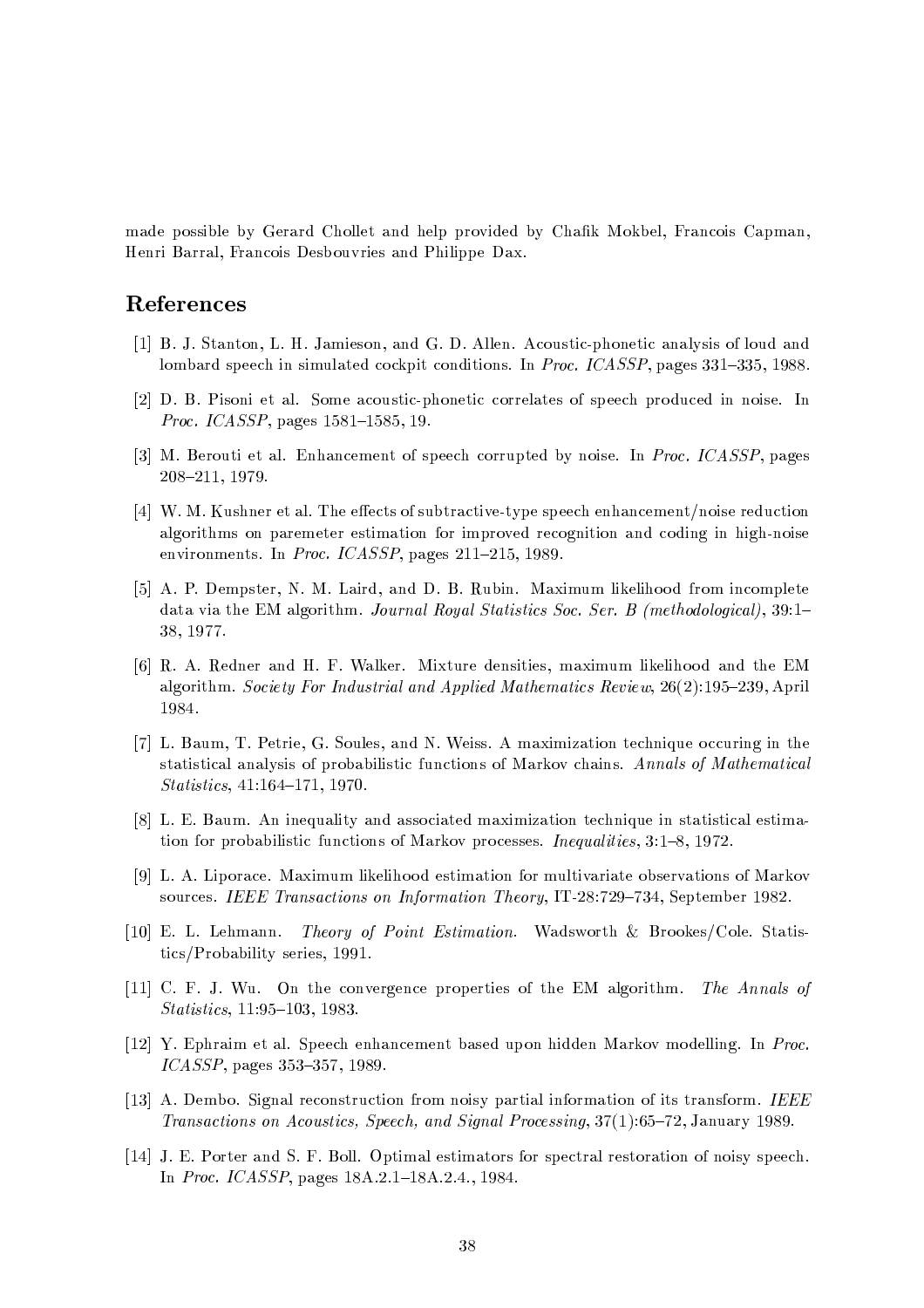- [15] G. Wong. Improved Speech Hidden Markov Modelling Via An Expectation-Maximization Framework. PhD thesis, Cambridge University, 1992.
- [16] Y. Chen. Cepstral domain stress compensation for robust speech recognition. In Proc.  $ICASSP$ , pages  $717-721$ , 1987.
- [17] A. Acero and R. M. Stern. Environmental robustness in automatic speech recognition. In *Proc. ICASSP*, pages  $849 - 853$ , 1990.
- [18] M. Feng. Iterative normalization for speaker-adaptive training in continuous speech recognition. In *Proc. ICASSP*, pages  $612-616$ , 1989.
- [19] E. Bocchieri and G. R. Doddington. Frame-specific statistical features for speaker independent speech recognition. IEEE Transactions on Acoustics, Speech, and Signal Processing,  $34(4)$ :755-764, August 1986.
- [20] J. E. Shore and D. K. Burton. Discrete utterance speech recognition without time alignment. IEEE Transactions on Information Theory, IT-29:473-491, July 1983.
- [21] B. H. Juang and L. R. Rabiner. Signal restoration by spectral mapping. In Proc. ICASSP. pages 2368-2372, 1987.
- [22] A. Nadas, D. Nahamoo, and M. Picheny. Adaptive Labeling: Normalization of speech by adaptive transformations based on vector quantization. In *Proc. ICASSP*, pages  $521-525$ , 1988.
- [23] H. Gish, Y. Chow, and J. R. Rohlicek. Probabilistic vector mapping of noisy speech parameters for hidden Markov model word spotting. In Proc. ICASSP, pages 117-121, 1990.
- [24] S. Roucos and A. M. Wilgus. Speaker normalization algorithms for very low rate speech coding. In *Proc. ICASSP*, pages  $1.1.1-1.1.4$ , 1984.
- [25] A. Nadas, D. Nahamoo, and M. A. Picheny. Speech recognition using noise-adaptive prototypes. IEEE Transactions on Acoustics, Speech, and Signal Processing,  $37(10):1495-$ 1503, October 1989.
- [26] A. Varga et al. Noise compensation algorithms for use with HMM-based speech recognition. In *Proc. ICASSP*, pages  $481-485$ , 1988.
- [27] David B. Roe. Speech recognition using a noise-adapting codebook. In Proc. ICASSP. pages 1139-1143, 1987.
- [28] S. Furui. Unsupervised speaker adaptation based on hierarchical spectral clustering. IEEE Transactions on Acoustics, Speech, and Signal Processing, 37(12):1923-1930, December 1989.
- [29] R. P. Lippmann et al. Multistyle training for robust isolated-word speech recognition. In Proc. ICASSP, pages  $705-708$ , 1987.
- [30] J. H. L. Hansen and M. A. Clements. Stress compensation and noise reduction algorithms for robust speech recognition. In *Proc. ICASSP*, pages 266-270, 1989.